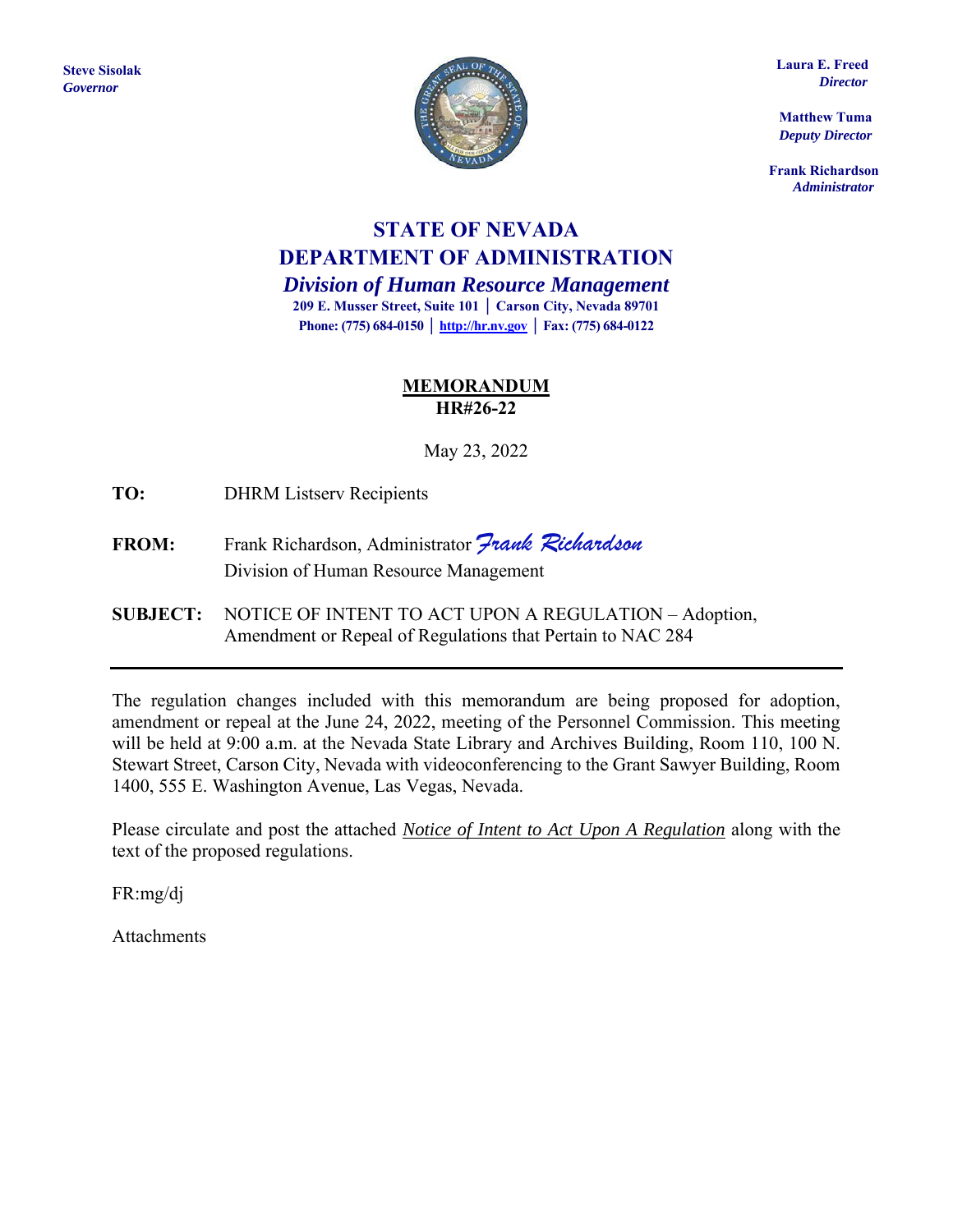## **NOTICE OF INTENT TO ACT UPON A REGULATION Notice of Hearing for the Adoption, Amendment or Repeal of Regulations of the Personnel Commission**

The Personnel Commission will hold a public hearing at 9:00 a.m. on June 24, 2022, at the Nevada State Library and Archives Building, Room 110, 100 N. Stewart Street, Carson City, Nevada with videoconferencing to the Grant Sawyer Building, Room 1400, 555 E. Washington Avenue, Las Vegas, Nevada. The purpose of the hearing is to receive comments from all interested persons regarding the amendment of regulations that pertain to Chapter 284 of the Nevada Administrative Code.

The following information is provided pursuant to the requirements of NRS 233B.0603:

- These regulations do not have a direct economic effect on any business or the public.
- Enforcement of these regulations will not result in an increased cost.
- To our knowledge, these regulations do not overlap or duplicate the regulations of other State or local governmental agencies.
- These regulations do not establish any new fee or increase an existing fee.

## **Permanent Adoption –**

| <b>LCB File:</b><br>R015-21 | <b>Section:</b><br>Sec. 1 | <u>NAC:</u><br>284.5811 | <b>Leadline or Description</b><br>Family and medical leave: Maximum amount in 12-<br>month period; eligibility; use. |
|-----------------------------|---------------------------|-------------------------|----------------------------------------------------------------------------------------------------------------------|
| R016-21                     | Sec. $1$                  | <b>NEW</b>              | "Sex- or gender-based harassment" defined.                                                                           |
|                             | Sec. 2                    | 284.010                 | Definitions.                                                                                                         |
|                             | Sec. $3$                  | 284.496                 | Classes and training concerning prevention of sex- or<br>gender-based harassment.                                    |
|                             | Sec. $4$                  | 284.498                 | Training of supervisory and managerial employees.                                                                    |
|                             | Sec. $5$                  | 284.650                 | Causes for disciplinary or corrective action.                                                                        |
|                             | Sec. $6$                  | 284.696                 | Unlawful discrimination.                                                                                             |
|                             | Sec. 7                    | 284.718                 | Confidential records.                                                                                                |
|                             | Sec. 8                    | 284.726                 | Access to confidential records.                                                                                      |
|                             | Sec. $9$                  | 284.771                 | Sex- or gender-based harassment.                                                                                     |
|                             | Sec. 10                   | 284.0995                | "Sexual harassment" defined.                                                                                         |
| R017-21                     | Sec. $1$                  | <b>NEW</b>              | Appeal of determination to release confidential records.                                                             |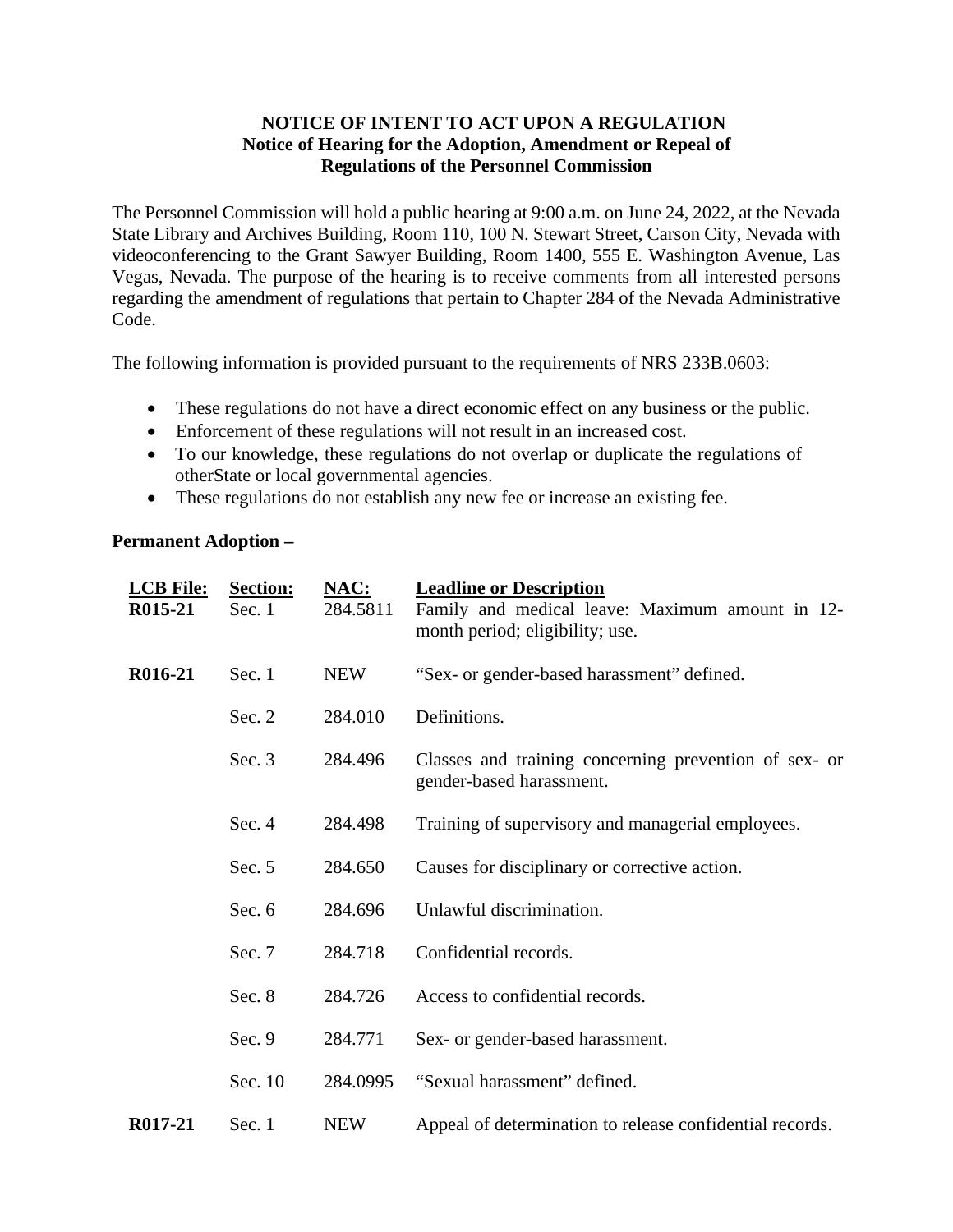|  | Sec. $2$ | 284.718 | Confidential records. |
|--|----------|---------|-----------------------|
|--|----------|---------|-----------------------|

- Sec. 3 284.726 Access to confidential records.
- **R125-21**  Sec. 1 284.470 Preparation, filing, contents, discussion and distribution of reports; powers and duties of employees; review; adjustment of grievances.
	- Sec. 2 284.5243 Break times and place for mother of a child under 1 year of age to express breast milk: Procedures for employee to request break times and place; efforts to address employee's needs; date of receipt of request; response to request by department or agency.
	- Sec. 3 284.656 Contents and delivery of notice of proposed action; employee authorized to seek explanation of reasons for proposed action or procedures for disciplinary actions from agency.
	- Sec. 4 284.6561 Predisciplinary review before proposed dismissal, demotion or suspension; waiver by employee.

| Sec. $5$ | 284.680 | Date of receipt of grievance or complaint. |  |
|----------|---------|--------------------------------------------|--|
|----------|---------|--------------------------------------------|--|

### **Temporary Adoption –**

| <b>Section:</b><br>Sec. 1 | NAC:<br><b>NEW</b> | <b>Leadline or Description</b><br>Succession plan; appointments. |
|---------------------------|--------------------|------------------------------------------------------------------|
| Sec. $2$                  | <b>NEW</b>         | Certification of employees who prepare succession plans.         |
| Sec. $3$                  | 284.058            | "Eligible person" defined.                                       |
| Sec. 4                    | 284.313            | Limitation of competition in recruitment; applications.          |

Persons wishing to comment upon the proposed action of the Personnel Commission may appear at the scheduled public hearing or may address their comments, data, views, or arguments, in written form, to the Department of Administration, Division of Human Resource Management, 209 East Musser Street, Suite 101, Carson City, Nevada 89701, Attention: David Johnson. Written submissions must be received by the Division of Human Resource Management on or before June 24, 2022. If no person who is directly affected by the proposed action appears to request time to make an oral presentation, the Personnel Commission may proceed immediately to act upon any written submissions.

A copy of this notice and the regulations to be adopted, amended or repealed will be on file at the Nevada State Library, Archives and Public Records, 100 North Stewart Street, Carson City,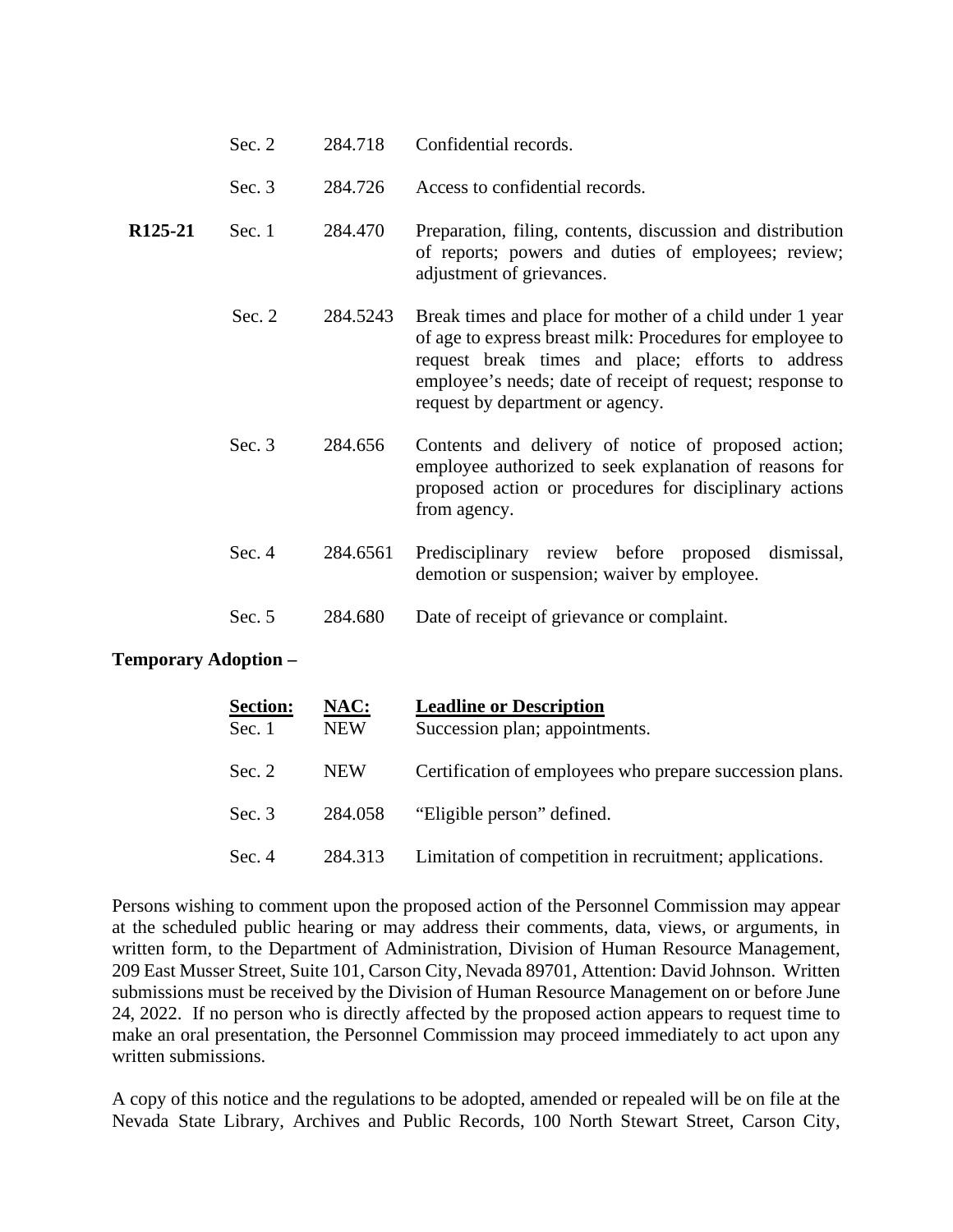Nevada, for inspection by members of the public during business hours. Additionally, copies of this notice and the regulations to be adopted, amended or repealed will be available at the Division of Human Resource Management, 100 North Stewart Street, Suite 200, Carson City, Nevada, and 555 East Washington Avenue, Suite 1400, Las Vegas, Nevada; and in all counties in which an office of the agency is not maintained, at the main public library, for inspection and copying by members of the public during business hours. This notice and the text of the proposed regulations are also available in the State of Nevada Register of Administrative Regulations, which is prepared and published monthly by the Legislative Counsel Bureau pursuant to NRS 233B.0653, and on the internet at [http://www.leg.state.nv.us.](http://www.leg.state.nv.us/) Copies of this notice and the proposed regulations will also be mailed to members of the public upon request. A reasonable fee may be charged for copies if it is deemed necessary.

Upon adoption, amendment or repeal of any regulation, the agency, if requested to do so by an interested person, either before adoption, amendment or repeal, or within 30 days thereafter, will issue a concise statement of the principal reasons for and against its adoption, amendment or repeal, and incorporate therein its reason for overruling the consideration urged against its adoption, amendment or repeal.

This notice of hearing has been posted at the following locations:

### **Carson City**

Blasdel Building, 209 East Musser Street Nevada State Library & Archives Building, 100 North Stewart Street Legislative Counsel Bureau, 401 South Carson Street **Las Vegas**  Grant Sawyer Building, 555 East Washington Avenue

## **Websites**

Legislative Counsel Bureau website: [www.leg.state.nv.us](http://www.leg.state.nv.us/)  Nevada Public Notice website: [http://notice.nv.gov](http://notice.nv.gov/) Division of Human Resource Management website: [www.hr.nv.gov](http://www.hr.nv.gov/)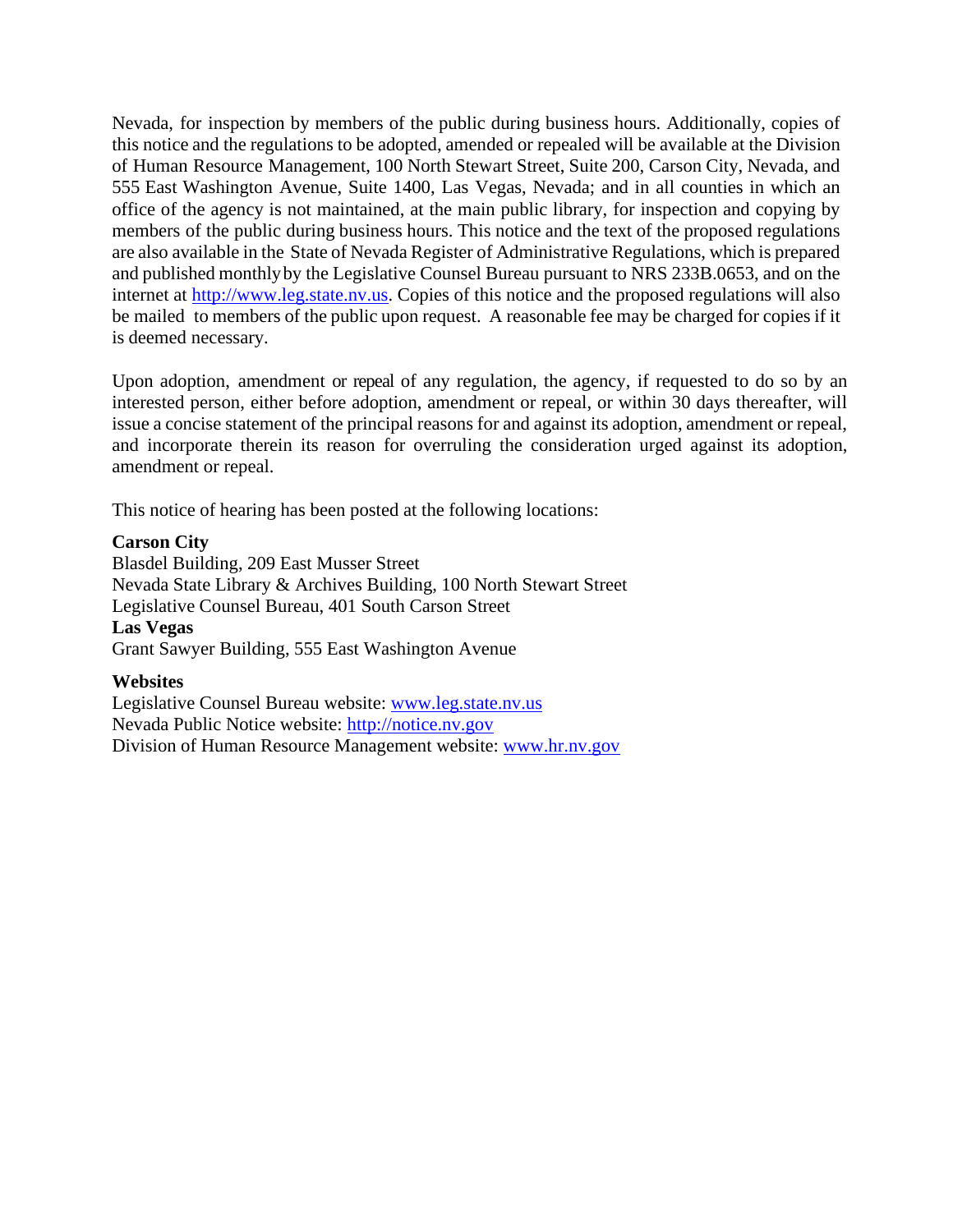## **EXPLANATIONS OF PROPOSED CHANGES LCB File No. R015-21**

## **Section 1: NAC 284.5811 Family and medical leave: Maximum amount in 12-month period; eligibility use.**

This amendment, proposed by the Division of Human Resource Management (DHRM), will default the State's Family and Medical Leave Act (FMLA) eligibility criteria to the criteria outlined in the U.S. Department of Labor's FMLA regulations. "Paid status" is defined in NAC 284.0742 as including leave with pay (not including catastrophic leave) and leave without pay pursuant to NAC 284.580. However, the FMLA federal regulations base the hours requirement on the "hours of service" during the 12-month period immediately preceding the employee's leave. The current method of FMLA eligibility calculation may, in certain circumstances, allow an employee to qualify for leave, based on this regulation, prior to qualifying based on the federal regulations. If an employee is provided FMLA leave early and then not granted FMLA-protected leave during the period the employee qualifies under the federal FMLA regulations, it could leave the State open to review by the FMLA regulatory body, the U.S. Department of Labor.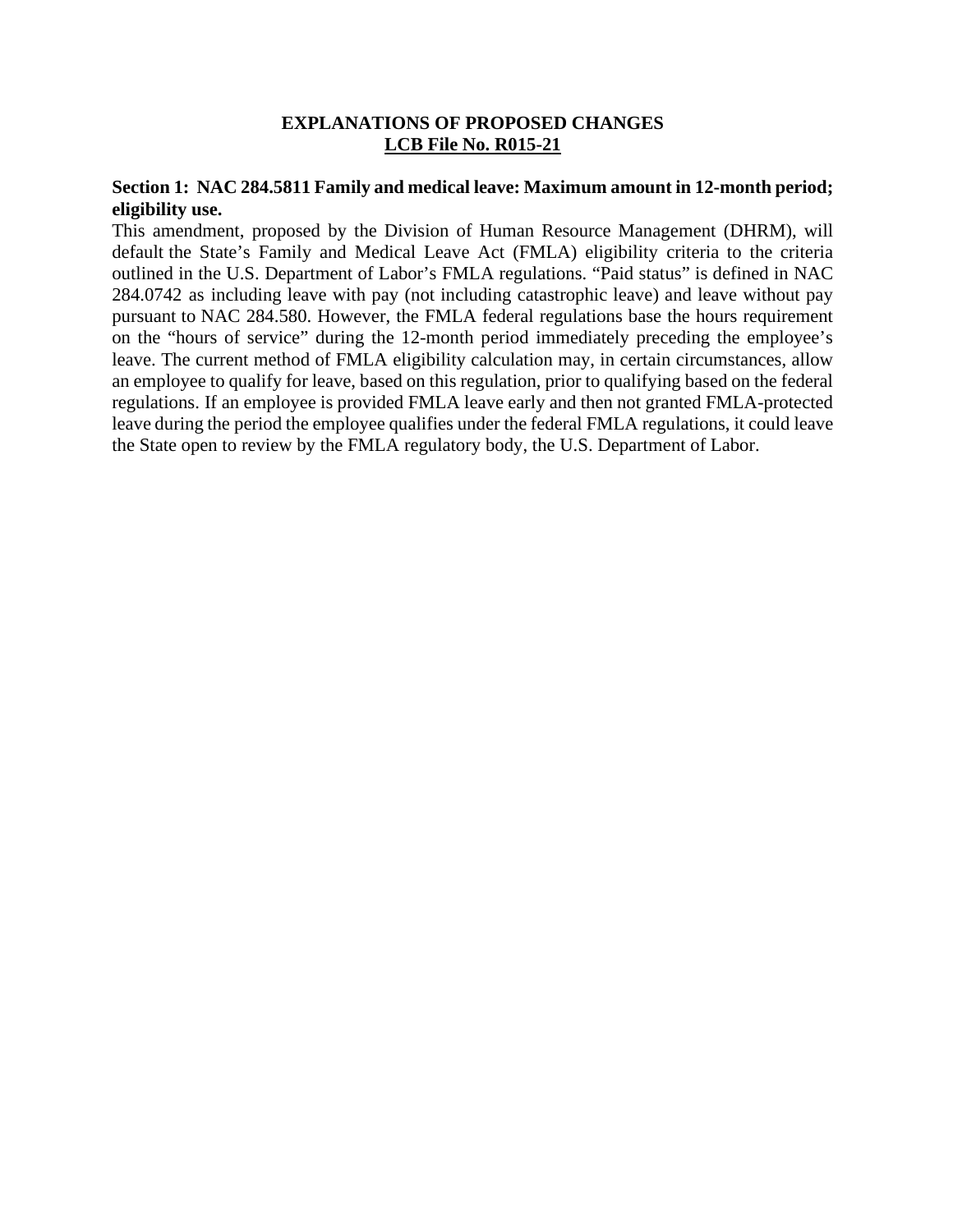#### **PROPOSED REGULATION OF**

### **THE PERSONNEL COMMISSION**

#### **LCB File No. R015-21**

#### July 20, 2021

EXPLANATION – Matter in *italics* is new; matter in brackets **[**omitted material**]** is material to be omitted.

AUTHORITY: § 1, NRS 284.065, 284.155, 284.345, 284.350, 284.355, 284.3626 and 608.0198.

A REGULATION relating to state personnel; revising eligibility requirements for certain state employees to take family and medical leave; and providing other matters properly relating thereto.

#### **Legislative Counsel's Digest:**

 Existing law requires the Personnel Commission of the Division of Human Resource Management of the Department of Administration to adopt regulations for attendance and leave in the various classes of employee positions in the public service of the Executive Department of the State Government. (NRS 284.345) Existing regulations: (1) adopt by reference the federal Family and Medical Leave Act of 1993, 29 U.S.C. §§ 2601 et seq. (FMLA); and (2) provide that an employee in the public service who is entitled to take leave pursuant to the FMLA is limited to a total of 12 weeks of such leave during a rolling 12-month period. (NAC 284.062, 284.581, 284.5811) To calculate eligibility for leave pursuant to the FMLA, each hour that an employee is in paid status in the 12-month period immediately preceding the leave must be considered as time worked. (NAC 284.5811) An employee's paid status includes time that an employee is on: (1) leave with pay, except catastrophic leave; or (2) leave of absence due to a fiscal emergency. (NAC 284.0742) This regulation eliminates the provision that requires each hour that an employee is in paid status in the 12-month period immediately preceding the FMLA leave to be considered as time worked. As a result, the determination of whether an employee is entitled to take leave pursuant to the FMLA is determined by the provisions of the FMLA, which exclude time that an employee is on leave. (29 U.S.C. § 207)

#### **Section 1.** NAC 284.5811 is hereby amended to read as follows:

284.5811 1. Except as otherwise provided in subsection 2, an employee who is entitled to

take leave pursuant to the Family and Medical Leave Act is limited to a total of 12 weeks of such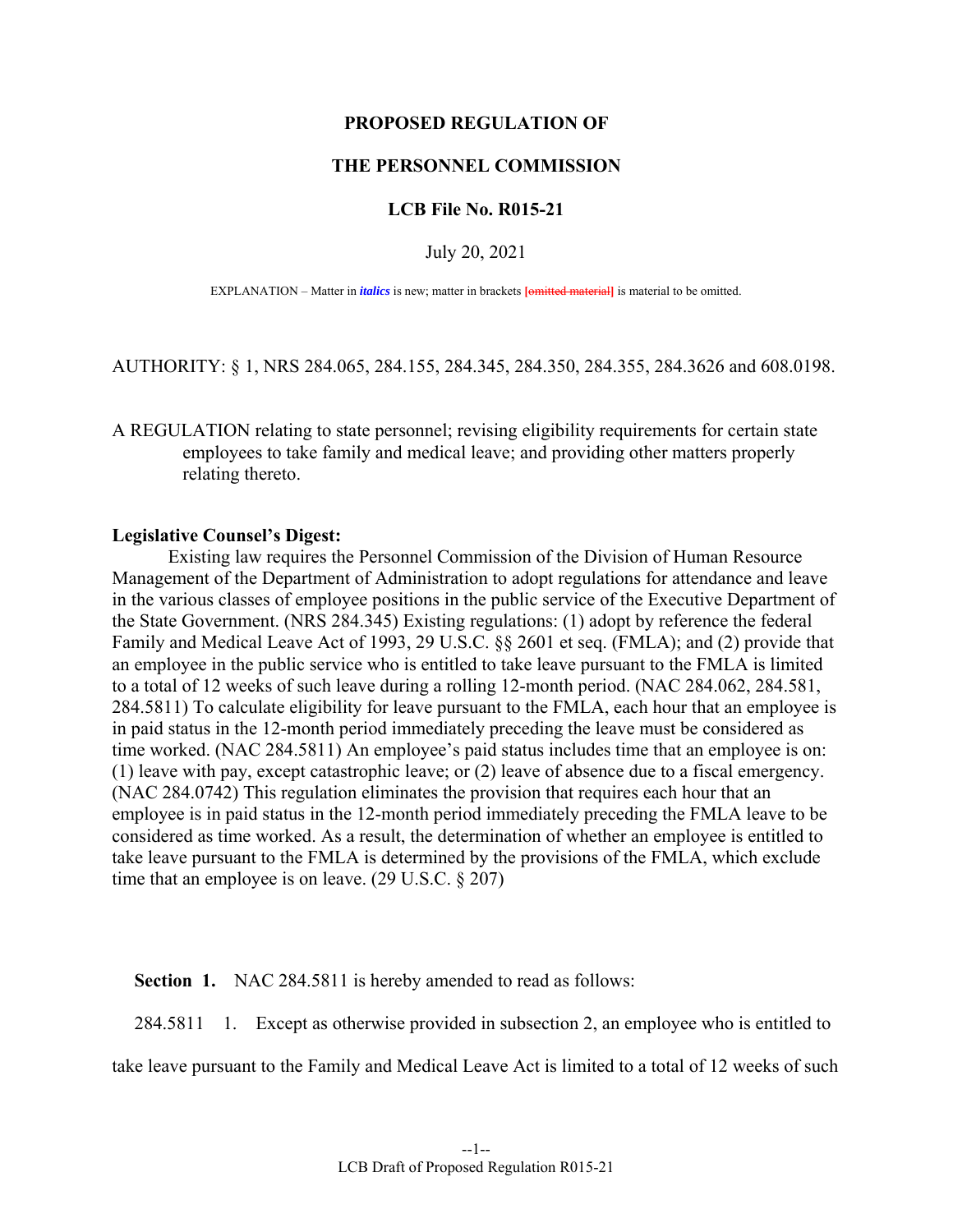leave during a rolling 12-month period. The rolling 12-month period is measured backward from the date an employee uses any leave pursuant to the Family and Medical Leave Act.

 2. An employee who is entitled to take leave pursuant to the Family and Medical Leave Act to care for a covered service member is limited to a total of 26 weeks of such leave during a single 12-month period.

 3. **[**To calculate eligibility for leave pursuant to the Family and Medical Leave Act, each hour that an employee is in paid status in the 12-month period immediately preceding the leave must be considered as time worked.

 4.**]** Except as otherwise provided in subsections **[**5**]** *4* and **[**6,**]** *5,* an employee who meets the requirements for eligibility for and who is taking leave pursuant to the Family and Medical Leave Act must exhaust all the accrued sick leave, accrued annual leave, accrued compensatory time and catastrophic leave that the employee is eligible to use based on the nature of the absence before using leave without pay. Any accrued sick leave, accrued annual leave, accrued compensatory time, catastrophic leave and holiday pay to which the employee is entitled pursuant to NAC 284.255 runs concurrently with the leave granted pursuant to the Family and Medical Leave Act if the employee is otherwise eligible for that sick leave, annual leave, compensatory time, catastrophic leave or holiday pay.

**[**5.**]** *4.* If an employee is absent from work as the result of a work-related injury or illness and meets the requirements for eligibility for leave due to a serious health condition pursuant to the Family and Medical Leave Act:

 (a) Any amount of time that the employee is absent from work during that period will be designated as leave pursuant to the Family and Medical Leave Act; and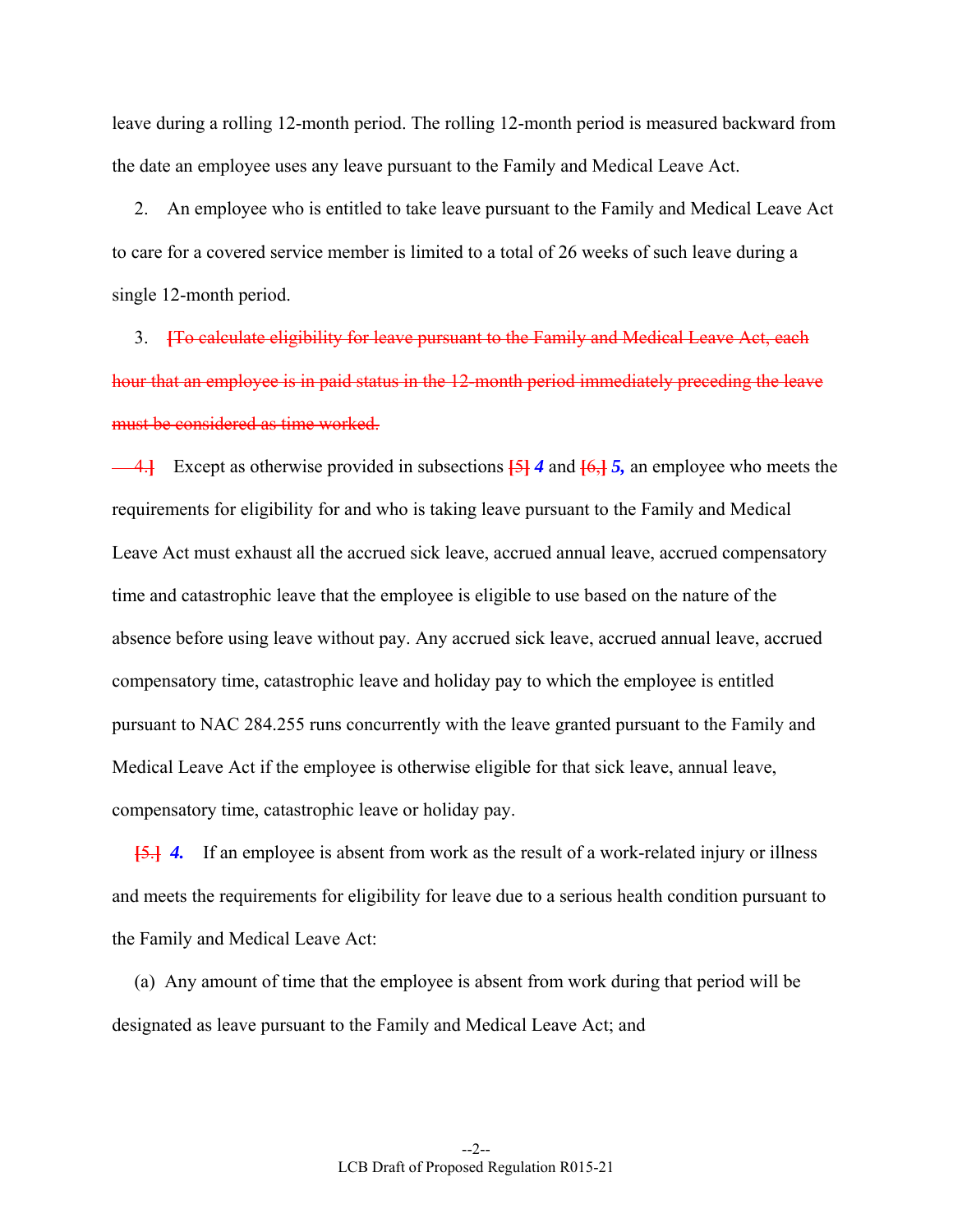(b) The employee may elect to use paid leave or leave without pay for the portion of time that he or she is not being compensated for the work-related injury or illness.

**[**6.**]** *5.* If an employee is absent from work as the result of a non-work-related injury or illness, the employee is receiving compensation for the injury or illness from a disability benefit plan and the employee meets the requirements for eligibility for leave due to a serious health condition pursuant to the Family and Medical Leave Act:

 (a) Any amount of time that the employee is absent from work during that period will be designated as leave pursuant to the Family and Medical Leave Act; and

 (b) The employee may use paid leave for the time that the employee is being compensated for the non-work-related injury or illness if the employee has entered into an agreement with the appointing authority to use the paid leave. If the employee and the appointing authority have not entered into such an agreement, the employee may not elect to use and the appointing authority may not require the employee to use paid leave for that time.

**[**7.**]** *6.* If an employee who is a victim of an act which constitutes domestic violence or whose family or household member is a victim of an act which constitutes domestic violence, and the employee is not the alleged perpetrator, is absent from work and meets the requirements for eligibility pursuant to the Family and Medical Leave Act, any amount of time that the employee is absent from work during that period will be designated as leave pursuant to the Family and Medical Leave Act.

**[**8.**]** *7.* An appointing authority may require an employee to provide medical or other appropriate documentation to support his or her need for leave pursuant to the Family and Medical Leave Act.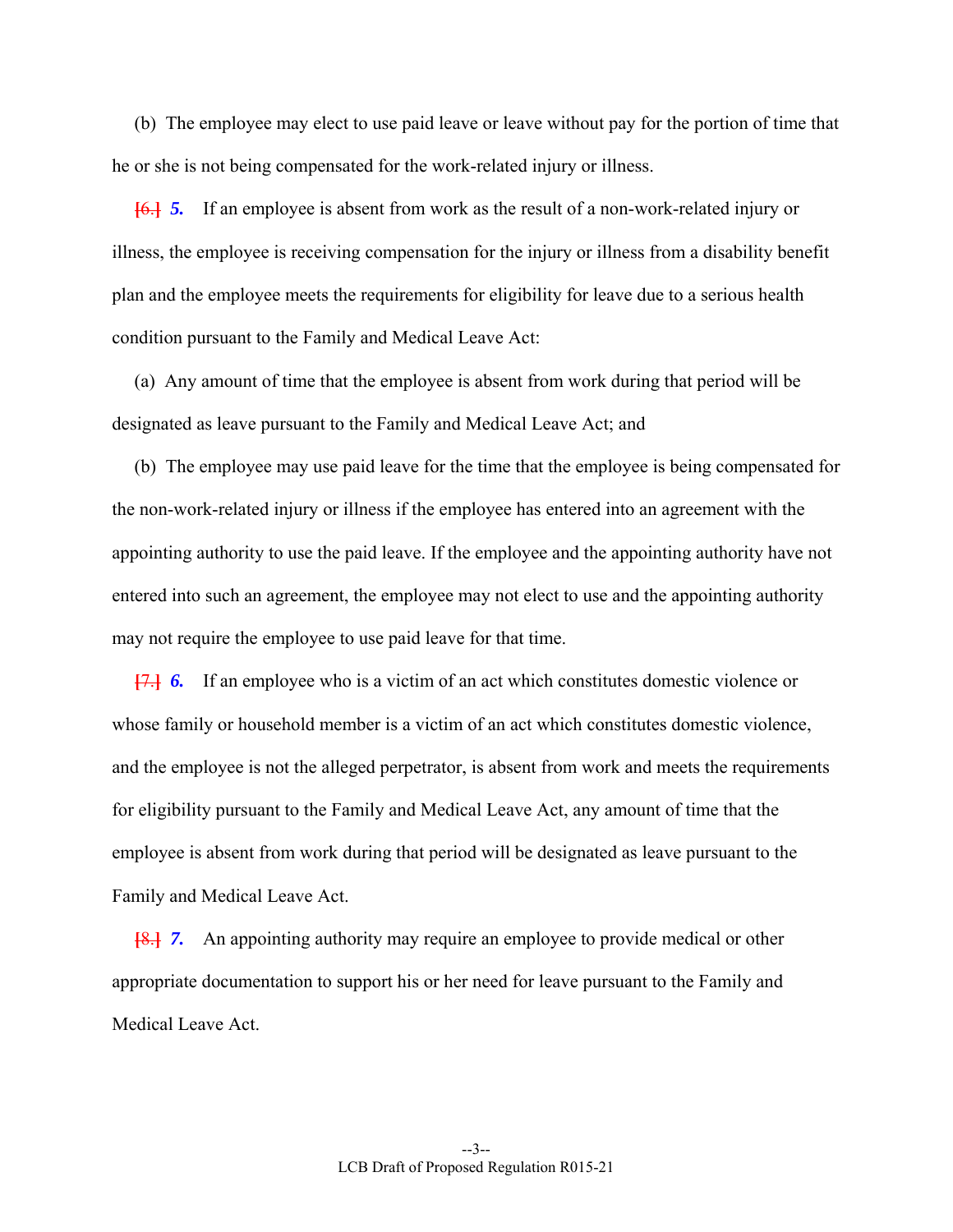## **EXPLANATIONS OF PROPOSED CHANGES LCB File No. R016-21**

Senate Bill 51 of the 2021 Legislative Session (SB 51) amends Chapter 284 of the Nevada Revised Statutes to create the Sex- or Gender-based Harassment and Discrimination Investigation Unit and places into law various requirements of the Division of Human Resource Management and agency appointing authorities.

## **Section 1: NEW "Sex- or gender-based harassment"**

SB 51 changes the term "sexual harassment" to "sex- or gender-based harassment" as used in various places throughout Chapter 284 of the Nevada Revised Statutes. This amendment replaces current language to define "sex-and gender-based harassment," and expands on the type of behaviors that would be considered sex- or gender-based harassment.

## **Section 2: NAC 284.010 Definitions.**

This amendment incorporates the new definition above into the General Provisions section of NAC 284.

## **Section 3: NAC 284.496 Classes and training concerning prevention of sex- or gender- based harassment.**

This amendment reduces the timeframe that a newly hired employee to complete a class concerning the prevention of sex- or gender-based harassment from 6 months to 30 days.

The amendment also changes the term "sexual harassment" to "sex- or gender-based harassment" based on the new definition in Section 1.

## **Section 4: NAC 284.498 Adjustment of probationary or trial period.**

This amendment adds training related to sex- or gender-based harassment to the required training of supervisors and managers. This training must be completed within 30 days of the employee being initially appointed to a supervisory or managerial position.

The amendment also changes the term "sexual harassment" to "sex- or gender-based harassment" based on the new definition in Section 1.

## **Section 5: NAC 284.650 Causes for disciplinary or corrective action.**

The amendment also changes the term "sexual harassment" to "sex- or gender-based harassment" based on the new definition in Section 1.

## **Section 6: NAC 284.696 Unlawful discrimination.**

The amendment also changes the term "sexual harassment" to "sex- or gender-based harassment" based on the new definition in Section 1.

### **Section 7: NAC 284.718 Confidential records.**

The amendment also changes the term "sexual harassment" to "sex- or gender-based harassment" based on the new definition in Section 1.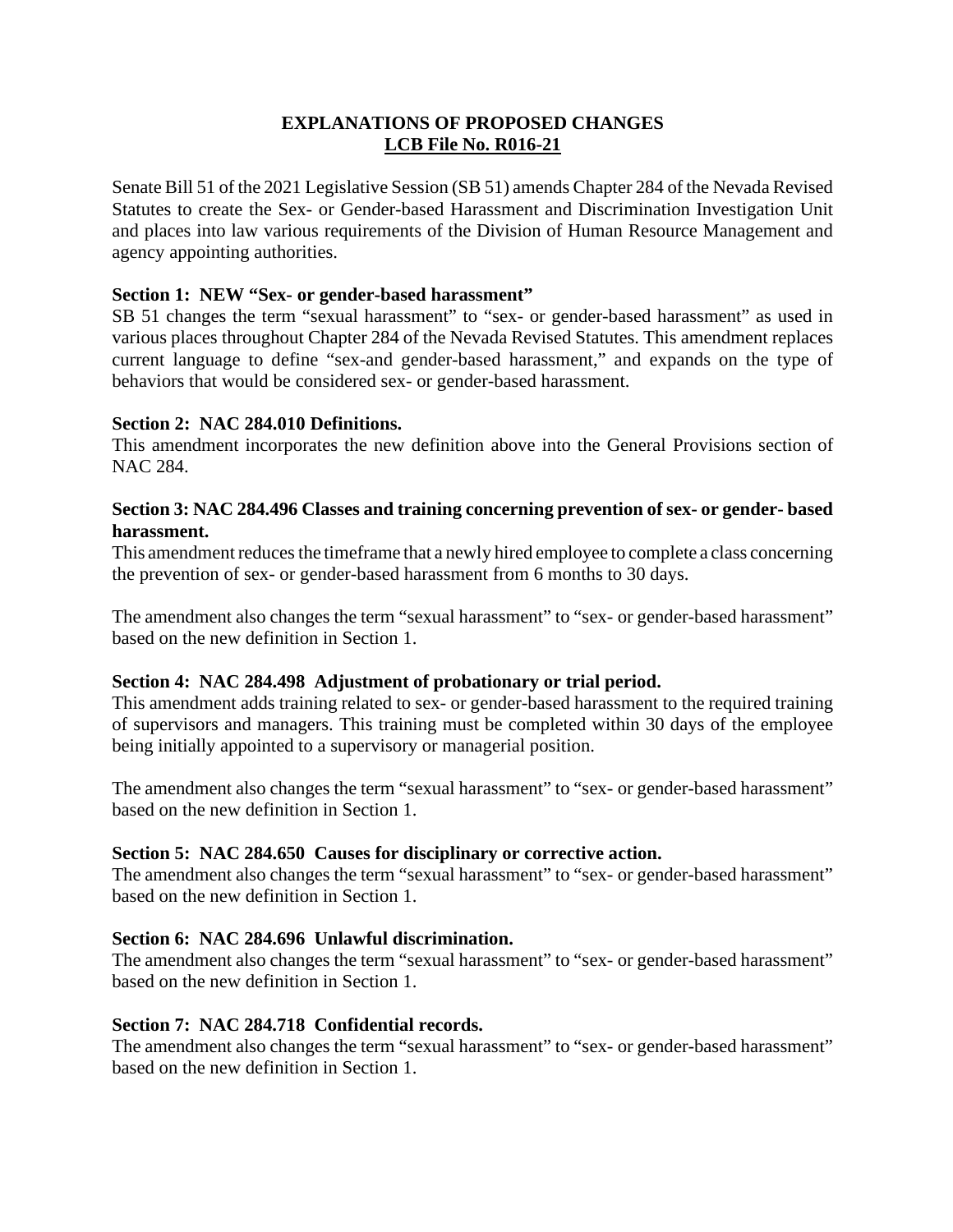## **Section 8: NAC 284.726 Access to confidential records.**

This amendment, proposed by the Division of Human Resource Management, amends NAC 284.726 to include the exception provided in SB 51 that allows the Administrator of the Division of Human Resource Management to make a decision to release any information related to a report of sex- or gender-based harassment or discrimination.

The amendment also changes the term "sexual harassment" to "sex- or gender-based harassment" based on the new definition in Section 1.

## **Section 9: NAC 284.771 Sex-and gender-based harassment.**

This amendment prescribes that any disciplinary sanctions imposed by an appointing authority shall be proportionate to a violation related to sex- or gender-based harassment.

The amendment also changes the term "sexual harassment" to "sex- or gender-based harassment" based on the amendment to the definition in NAC 284.0995.

### **Section 10: NAC 284.0995 Repealed.**

Senate Bill 51 of the 2021 Legislative Session (SB 51) changed the term "sexual harassment" to "sex- or gender-based harassment" creating a new regulation defining the new terminology in Section 1, and this section repeals NAC 284.0995 and the previous definition within.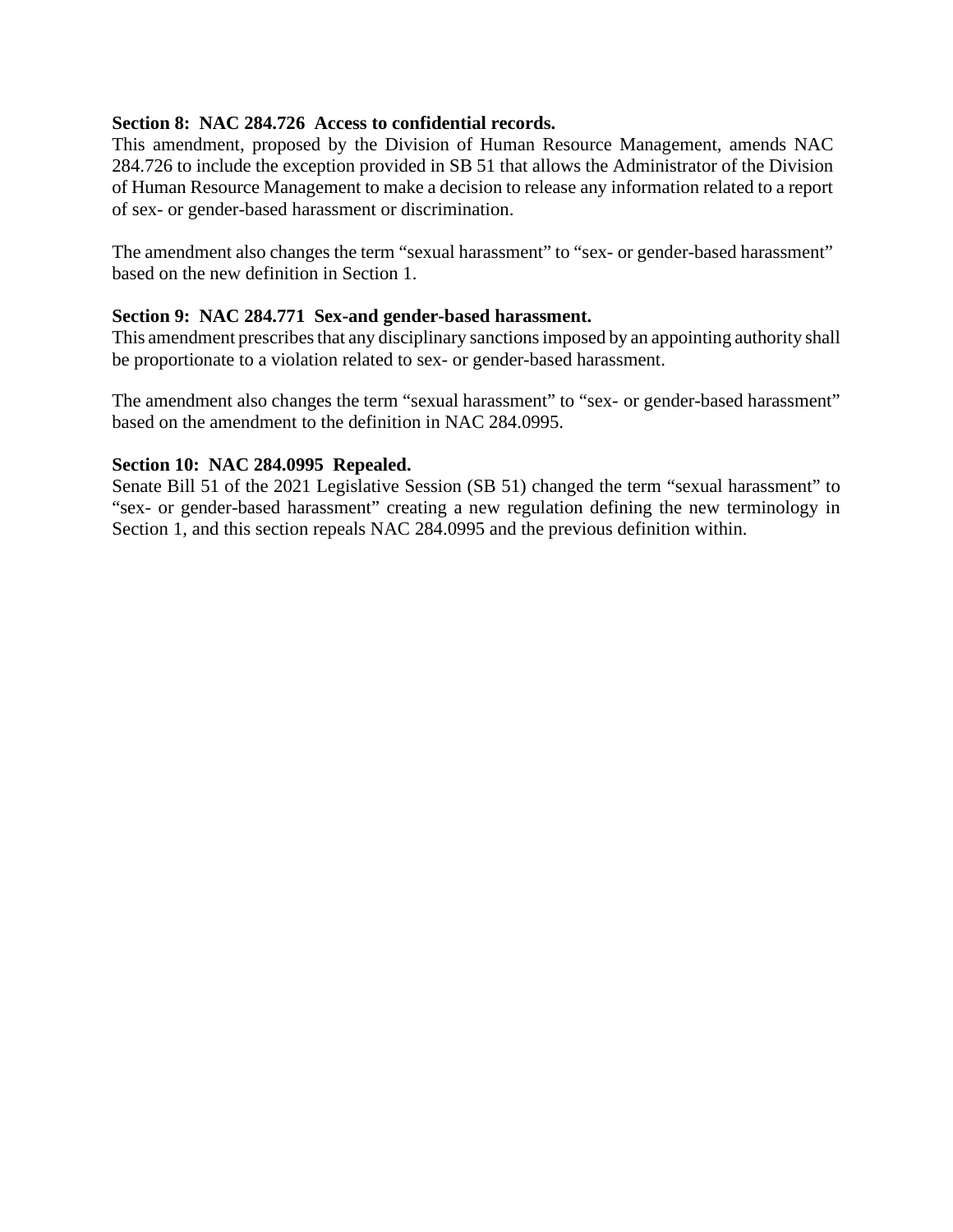#### **SECOND REVISED PROPOSED REGULATION OF**

#### **THE PERSONNEL COMMISSION**

#### **LCB File No. R016-21**

October 25, 2021

EXPLANATION – Matter in *italics* is new; matter in brackets **[**omitted material**]** is material to be omitted.

AUTHORITY: §§ 1, 2 and 10, NRS 284.065 and section 3 of Senate Bill No. 51, chapter 321, Statutes of Nevada 2021, at page 1912 (NRS 284.4082); §§ 3, 4 and 6, NRS 284.065, 284.155 and 284.343 and section 3 of Senate Bill No. 51, chapter 321, Statutes of Nevada 2021, at page 1912 (NRS 284.4082); § 5, NRS 284.065, 284.155, 284.343 and 284.385 and section 3 of Senate Bill No. 51, chapter 321, Statutes of Nevada 2021, at page 1912 (NRS 284.4082); §§ 7-9, NRS 284.065 and 284.155 and section 3 of Senate Bill No. 51, chapter 321, Statutes of Nevada 2021, at page 1912 (NRS 284.4082).

A REGULATION relating to state employees; defining "sex- or gender-based harassment"; requiring state employees to attend certain training classes concerning sex- or genderbased harassment; replacing the term "sexual harassment" with "sex- or gender-based harassment"; making various other changes related to sex- or gender-based harassment; and providing other matters properly relating thereto.

#### **Legislative Counsel's Digest:**

 Under existing law: (1) it is the policy of this State to ensure that its employees do not engage in sex- or gender-based harassment; (2) sex- or gender-based harassment is a form of unlawful discrimination; and (3) it is prohibited for a state employee to engage in sex- or genderbased harassment against another employee, an applicant for employment or any other person in the workplace (Section 2 of Senate Bill No. 51, chapter 321, Statutes of Nevada 2021, at page 1912 (NRS 284.408))

**Section 1** of this regulation defines "sex- or gender-based harassment." **Section 2** of this regulation makes a conforming change to indicate the proper placement of **section 1** in the Nevada Administrative Code.

 Existing regulations require an employee to attend a certified class concerning the prevention of sexual harassment within 6 months after the initial appointment of the employee to state service. (NAC 284.496) **Section 3** of this regulation instead requires an employee to attend a certified class concerning the prevention of sex- or gender-based harassment within 30 days after his or her initial appointment to state service.

 Existing regulations set forth certain training requirements for an employee who is appointed to a supervisory or managerial position, including that such an employee attend at least one training class in sexual harassment. (NAC 284.498) **Section 4** of this regulation instead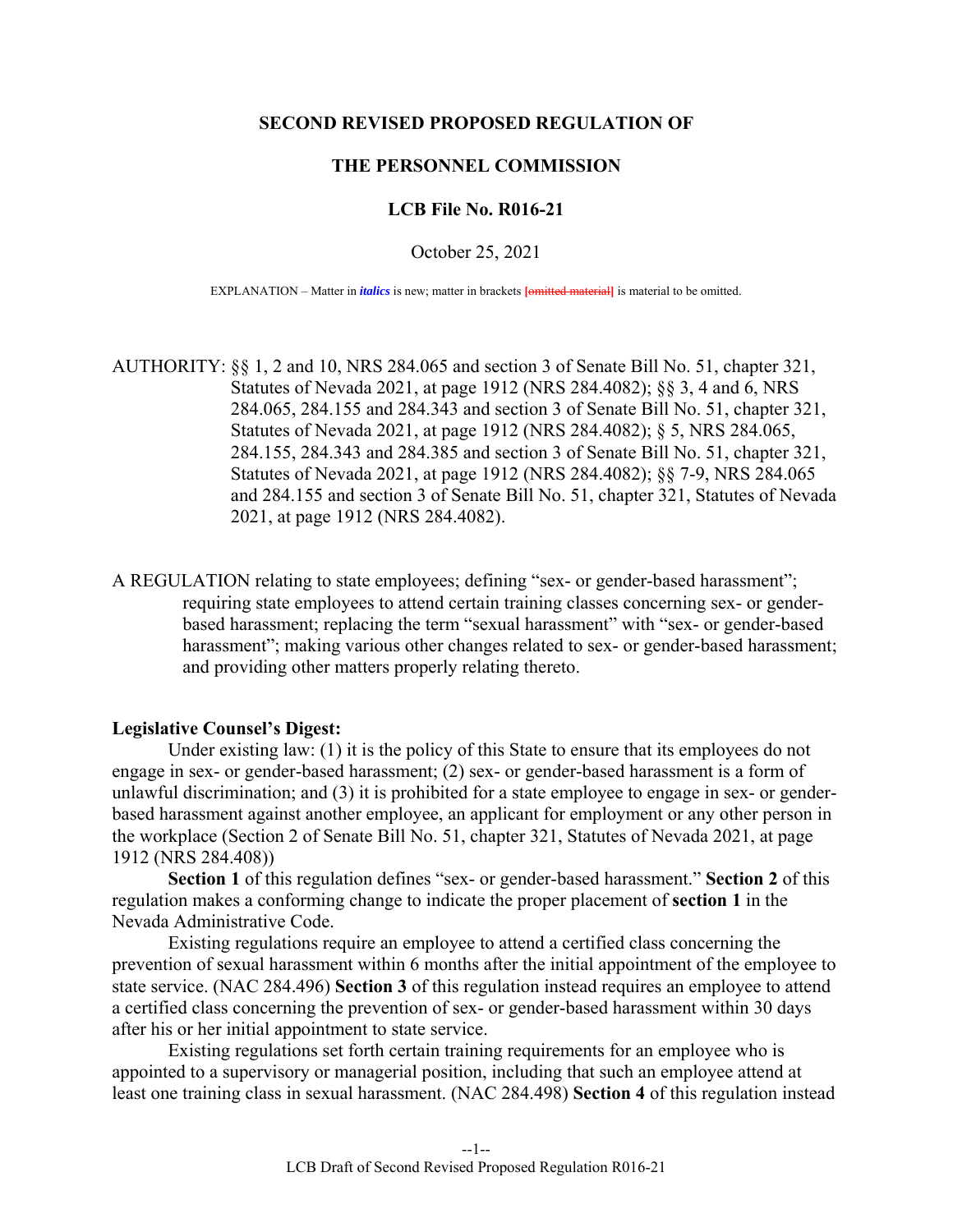requires a supervisory or managerial employee to attend: (1) a training class concerning sex- or gender-based harassment within 30 days after his or her appointment to the supervisory or managerial position; and (2) an additional training class on sex- or gender-based harassment within 12 months after his or her appointment to the supervisory or managerial position.

 Existing regulations authorize appropriate disciplinary or corrective action to be taken against an employee for the failure of the employee to participate in an investigation concerning sexual harassment. (NAC 284.650) **Section 5** of this regulation instead authorizes appropriate disciplinary or corrective action to be taken for the failure of the employee to participate in an investigation concerning sex- or gender-based harassment.

**Sections 6-8** of this regulation replace the term "sexual harassment" with "sex- or gender-based harassment" in certain provisions relating to investigations of discrimination by the Division of Human Resource Management of the Department of Administration.

 Existing regulations authorize an appointing authority to impose harsh disciplinary sanctions on, or dismiss, persons who commit sexual harassment. (NAC 284.771) **Section 9** of this regulation instead authorizes an appointing authority to impose harsh disciplinary sanctions on, or dismiss, persons who commit sex- or gender-based harassment. **Section 9** further requires that any disciplinary sanction imposed by an appointing authority for sex- or gender-based harassment be proportionate to the violation.

**Section 10** of this regulation repeals the definition of the term "sexual harassment."

**Section 1.** Chapter 284 of NAC is hereby amended by adding thereto a new section to read

as follows:

*"Sex- or gender-based harassment" means:* 

 *1. Unwelcome sexual advances, requests for sexual favors or any other verbal or physical* 

*conduct of a sexual nature when:* 

 *(a) Submission to such conduct is explicitly or implicitly made a term or condition of a* 

*person's employment; or* 

 *(b) Submission to or rejection of such conduct is explicitly or implicitly made a basis of employment decisions affecting a person; or* 

 *2. Engaging in unwelcome harassing verbal or physical conduct that occurs because of the sex or gender of a person or persons and has the purpose or effect of unreasonably interfering with a person's work performance or creating an intimidating or offensive work environment where:*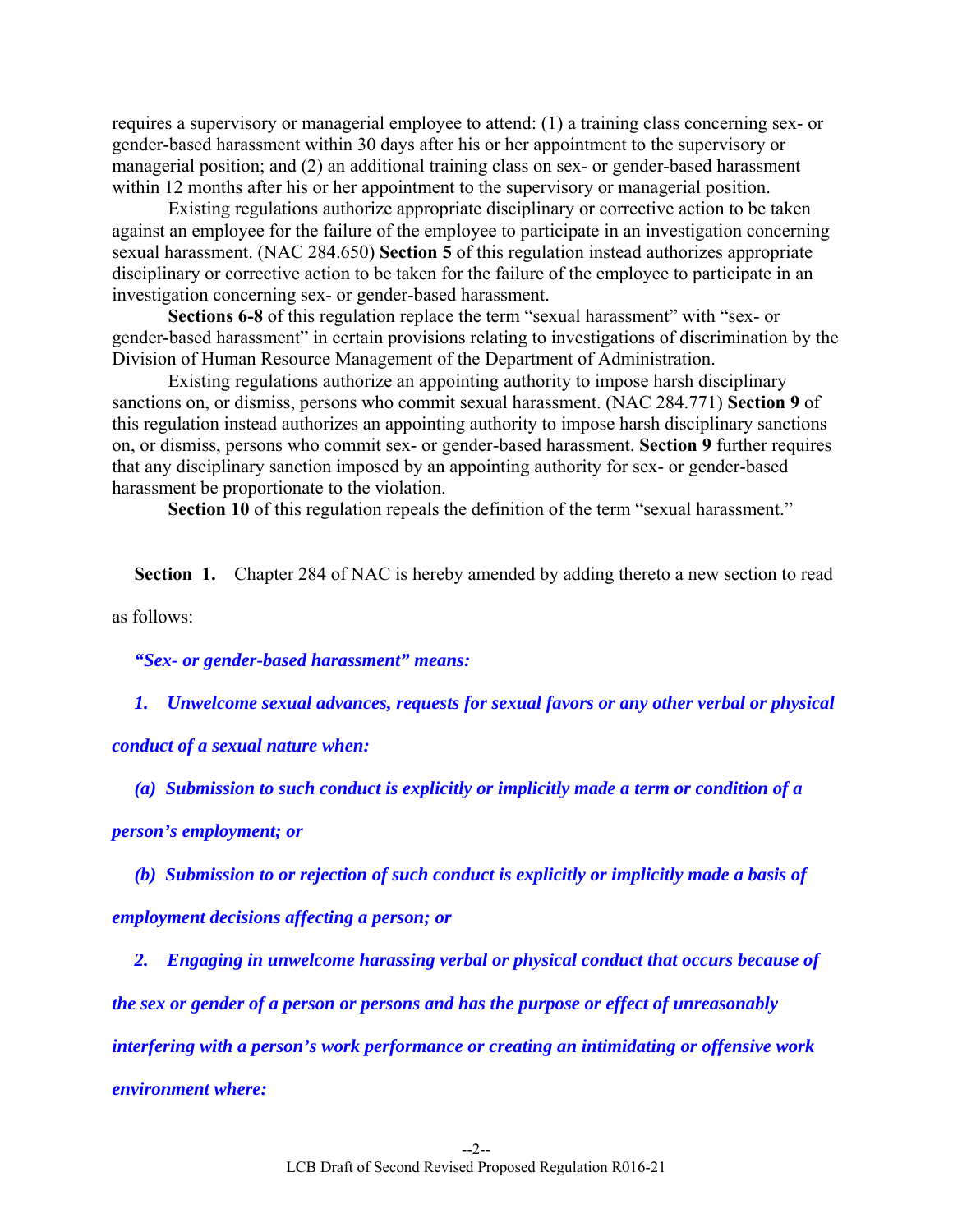*(a) The harassing conduct is of a sexual nature;* 

 *(b) The harassing conduct is not of a sexual nature but is related to the sex or gender of a person;* 

 *(c) The harassing conduct is sex- and gender-neutral in content but occurs because of the sex or gender of a person; or* 

 *(d) Any combination of harassing conduct described in paragraphs (a), (b) and (c).* 

**Sec. 2.** NAC 284.010 is hereby amended to read as follows:

 284.010 As used in this chapter, unless the context otherwise requires, the words and terms defined in NAC 284.021 to 284.1125, inclusive, *and section 1 of this regulation* have the meanings ascribed to them in those sections.

 **Sec. 3.** NAC 284.496 is hereby amended to read as follows:

 284.496 1. Within **[**6 months**]** *30 days* after an employee is initially appointed to state service, the employee shall attend a certified class concerning the prevention of **[**sexual**]** *sex- or gender-based* harassment.

 2. At least once every 2 years after his or her initial appointment to state service, an employee shall attend a certified refresher class or training concerning the prevention of **[**sexual] *sex- or gender-based* harassment.

 3. An appointing authority may require an employee to retake any part or all of the classes or training required by subsections 1 and 2, or to participate in any additional classes or training deemed necessary by the appointing authority.

 4. The appointing authority shall retain the proof of completion by an employee of a class or training required by this section.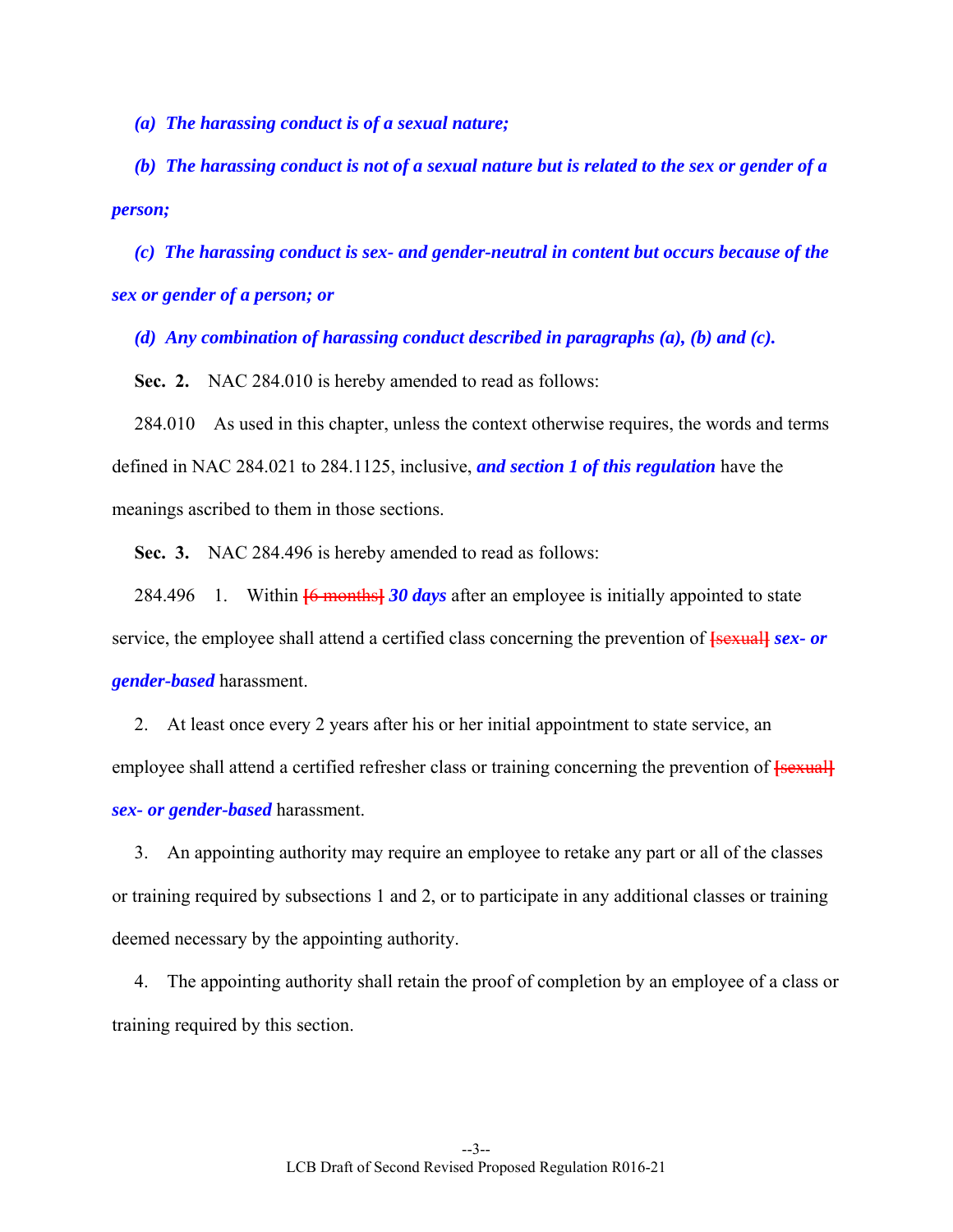5. The Division of Human Resource Management will certify the classes and training concerning the prevention of **[**sexual**]** *sex- or gender-based* harassment required by this section.

 **Sec. 4.** NAC 284.498 is hereby amended to read as follows:

284.498 1. Except as otherwise provided in this section:

 (a) *Within 30 days after an agency initially appoints an employee to a supervisory position or managerial position, the employee shall attend a training class concerning sex- or genderbased harassment.* 

 *(b)* Within 6 months after an agency initially appoints an employee to a supervisory position or managerial position, the employee shall attend a training class concerning work performance standards and the evaluation of the performance of employees.

**[**(b)**]** *(c)* Within 12 months after an agency appoints an employee to a supervisory position or managerial position, the employee shall attend at least one training class which has been approved by the Division of Human Resource Management in each of the following areas:

(1) The following:

- (I) Equal employment opportunity; and
- (II) Unlawful discrimination and **[**sexual**]** *sex- or gender-based* harassment;
- (2) Interviewing and hiring;
- (3) Alcohol and drug testing;
- (4) Progressive disciplinary procedures;
- (5) Handling grievances; and
- (6) The following:
	- (I) Title I of the American with Disabilities Act of 1990, 42 U.S.C. §§ 12111-12117;
	- (II) The ADA Amendments Act of 2008, Public Law 110-325;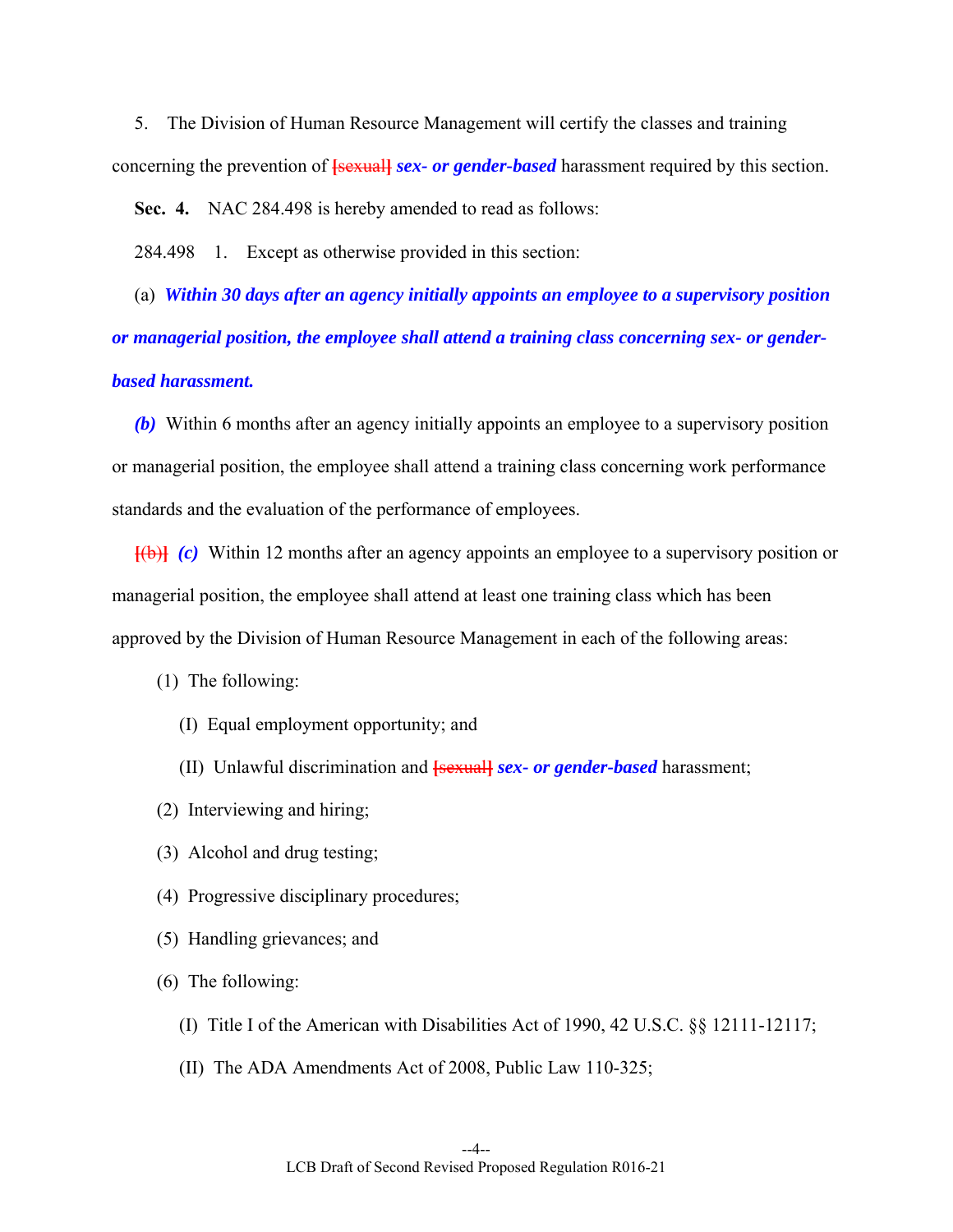(III) The development of essential functions of positions that are described to each candidate and considered by the appointing authority pursuant to NAC 284.441; and

(IV) The Family and Medical Leave Act of 1993, 29 U.S.C. §§ 2601 et seq.

 2. Every 3 years, a supervisor or managerial employee shall complete training which is approved by the Division of Human Resource Management in each of the topic areas described in subsection 1.

 3. The appointing authority, at its discretion, may accept, in lieu of the training required by subsection 1, supervisory or managerial training classes in each of the topic areas described in subsection 1 which are approved by the Division of Human Resource Management and taken by the employee during the 3 years immediately preceding the employee's appointment.

 4. In addition to the training otherwise required by this section, the Division of Human Resource Management or an appointing authority may require a supervisor or managerial employee to retake any part or all of the training required by this section, or to participate in any additional training or other classes deemed necessary by the Division of Human Resource Management or appointing authority.

5. As used in this section:

(a) "Managerial position" means a position which is held by an employee who:

- (1) Formally evaluates supervisors;
- (2) Is involved in the hiring and firing of subordinate staff;
- (3) Determines organizational structure within a component of the organization; and
- (4) Develops, monitors and implements policies to accomplish long-range goals.
- (b) "Supervisory position" means a position which is held by an employee who:
	- (1) Formally evaluates staff;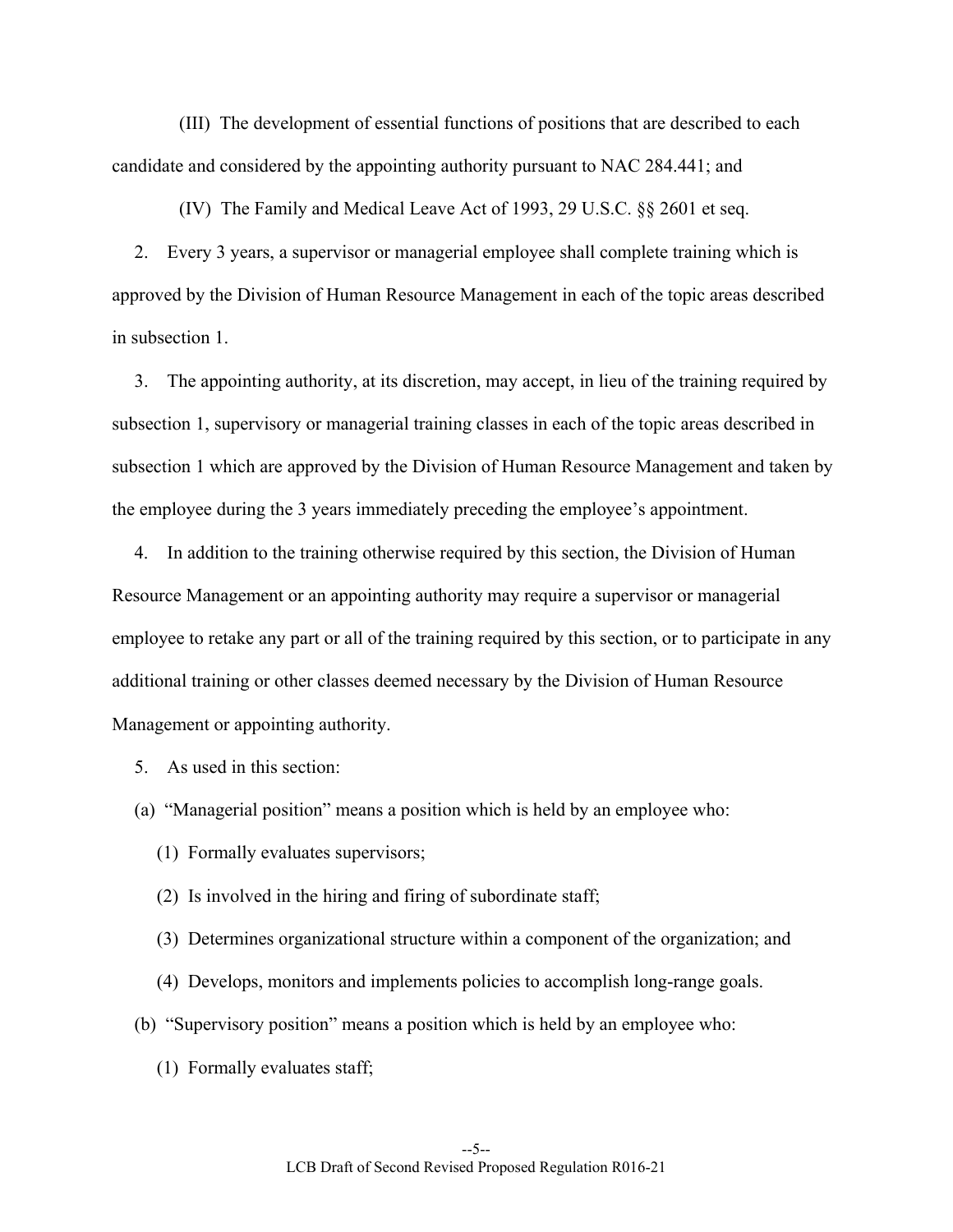(2) Is involved in the hiring and firing of subordinate staff; and

(3) Establishes policies which affect the performance or behavior of subordinate staff.

 **Sec. 5.** NAC 284.650 is hereby amended to read as follows:

 284.650 Appropriate disciplinary or corrective action may be taken for any of the following causes:

 1. Activity which is incompatible with an employee's conditions of employment established by law or which violates a provision of NAC 284.653 or 284.738 to 284.771, inclusive.

 2. Disgraceful personal conduct which impairs the performance of a job or causes discredit to the agency.

 3. The employee of any institution administering a security program, in the considered judgment of the appointing authority, violates or endangers the security of the institution.

4. Discourteous treatment of the public or fellow employees while on duty.

5. Incompetence or inefficiency.

6. Insubordination or willful disobedience.

7. Inexcusable neglect of duty.

8. Fraud in securing appointment.

9. Prohibited political activity.

10. Dishonesty.

 11. Abuse, damage to or waste of public equipment, property or supplies because of inexcusable negligence or willful acts.

- 12. Drug or alcohol misuse as described in NRS 284.4062 and NAC 284.884.
- 13. Conviction of any criminal act involving moral turpitude.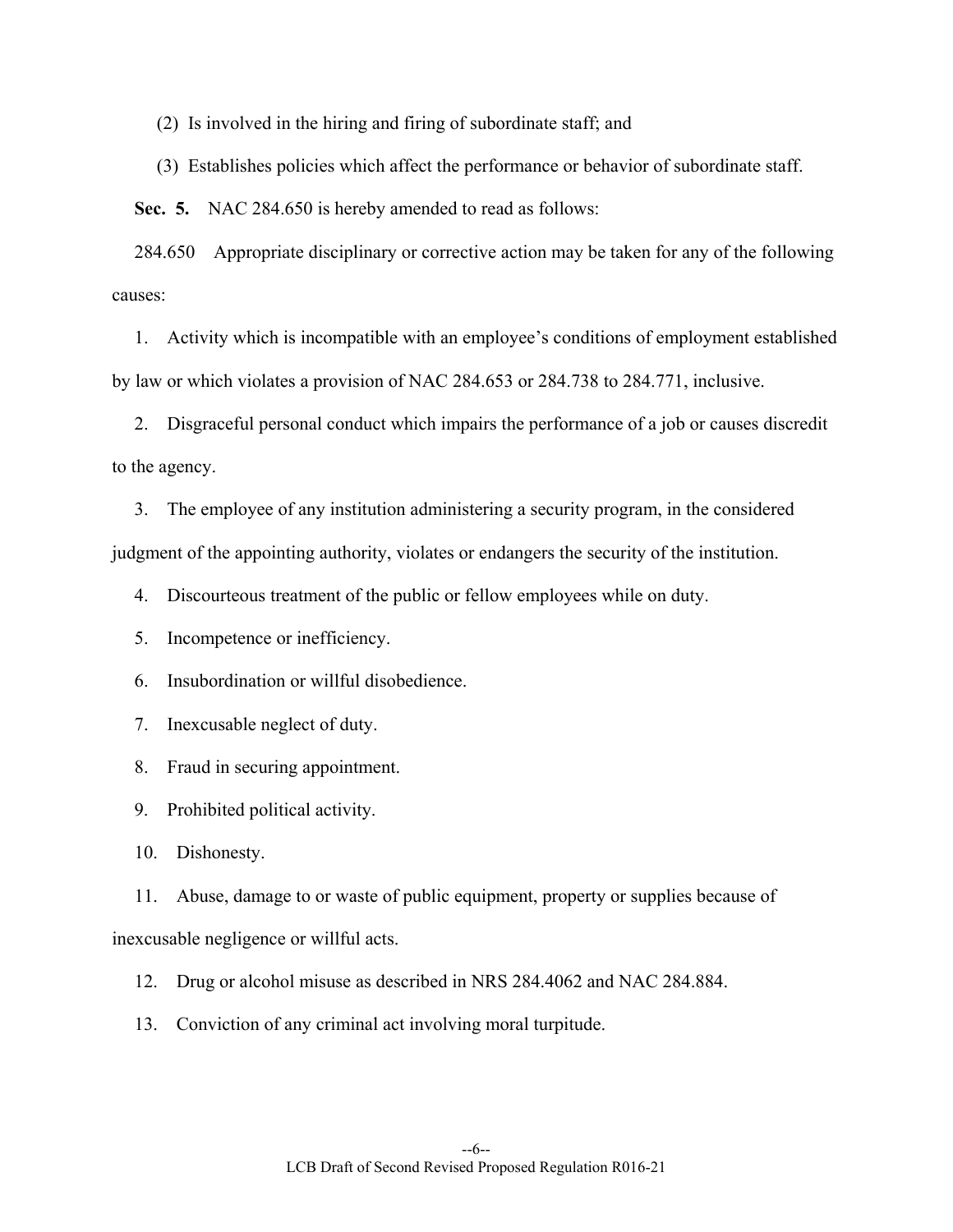14. Being under the influence of intoxicants, a controlled substance without a medical doctor's prescription or any other illegally used substances while on duty.

15. Unauthorized absence from duty or abuse of leave privileges.

16. Violation of any rule of the Commission.

17. Falsification of any records.

18. Misrepresentation of official capacity or authority.

19. Violation of any safety rule adopted or enforced by the employee's appointing authority.

 20. Carrying, while on the premises of the workplace, any firearm which is not required for the performance of the employee's current job duties or authorized by his or her appointing authority.

 21. Failure of an employee who is authorized pursuant to NRS 202.3673 to carry a concealed firearm while on the premises of the public building in which he or she is employed to notify the appointing authority or a designated representative of the appointing authority, in accordance with section 1 of LCB File No. R123-19, that the employee will be carrying the concealed firearm.

 22. Any act of violence which arises out of or in the course of the performance of the employee's duties, including, without limitation, stalking, conduct that is threatening or intimidating, assault or battery.

 23. Failure to participate in any investigation of alleged discrimination, including, without limitation, an investigation concerning **[sexual]** *sex-* or gender-based harassment.

 24. Failure to participate in an administrative investigation authorized by the employee's appointing authority.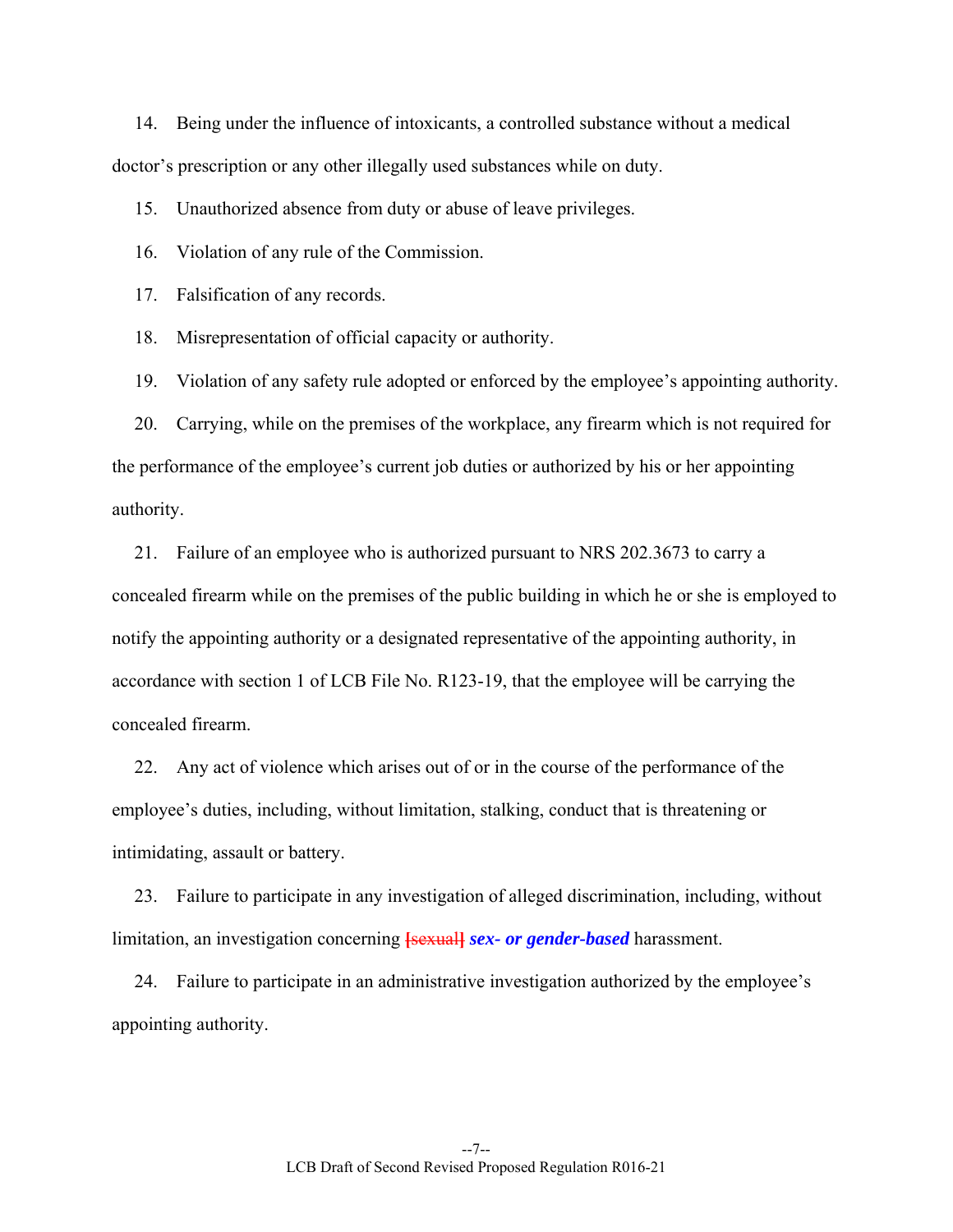25. Failure to report the suspension, revocation or cancellation of a professional or occupational license, certificate or permit or driver's license when required pursuant to NAC 284.652.

 **Sec. 6.** NAC 284.696 is hereby amended to read as follows:

 284.696 1. An employee alleging unlawful discrimination based on any pertinent state or federal law or regulation may:

(a) Report the alleged discrimination to:

(1) The division of the Division of Human Resource Management that investigates

**[sexual]** *sex- or gender-based* harassment and discrimination;

(2) The Attorney General;

- (3) The employee's appointing authority;
- (4) An equal employment opportunity officer;
- (5) A personnel representative of the department in which the employee is employed; or

 (6) The office charged with enforcing affirmative action within the appropriate university, state college or community college which is part of the Nevada System of Higher Education;

 (b) Except as otherwise provided in NRS 284.384, use the procedure for the adjustment of a grievance contained in NAC 284.658 to 284.6957, inclusive; or

(c) File a complaint, other than a complaint described in NAC 284.658, with:

(1) The Nevada Equal Rights Commission pursuant to NRS 613.405; or

(2) The United States Equal Employment Opportunity Commission.

 2. The appointing authority of an employee who has alleged unlawful discrimination shall promptly notify the deputy attorney general or staff counsel assigned to represent the agency of the allegation and the actions which are being undertaken by the agency to address the allegation.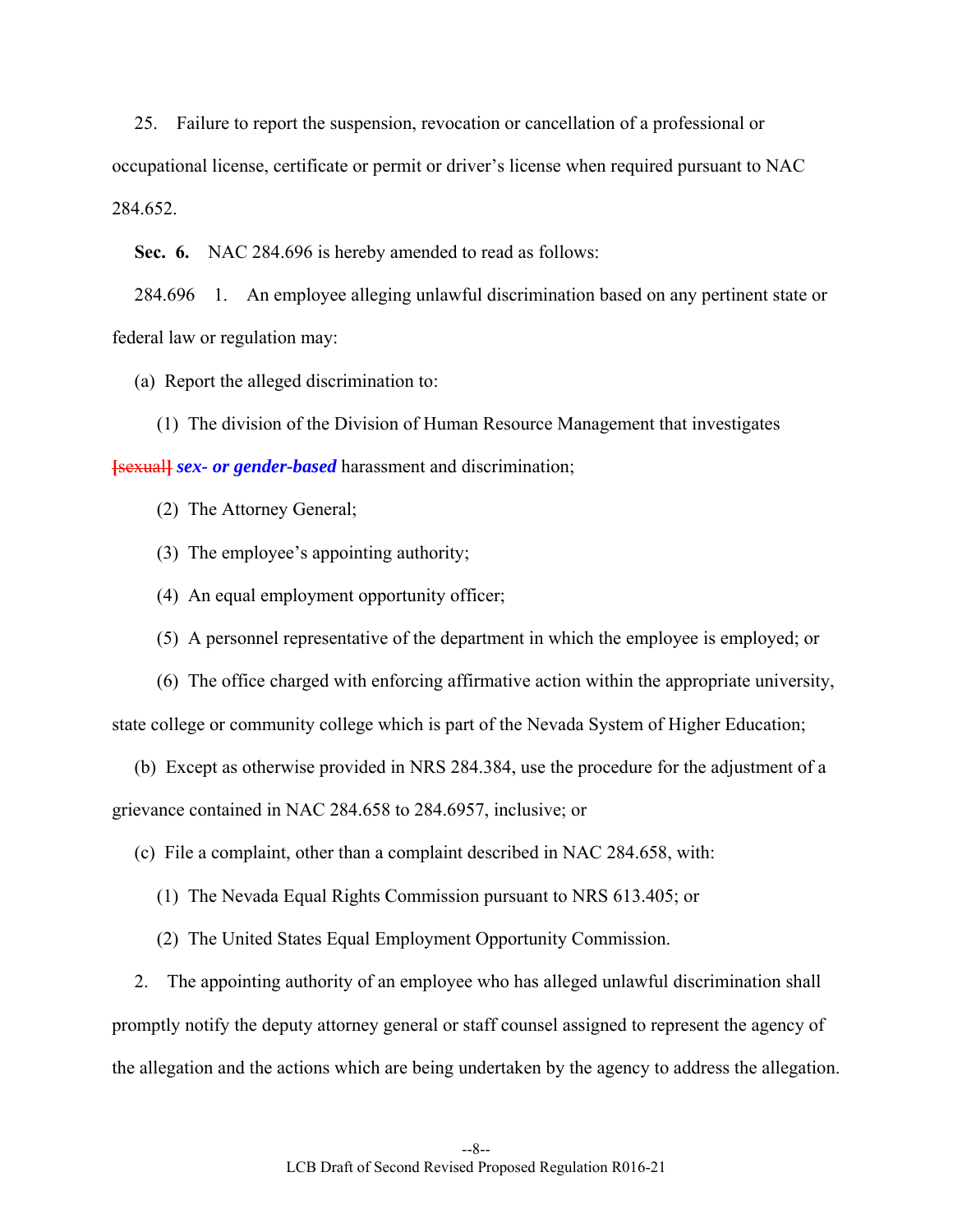**Sec. 7.** NAC 284.718 is hereby amended to read as follows:

 284.718 1. The following types of information, which are maintained by the Division of Human Resource Management or the agency, are confidential:

 (a) Information relating to salaries paid in other than governmental employment which is furnished on the condition that the source remain confidential;

 (b) Any document which is used in negotiations with employees or their representatives which has not been made public by mutual agreement;

 (c) The rating and remarks concerning an applicant by the individual members of the board or assessors of a center for assessment;

 (d) Any recording or document which is used in the process of interviewing an applicant, including, without limitation, a document containing interview questions, evaluation tools used for rating applicants and any notes concerning an applicant that were taken by a person as part of the process of rating an applicant;

(e) Materials used in examinations, including suggested answers for oral examinations;

 (f) Records and files maintained by an employee assistance program offered by the State of Nevada;

 (g) Reports by employers, appointing authorities or law enforcement officials concerning the hiring, promotion or background of applicants, eligible persons or employees;

 (h) The class title and agency of an employee whose name is excluded from the official roster, as provided in subsection 3 of NAC 284.714, when an inquiry concerning the employee is received;

 (i) Any information contained on a person's application or relating to his or her status as an eligible person; and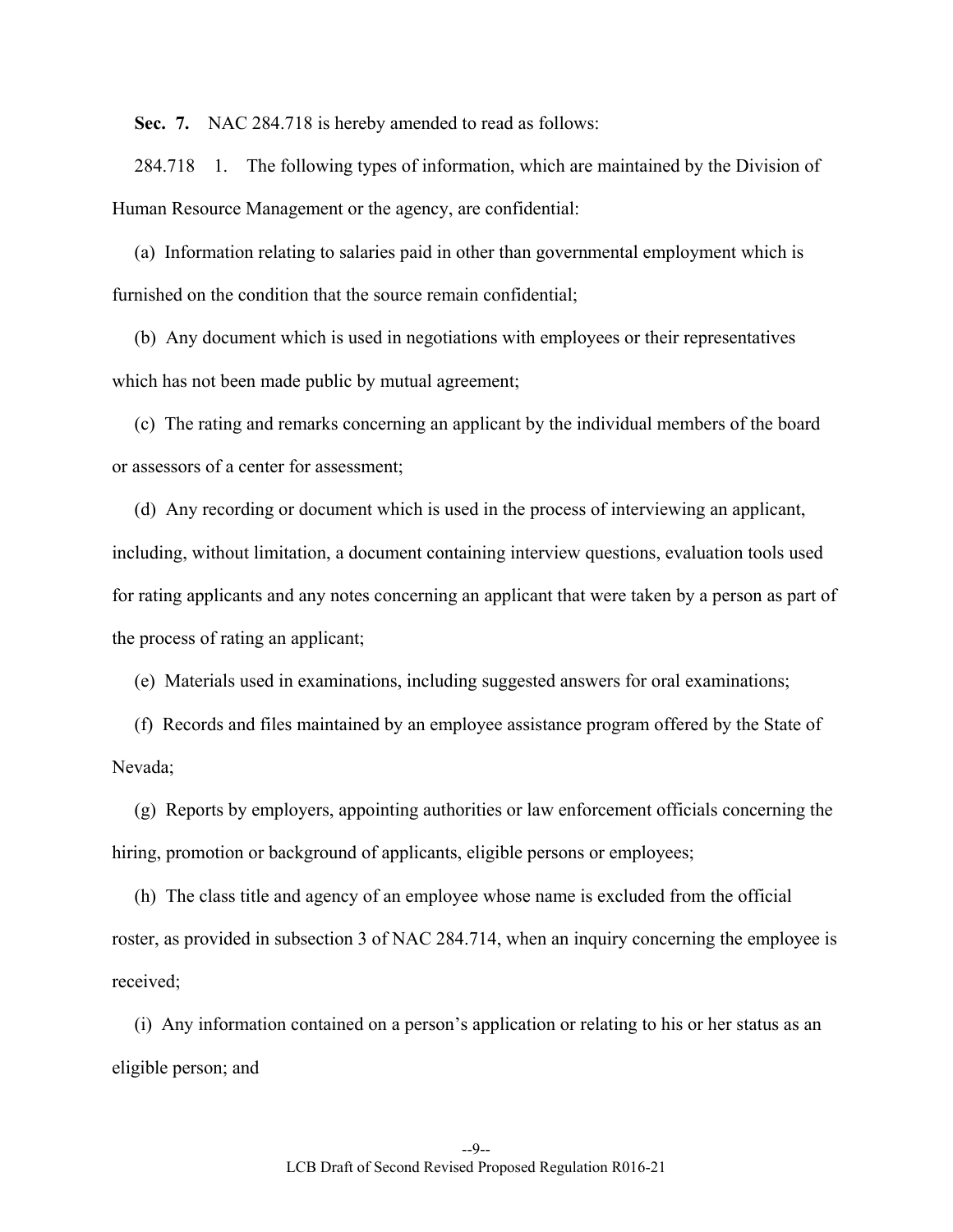(j) Information in the record of employment of a current or former employee which relates to:

(1) The employee's performance;

 (2) The employee's conduct, including any disciplinary actions taken against the employee;

(3) The employee's usage or balance of his or her annual leave and sick leave;

 (4) The employee's race, ethnic identity or affiliation, sex, sexual orientation, gender identity or expression, genetic information, disability or date of birth;

(5) The employee's personal telephone number;

(6) The employee's social security number;

 (7) Any grievance filed by the employee pursuant to NAC 284.678, any response to the grievance and any other documents related to the grievance, unless a hearing is held to determine the disposition of the grievance pursuant to NAC 284.6955;

 (8) Any complaint filed by the employee pursuant to NRS 281.755, any response to the complaint and any other document related to the complaint, unless a hearing is held to determine the disposition of the complaint pursuant to NAC 284.6955;

(9) Any request made pursuant to NAC 284.5243 and any response to the request;

 (10) The health, medical condition or disability of the employee or a member of his or her immediate family; or

 (11) Any claim for workers' compensation made by the employee and any documentation relating to the claim.

 2. If the employee has requested that his or her home address be listed as confidential, the employee's record of employment must be so designated and list his or her mailing address.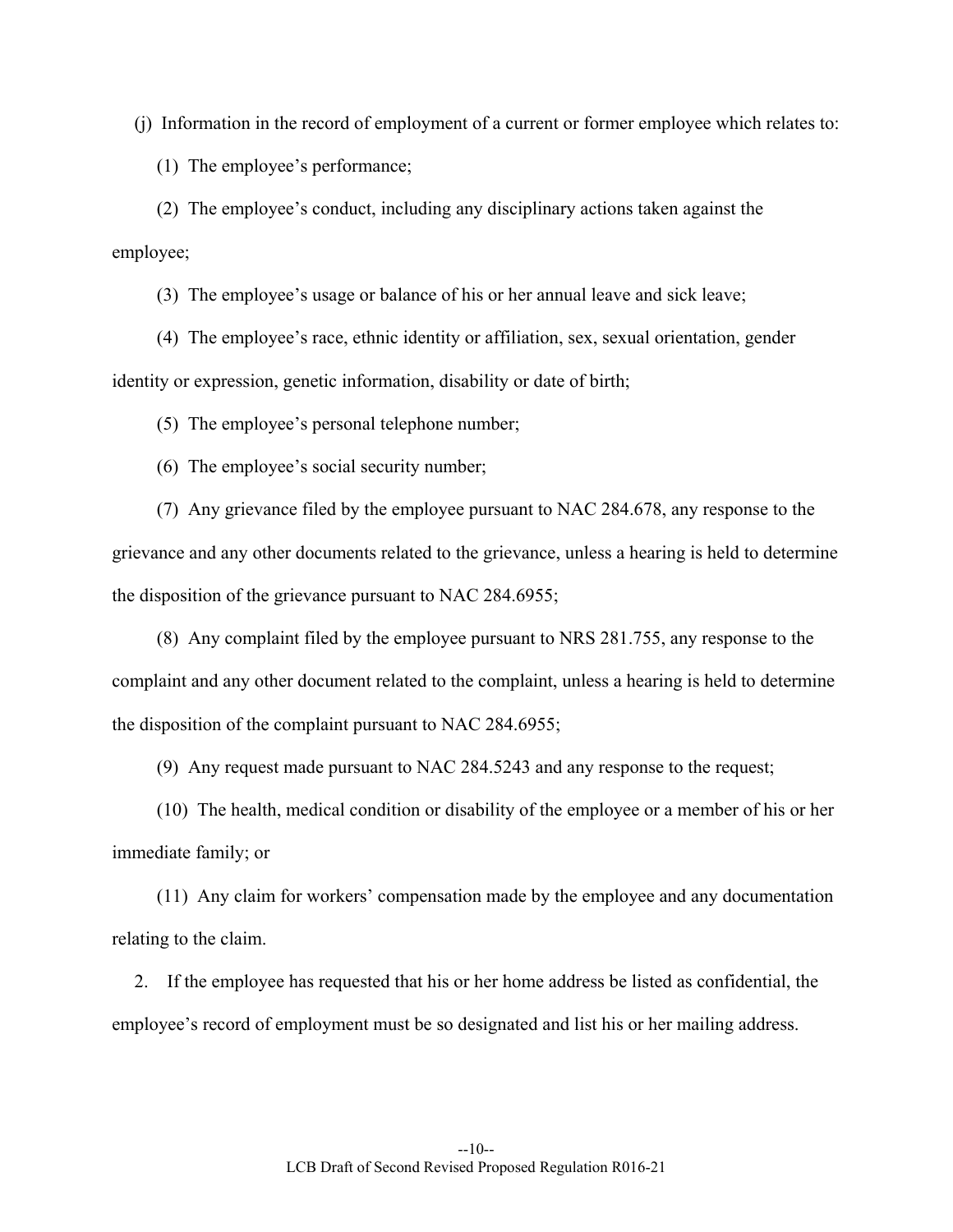3. The name of any beneficiary of an employee contained in the payroll document must not be released to anyone unless:

(a) The employee dies; or

(b) The employee signs a release.

 4. Any records in the possession of the Committee on Catastrophic Leave created pursuant to NRS 284.3627 that reveal the health, medical condition or disability of a current or former employee or a member of his or her immediate family are confidential.

 5. Any notes, records, recordings or findings of an investigation relating to **[**sexual**]** *sex- or gender-based* harassment or discrimination, or both, and any findings of such an investigation are confidential.

 6. Any notes, records, recordings, findings or other information obtained from an organizational climate study that directly relate to an employee's performance or conduct are confidential.

 7. Any notes, records, recordings, findings or other information obtained from an internal study conducted by an agency that directly relate to an employee's performance or conduct are confidential.

 8. Any notes, records, recordings, findings or other information obtained from an internal administrative investigation conducted pursuant to NRS 284.387 are confidential.

 **Sec. 8.** NAC 284.726 is hereby amended to read as follows:

 284.726 1. Except as otherwise provided in this subsection and subsections 2 and 11, access to materials for an examination and information relating to an applicant or eligible person which are relevant to an appointing authority's decision to hire that person is limited to the appointing authority or his or her designated representative. If the name of the applicant is not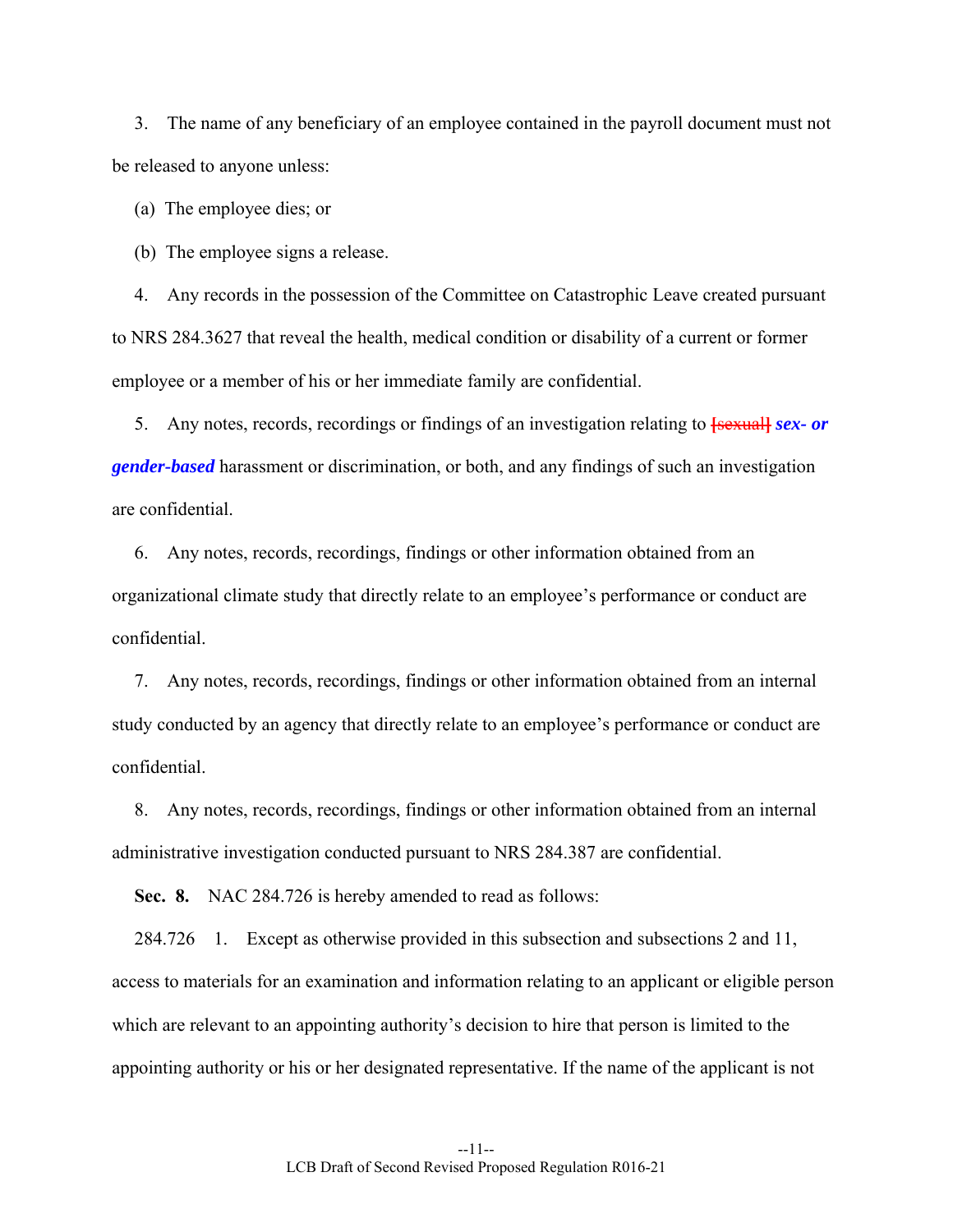disclosed and the information is used for the purposes of subparagraph (2) of paragraph (a) of subsection 1 of NAC 284.204, information relating to the education and experience of an applicant may be made available to any affected applicant, employee or the designated representative of either.

 2. Except as otherwise provided in subsection 11 and NRS 284.4068, access to information concerning the results of an applicant's screening test which indicate the presence of a controlled substance is limited to an appointing authority or his or her designated representative and the Administrator or his or her designated representative.

 3. Except as otherwise provided in subsections 11 and 12, access to an employee's record of employment containing any of the items listed in paragraphs (g) to (j), inclusive, of subsection 1 of NAC 284.718 is limited to:

(a) The employee.

 (b) The employee's representative when a signed authorization from the employee is presented or is in his or her record of employment.

(c) An appointing authority or his or her designated representative.

(d) Persons who are authorized pursuant to any state or federal law or an order of a court.

 (e) The State Board of Examiners if the Board is considering a claim against the State of Nevada filed pursuant to chapter 41 of NRS which involves the employee.

 (f) Persons who are involved in processing records for the transaction of business within and between state agencies.

 (g) Persons who are involved in processing records for the transaction of business that is authorized by the employee.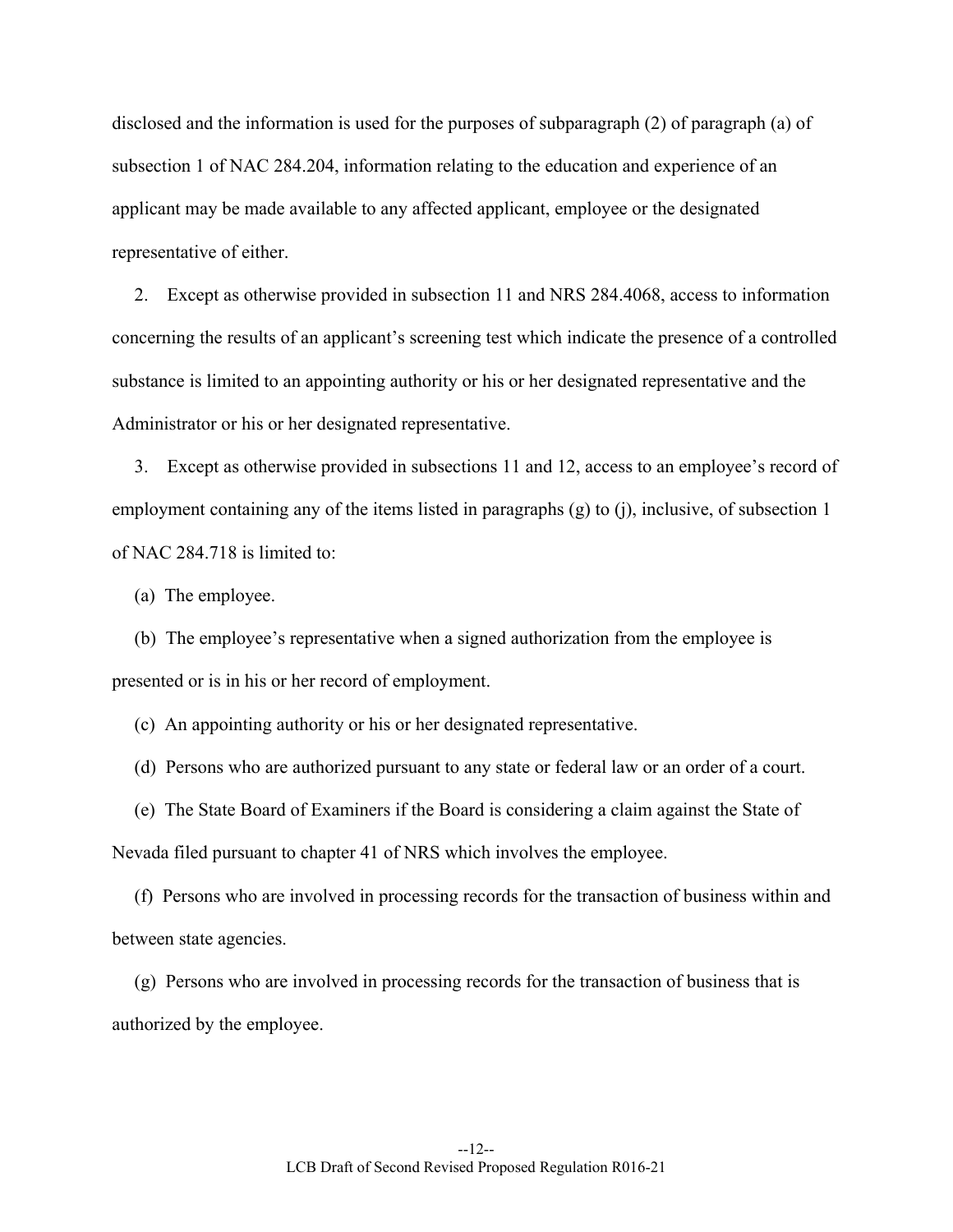4. The portion of an employee's record of employment that concerns the health, medical condition or disability of the employee or a member of his or her immediate family must be kept in a locked cabinet, separate from any other portion of the employee's record of employment.

 5. Except as otherwise provided in subsection 11, access to any notes, records, recordings, findings or other information obtained from an organizational climate study that directly relate to an employee's performance or conduct is limited to:

(a) The employee.

(b) The Administrator or a designated representative of the Administrator.

 (c) The appointing authority or a designated representative of the agency with which the employee is employed.

(d) Persons who are authorized pursuant to any state or federal law or an order of a court.

(e) The Governor or a designated representative of the Governor.

 6. Except as otherwise provided in subsections 11 and 12, access to any notes, records, recordings or findings of an investigation conducted by the Division of Human Resource Management relating to **[sexual]** *sex- or gender-based* harassment or discrimination, or both, and any findings of such an investigation that are provided to an appointing authority is limited to:

(a) An appointing authority.

(b) A designated representative of the agency with which the employee is employed.

(c) Persons who are authorized pursuant to any state or federal law or an order of a court.

(d) The Governor or a designated representative of the Governor.

 7. Except as otherwise provided in subsections 11 and 12, access to any notes, records, recordings, findings or other information obtained from an internal study conducted by an agency that directly relate to an employee's performance or conduct is limited to: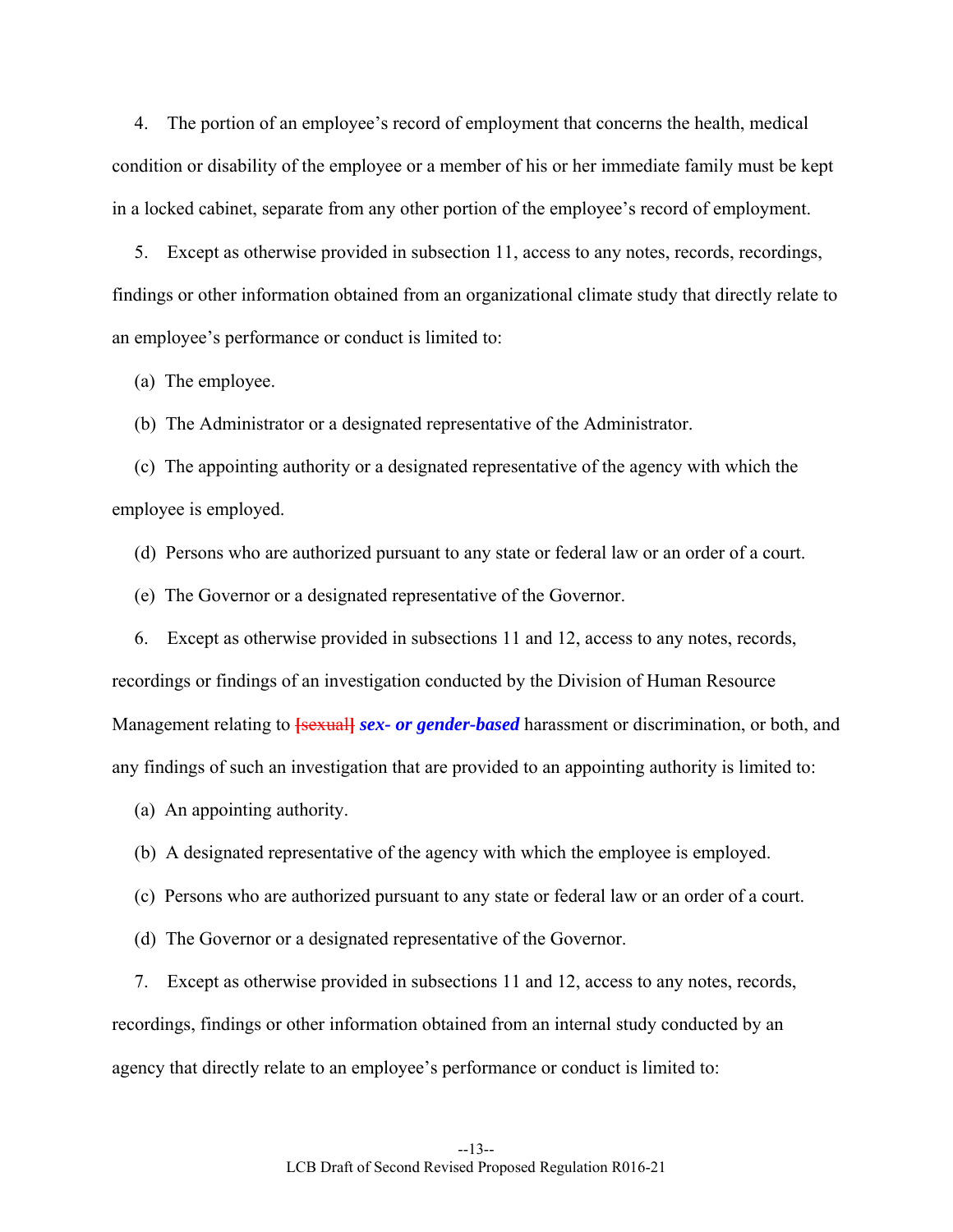(a) The employee.

 (b) The appointing authority or a designated representative of the agency with which the employee is employed.

(c) Persons who are authorized pursuant to any state or federal law or an order of a court.

(d) The Governor or a designated representative of the Governor.

 8. Except as otherwise provided in subsections 11 and 12, access to any notes, records, recordings, findings or other information obtained from an internal administrative investigation conducted pursuant to NRS 284.387 is limited to:

 (a) The employee who is the subject of the internal administrative investigation and who requests a hearing pursuant to NRS 284.390.

 (b) The appointing authority or a designated representative of the agency by which the employee who is the subject of the internal administrative investigation is employed.

(c) Persons who are authorized pursuant to any state or federal law or an order of a court.

(d) The Governor or a designated representative of the Governor.

 9. Except as otherwise provided by specific statute, records maintained by an employee assistance program offered by the State of Nevada must not be released without written permission signed by the employee to whom the records pertain.

 10. Upon request, the Division of Human Resource Management will provide the home address of any employee maintained by the Division of Human Resource Management in the employee's record of employment to the Division of Welfare and Supportive Services of the Department of Health and Human Services, the Department of Employment, Training and Rehabilitation and the Internal Revenue Service.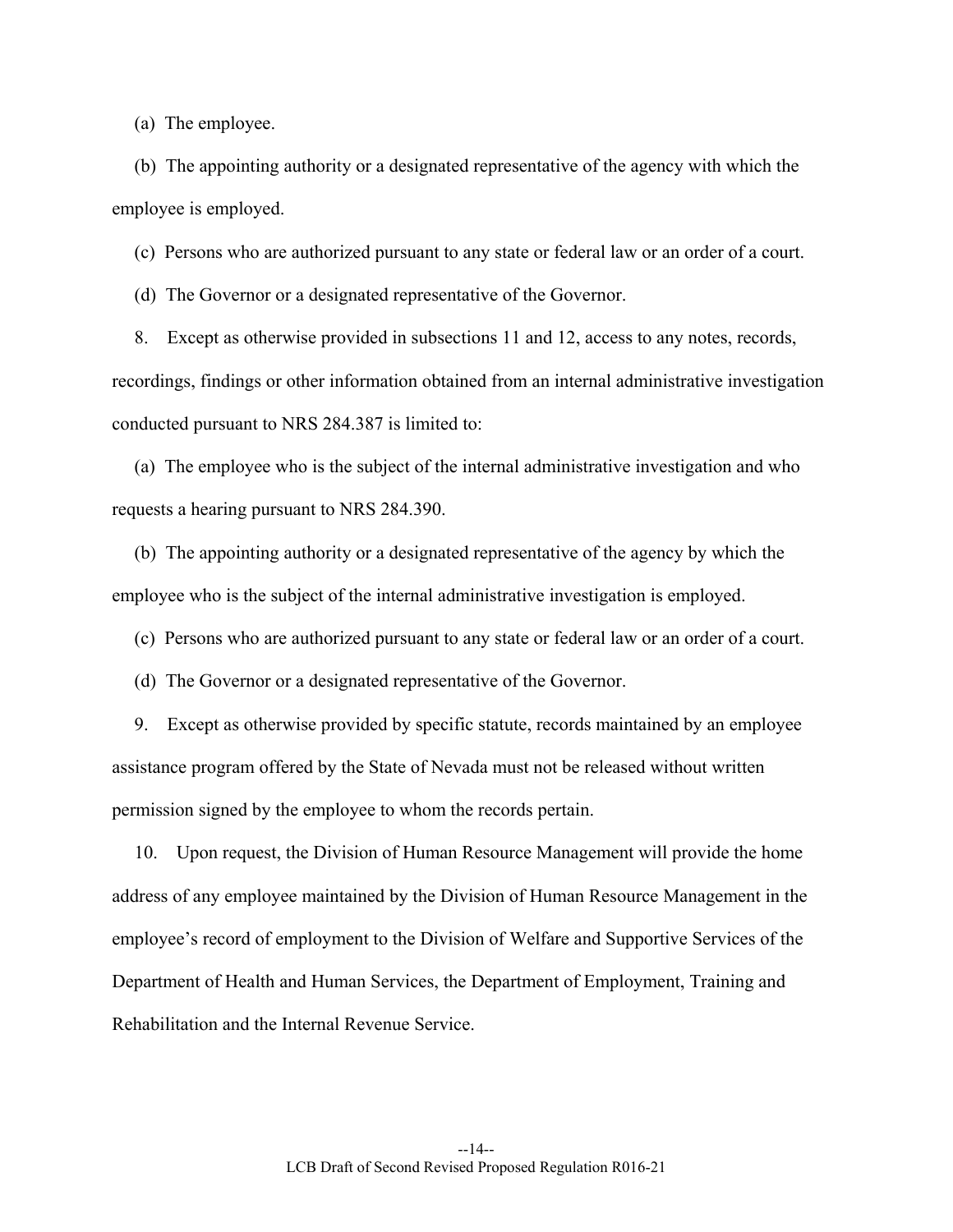11. The Administrator or the appointing authority, or a designated representative, shall authorize the release of any confidential records under his or her control which are requested by the Employee-Management Committee, a hearings officer, the Commission, the Committee on Catastrophic Leave created pursuant to NRS 284.3627, the Nevada Equal Rights Commission, the United States Equal Employment Opportunity Commission or a court.

 12. The appointing authority or a designated representative of the agency with which the employee is employed shall authorize the release of any confidential records under his or her control which are requested by the Division of Human Resource Management for the purpose of conducting  $\frac{1}{4}$  sexuall *an investigation regarding suspected* harassment or  $\frac{1}{2}$  discrimination **[**investigation.**]** *, including, without limitation, suspected sex- or gender-based harassment or discrimination.*

 **Sec. 9.** NAC 284.771 is hereby amended to read as follows:

284.771 1. **[Sexual]** Sex- or gender-based harassment violates the policy of this State and is a form of unlawful discrimination based on sex *or gender* under state and federal law. An employee shall not engage in **[sexual]** *sex-* or *gender-based* harassment against another employee, an applicant for employment, or any other person in the workplace.

 2. **[**Sexual**]** *Sex- or gender-based* harassment is a very serious disciplinary infraction. An appointing authority may impose harsh disciplinary sanctions on, or dismiss, persons who commit **[**sexual**]** *sex- or gender-based* harassment, including, without limitation, first-time offenders. *Any disciplinary sanction imposed by an appointing authority for sex- or genderbased harassment must be proportionate to the violation.* 

 **Sec. 10.** NAC 284.0995 is hereby repealed.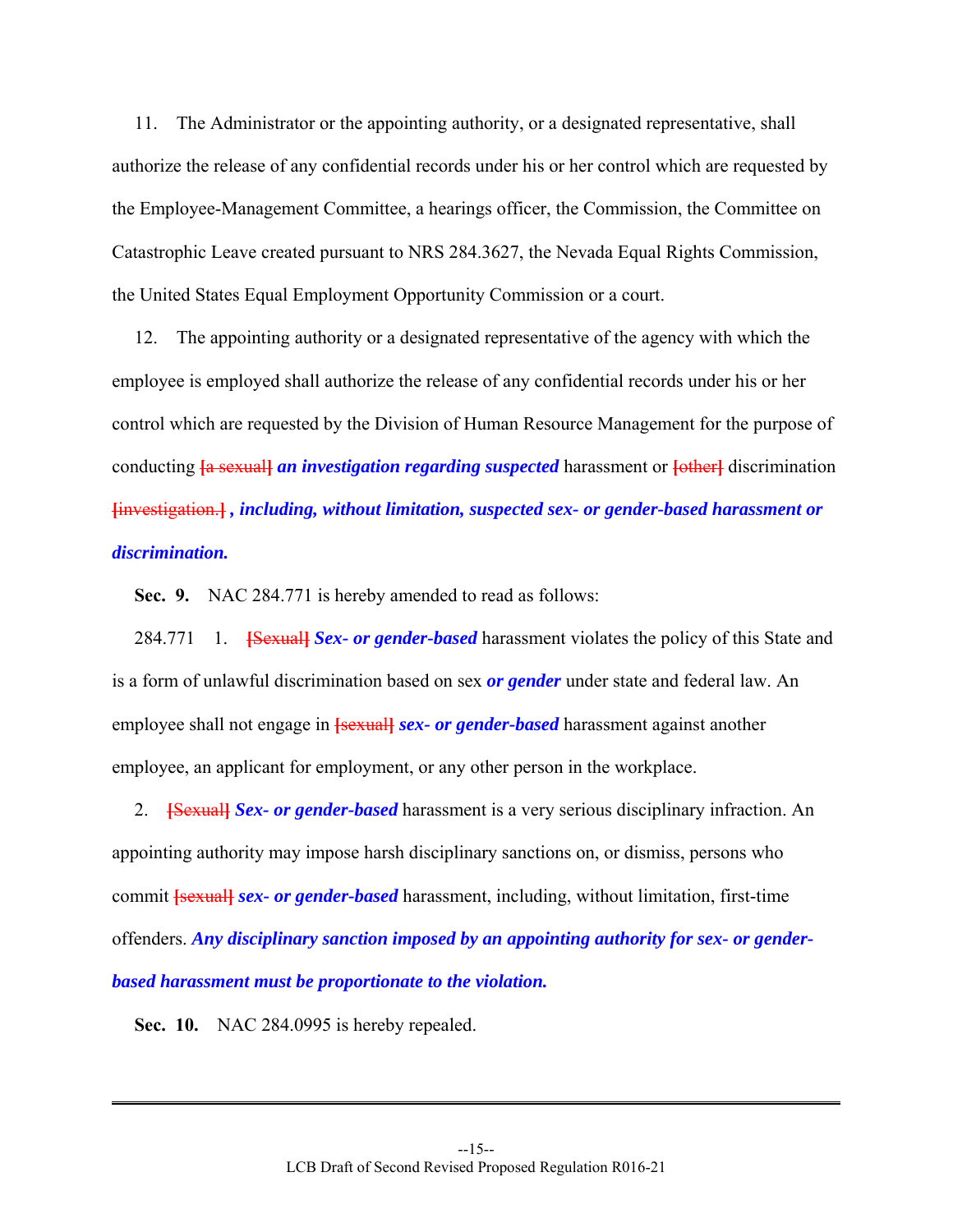## **TEXT OF REPEALED SECTION**

 **284.0995 "Sexual harassment" defined. (NRS 284.065)** "Sexual harassment" means unwelcome sexual advances, requests for sexual favors, or other speech or physical conduct of a sexual nature when:

 1. Submission to such speech or conduct is made either explicitly or implicitly a term or condition of a person's employment;

 2. Submission to or the rejection of such speech or conduct by a person is used as the basis for employment decisions affecting that person; or

 3. Such speech or conduct has the purpose or effect of unreasonably interfering with a person's work performance or creating an intimidating, hostile or offensive working environment.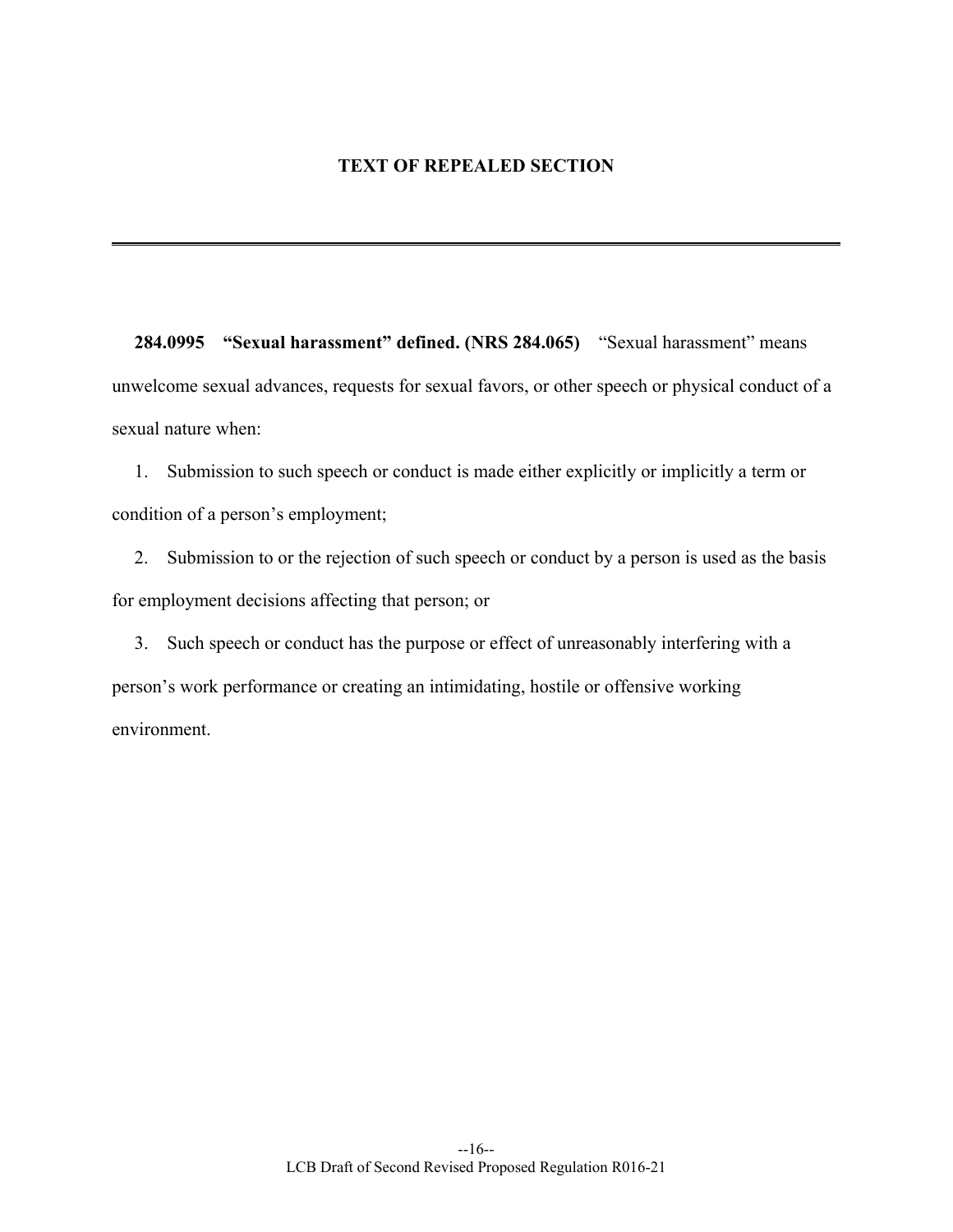## **EXPLANATION OF PROPOSED CHANGES LCB File No. R017-21**

Senate Bill 51 of the 2021 Legislative Session (SB 51) amends Chapter 284 of the Nevada Revised Statutes to create the Sex- or Gender-based Harassment and Discrimination Investigation Unit and places into law various requirements of the Division of Human Resource Management and agency appointing authorities.

SB 51 allows the Administrator of the Division of Human Resource Management to make a decision to release any information related to a report of sex- or gender-based harassment or discrimination.

### **Section 1: NEW Appeal of determination to release confidential records.**

This amendment codifies the process an employee must use to appeal the disclosure of any information related to a report of sex- or gender-based harassment or discrimination.

#### **Section 2: NAC 284.718 Confidential records.**

This amendment includes the exceptions provided in Senate Bill 51 when the release of information related to a report of sex- or gender-based harassment or discrimination is allowable.

#### **Section 3: NAC 284.726 Access to confidential records.**

This amendment includes the exceptions provided in Senate Bill 51 when the access of information related to a report of sex- or gender-based harassment or discrimination is allowable.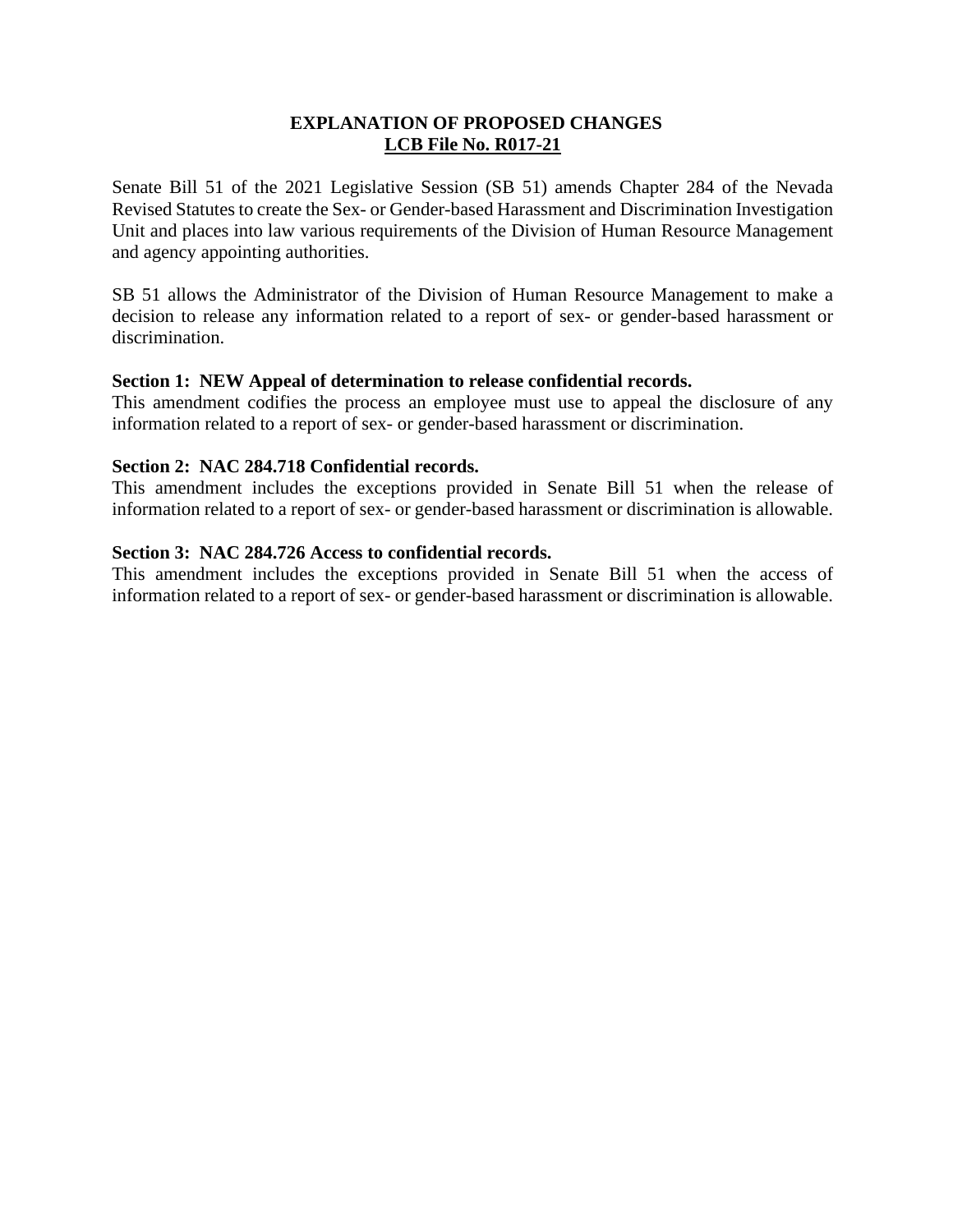#### **REVISED PROPOSED REGULATION OF**

#### **THE PERSONNEL COMMISSION**

#### **LCB File No. R017-21**

October 21, 2021

EXPLANATION – Matter in *italics* is new; matter in brackets [omitted material] is material to be omitted.

AUTHORITY: §§ 1-3, NRS 284.065 and section 5 of Senate Bill No. 51, chapter 321, Statutes of Nevada 2021, at page 1913.

A REGULATION relating to state employees; revising provisions relating to the disclosure of certain information relating to an investigation of a complaint filed by an employee of the Executive Department of State Government regarding sexual harassment or other discrimination; prescribing the requirements for a written appeal of a decision to order the disclosure of such information; and providing other matters properly relating thereto.

#### **Legislative Counsel's Digest:**

 Existing regulations make confidential certain information in the record of employment of an employee of the Executive Department of State Government and any notes, records, recordings or findings of an investigation relating to sexual harassment or discrimination. (NAC 284.718) Existing regulations authorize only certain persons to access certain notes, records, recordings, findings or certain other information obtained from an investigation. (NAC 284.726) Senate Bill No. 51 of the 2021 Legislative Session makes confidential a complaint filed by an employee of the Executive Department of State Government regarding suspected harassment or discrimination based on sex or gender and information relating to such a complaint. Senate Bill No. 51 also prohibits the disclosure of such information unless the disclosure is: (1) ordered by the Administrator of the Division of Human Resource Management of the Department of Administration, his or her designee or a court of competent jurisdiction; or (2) necessary to file a claim authorized by law that is based on the same facts and circumstances as those identified in the complaint. (Section 5 of Senate Bill No. 51, chapter 321, Statutes of Nevada 2021, at page 1913) **Sections 2 and 3** of this regulation make conforming changes related to the provisions of Senate Bill No. 51 by authorizing the disclosure of certain information relating to an investigation of a complaint regarding sexual harassment or other discrimination in the circumstances where such disclosure is authorized by that bill.

 Senate Bill No. 51 of the 2021 Legislative Session also: (1) requires that if the Administrator or his or her designee decides to order the disclosure of any such information which may be used to identify certain persons, the Administrator or designee must notify the person before ordering the disclosure; and (2) authorizes a person who receives such notice to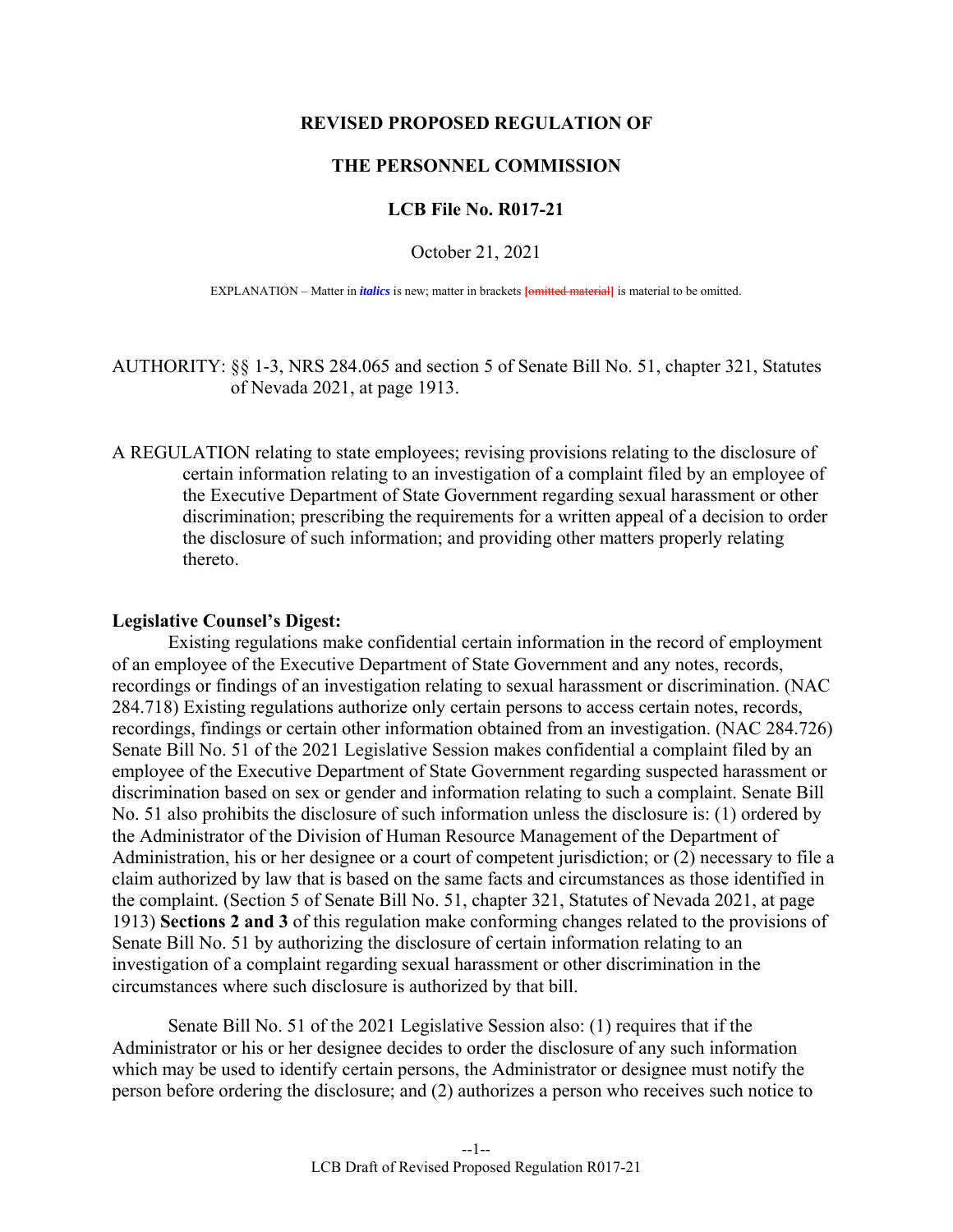file an appeal of the decision with the Personnel Commission. (Section 5 of Senate Bill No. 51, chapter 321, Statutes of Nevada 2021, at page 1913) **Section 1** of this regulation requires such an appeal to: (1) be in writing; (2) be submitted to the Administrator for transmittal to the Personnel Commission; and (3) set forth the specific reasons the appellant disagrees with the decision of the Administrator or his or her designee.

**Section 1.** Chapter 284 of NAC is hereby amended by adding thereto a new section to read

as follows:

*An appeal filed pursuant to subsection 7 of section 5 of Senate Bill No. 51, chapter 321,* 

*Statutes of Nevada 2021, at page 1913, must:* 

- *1. Be in writing;*
- *2. Be submitted to the Administrator for transmittal to the Commission; and*
- *3. Set forth the specific reasons the appellant disagrees with the decision of the*

*Administrator or his or her designee.* 

 **Sec. 2.** NAC 284.718 is hereby amended to read as follows:

284.718 *Except as otherwise provided in section 5 of Senate Bill No. 51, chapter 321,* 

*Statutes of Nevada 2021, at page 1913:* 

1. The following types of information, which are maintained by the Division of Human

Resource Management or the agency, are confidential:

 (a) Information relating to salaries paid in other than governmental employment which is furnished on the condition that the source remain confidential;

 (b) Any document which is used in negotiations with employees or their representatives which has not been made public by mutual agreement;

 (c) The rating and remarks concerning an applicant by the individual members of the board or assessors of a center for assessment;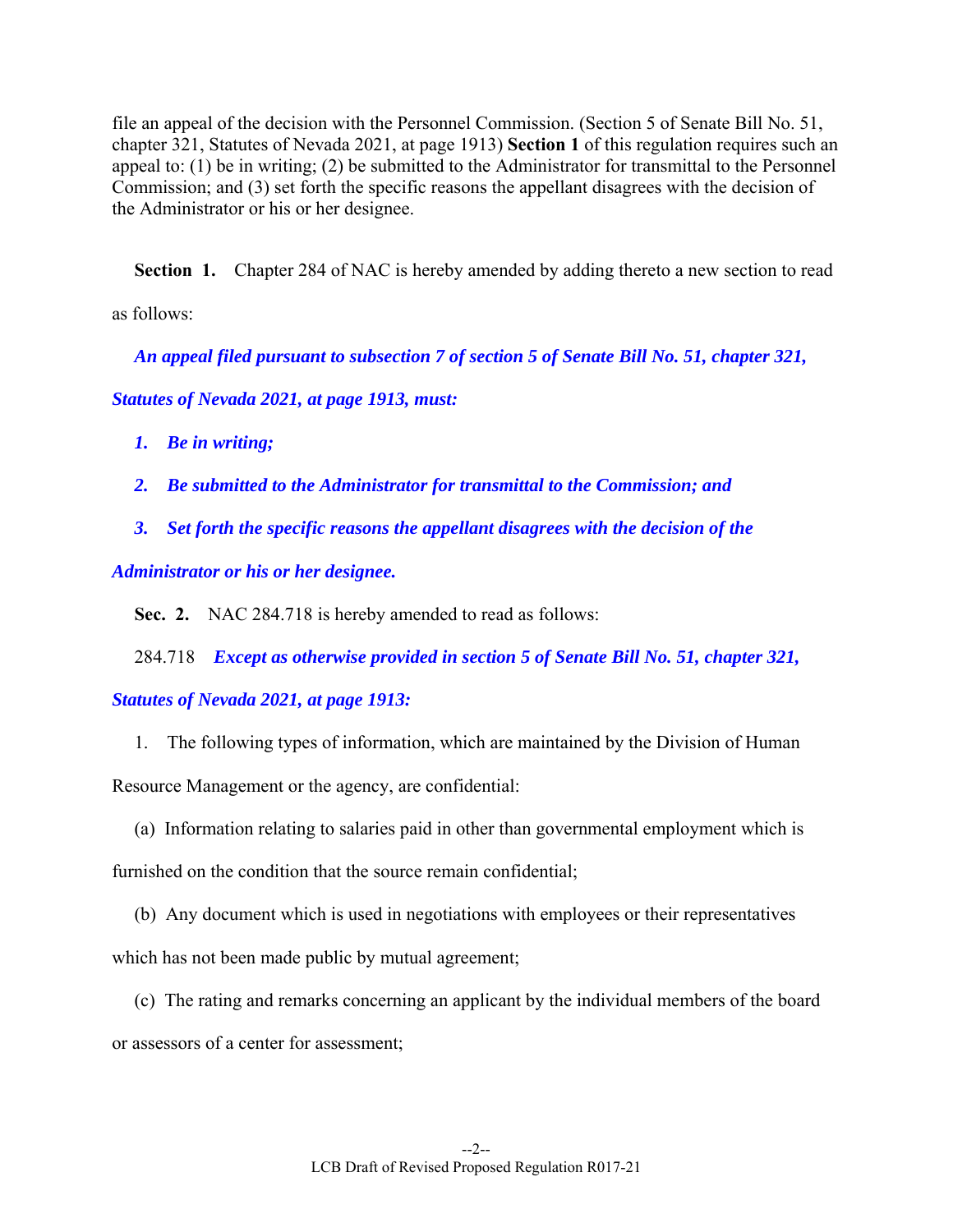(d) Any recording or document which is used in the process of interviewing an applicant, including, without limitation, a document containing interview questions, evaluation tools used for rating applicants and any notes concerning an applicant that were taken by a person as part of the process of rating an applicant;

(e) Materials used in examinations, including suggested answers for oral examinations;

 (f) Records and files maintained by an employee assistance program offered by the State of Nevada;

 (g) Reports by employers, appointing authorities or law enforcement officials concerning the hiring, promotion or background of applicants, eligible persons or employees;

 (h) The class title and agency of an employee whose name is excluded from the official roster, as provided in subsection 3 of NAC 284.714, when an inquiry concerning the employee is received;

 (i) Any information contained on a person's application or relating to his or her status as an eligible person; and

(j) Information in the record of employment of a current or former employee which relates to:

(1) The employee's performance;

 (2) The employee's conduct, including any disciplinary actions taken against the employee;

(3) The employee's usage or balance of his or her annual leave and sick leave;

 (4) The employee's race, ethnic identity or affiliation, sex, sexual orientation, gender identity or expression, genetic information, disability or date of birth;

(5) The employee's personal telephone number;

(6) The employee's social security number;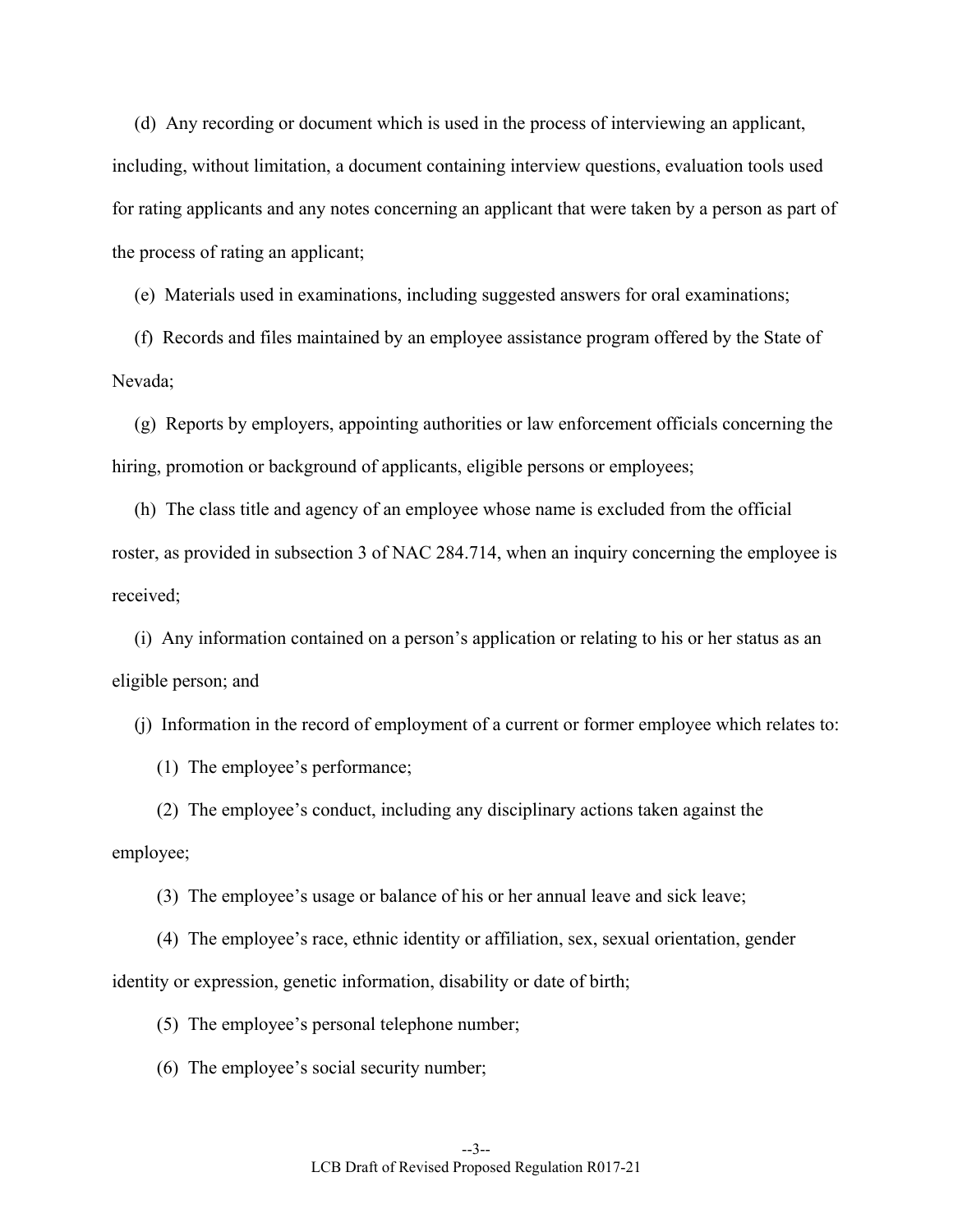(7) Any grievance filed by the employee pursuant to NAC 284.678, any response to the grievance and any other documents related to the grievance, unless a hearing is held to determine the disposition of the grievance pursuant to NAC 284.6955;

 (8) Any complaint filed by the employee pursuant to NRS 281.755, any response to the complaint and any other document related to the complaint, unless a hearing is held to determine the disposition of the complaint pursuant to NAC 284.6955;

(9) Any request made pursuant to NAC 284.5243 and any response to the request;

 (10) The health, medical condition or disability of the employee or a member of his or her immediate family; or

 (11) Any claim for workers' compensation made by the employee and any documentation relating to the claim.

 2. If the employee has requested that his or her home address be listed as confidential, the employee's record of employment must be so designated and list his or her mailing address.

 3. The name of any beneficiary of an employee contained in the payroll document must not be released to anyone unless:

(a) The employee dies; or

(b) The employee signs a release.

 4. Any records in the possession of the Committee on Catastrophic Leave created pursuant to NRS 284.3627 that reveal the health, medical condition or disability of a current or former employee or a member of his or her immediate family are confidential.

 5. Any notes, records, recordings or findings of an investigation relating to sexual harassment or discrimination, or both, and any findings of such an investigation are confidential.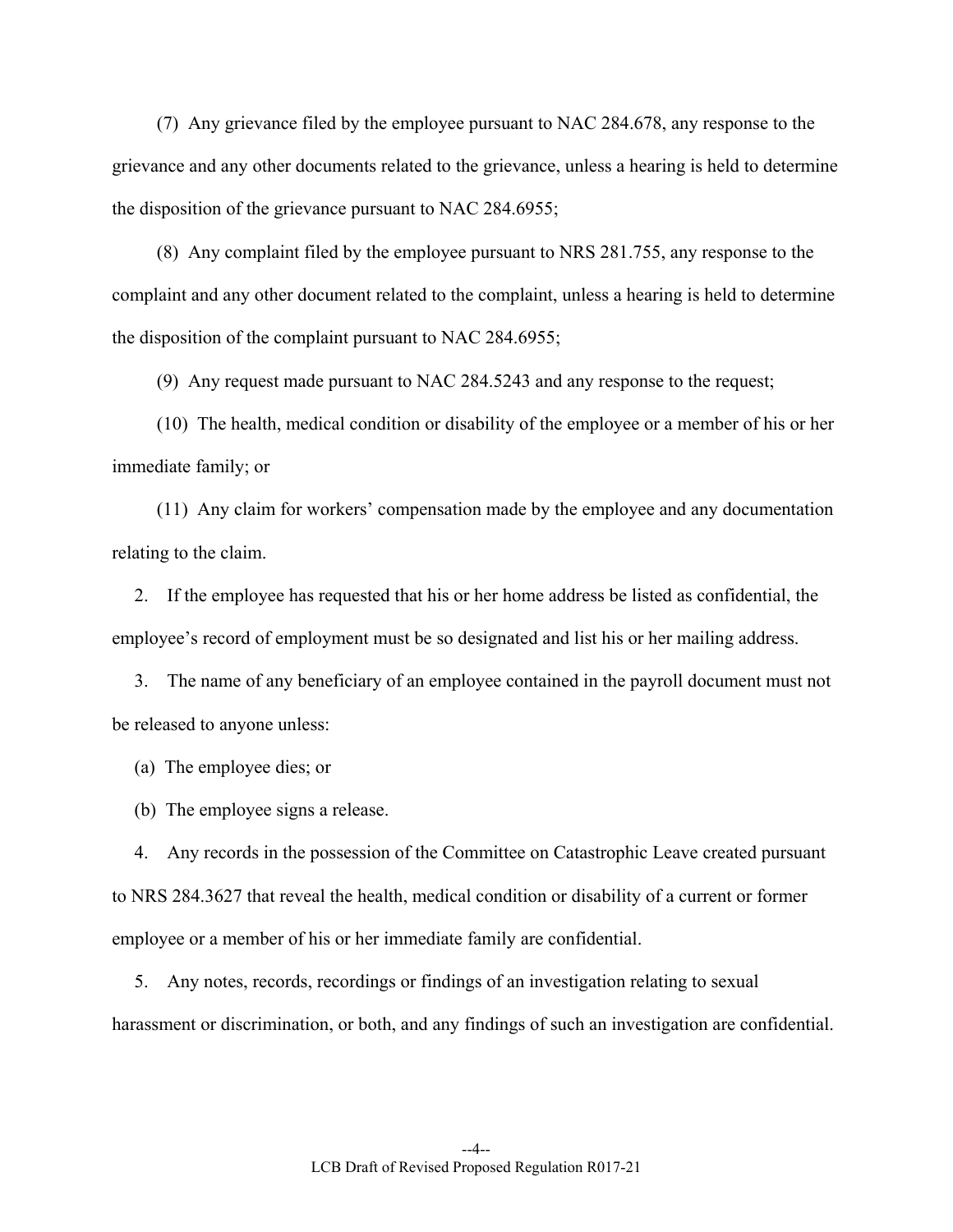6. Any notes, records, recordings, findings or other information obtained from an organizational climate study that directly relate to an employee's performance or conduct are confidential.

 7. Any notes, records, recordings, findings or other information obtained from an internal study conducted by an agency that directly relate to an employee's performance or conduct are confidential.

 8. Any notes, records, recordings, findings or other information obtained from an internal administrative investigation conducted pursuant to NRS 284.387 are confidential.

 **Sec. 3.** NAC 284.726 is hereby amended to read as follows:

 284.726 1. Except as otherwise provided in this subsection and subsections 2 and 11, access to materials for an examination and information relating to an applicant or eligible person which are relevant to an appointing authority's decision to hire that person is limited to the appointing authority or his or her designated representative. If the name of the applicant is not disclosed and the information is used for the purposes of subparagraph (2) of paragraph (a) of subsection 1 of NAC 284.204, information relating to the education and experience of an applicant may be made available to any affected applicant, employee or the designated representative of either.

 2. Except as otherwise provided in subsection 11 and NRS 284.4068, access to information concerning the results of an applicant's screening test which indicate the presence of a controlled substance is limited to an appointing authority or his or her designated representative and the Administrator or his or her designated representative.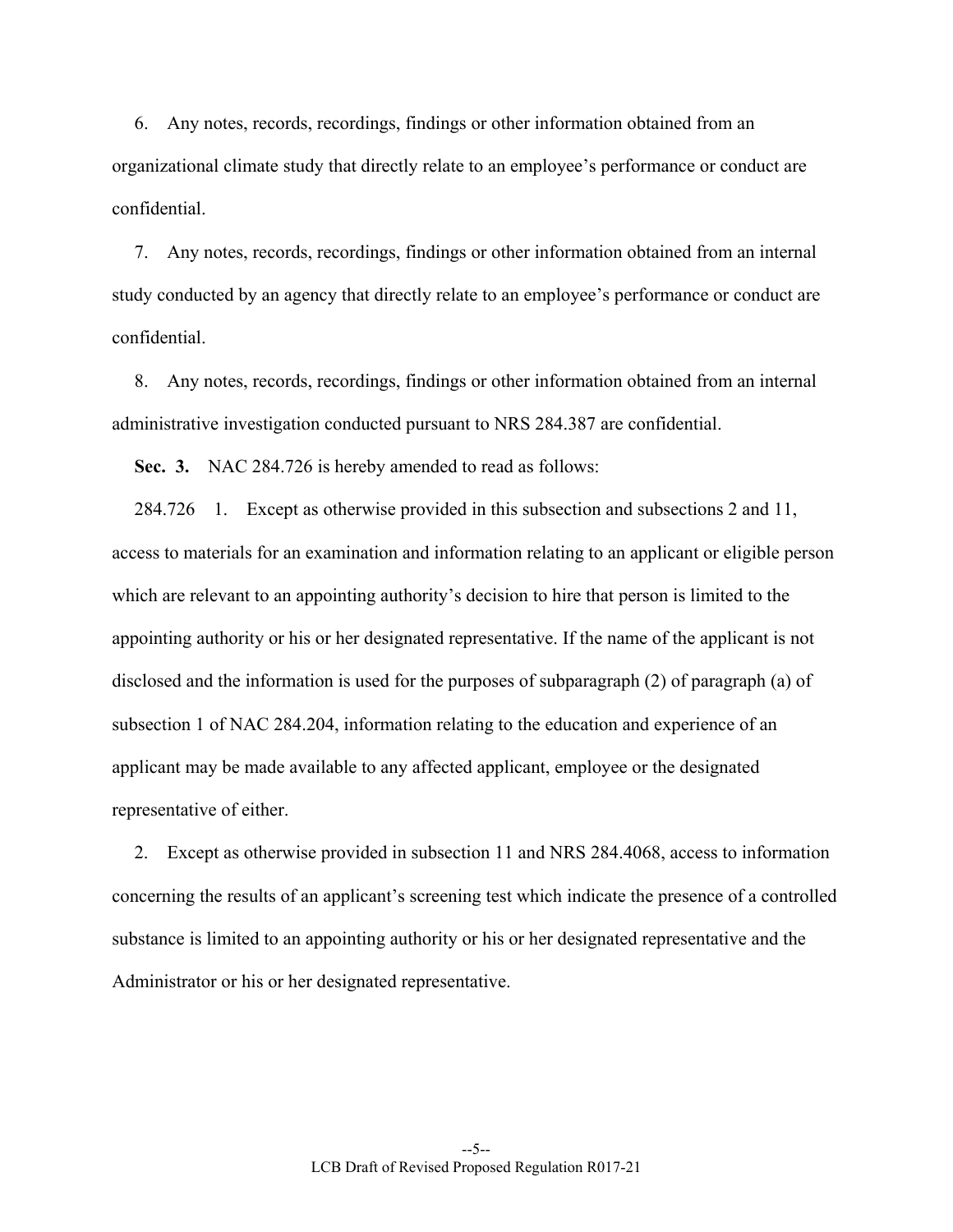3. Except as otherwise provided in subsections 11 and 12, access to an employee's record of employment containing any of the items listed in paragraphs (g) to (j), inclusive, of subsection 1 of NAC 284.718 is limited to:

(a) The employee.

 (b) The employee's representative when a signed authorization from the employee is presented or is in his or her record of employment.

(c) An appointing authority or his or her designated representative.

(d) Persons who are authorized pursuant to any state or federal law or an order of a court.

 (e) The State Board of Examiners if the Board is considering a claim against the State of Nevada filed pursuant to chapter 41 of NRS which involves the employee.

 (f) Persons who are involved in processing records for the transaction of business within and between state agencies.

 (g) Persons who are involved in processing records for the transaction of business that is authorized by the employee.

 4. The portion of an employee's record of employment that concerns the health, medical condition or disability of the employee or a member of his or her immediate family must be kept in a locked cabinet, separate from any other portion of the employee's record of employment.

 5. Except as otherwise provided in subsection 11, access to any notes, records, recordings, findings or other information obtained from an organizational climate study that directly relate to an employee's performance or conduct is limited to:

(a) The employee.

(b) The Administrator or a designated representative of the Administrator.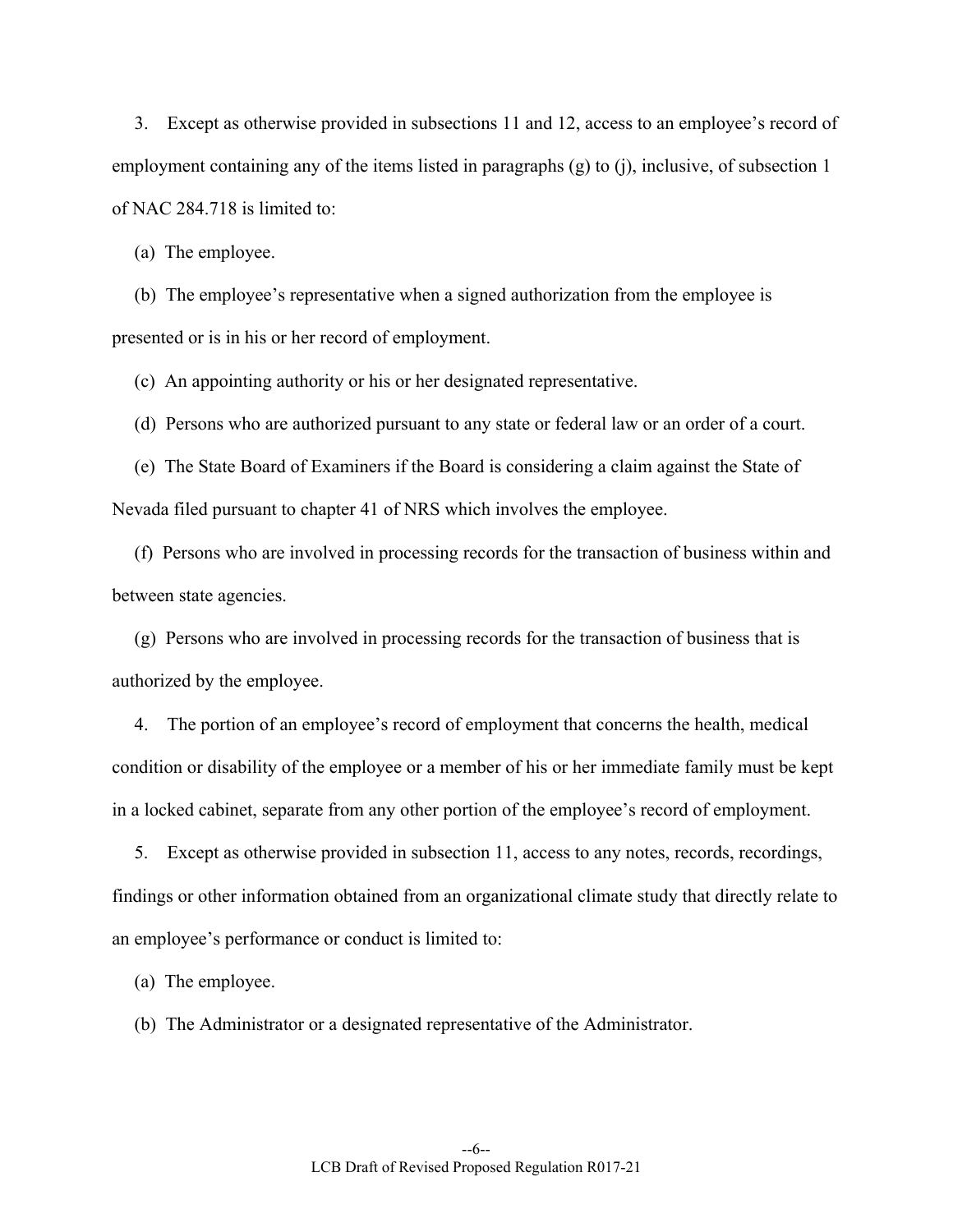(c) The appointing authority or a designated representative of the agency with which the employee is employed.

- (d) Persons who are authorized pursuant to any state or federal law or an order of a court.
- (e) The Governor or a designated representative of the Governor.
- 6. Except as otherwise provided in subsection 11 **[**,**]** *and section 5 of Senate Bill No. 51,*

*chapter 321, Statutes of Nevada 2021, at page 1913,* access to any notes, records, recordings or findings of an investigation conducted by the Division of Human Resource Management relating to sexual harassment or discrimination, or both, and any findings of such an investigation that are provided to an appointing authority is limited to:

- (a) An appointing authority.
- (b) A designated representative of the agency with which the employee is employed.
- (c) Persons who are authorized pursuant to any state or federal law or an order of a court.
- (d) The Governor or a designated representative of the Governor.
- 7. Except as otherwise provided in subsections 11 and 12 **[**,**]** *and section 5 of Senate Bill*

*No. 51, chapter 321, Statutes of Nevada 2021, at page 1913, access to any notes, records,* recordings, findings or other information obtained from an internal study conducted by an agency that directly relate to an employee's performance or conduct is limited to:

(a) The employee.

 (b) The appointing authority or a designated representative of the agency with which the employee is employed.

- (c) Persons who are authorized pursuant to any state or federal law or an order of a court.
- (d) The Governor or a designated representative of the Governor.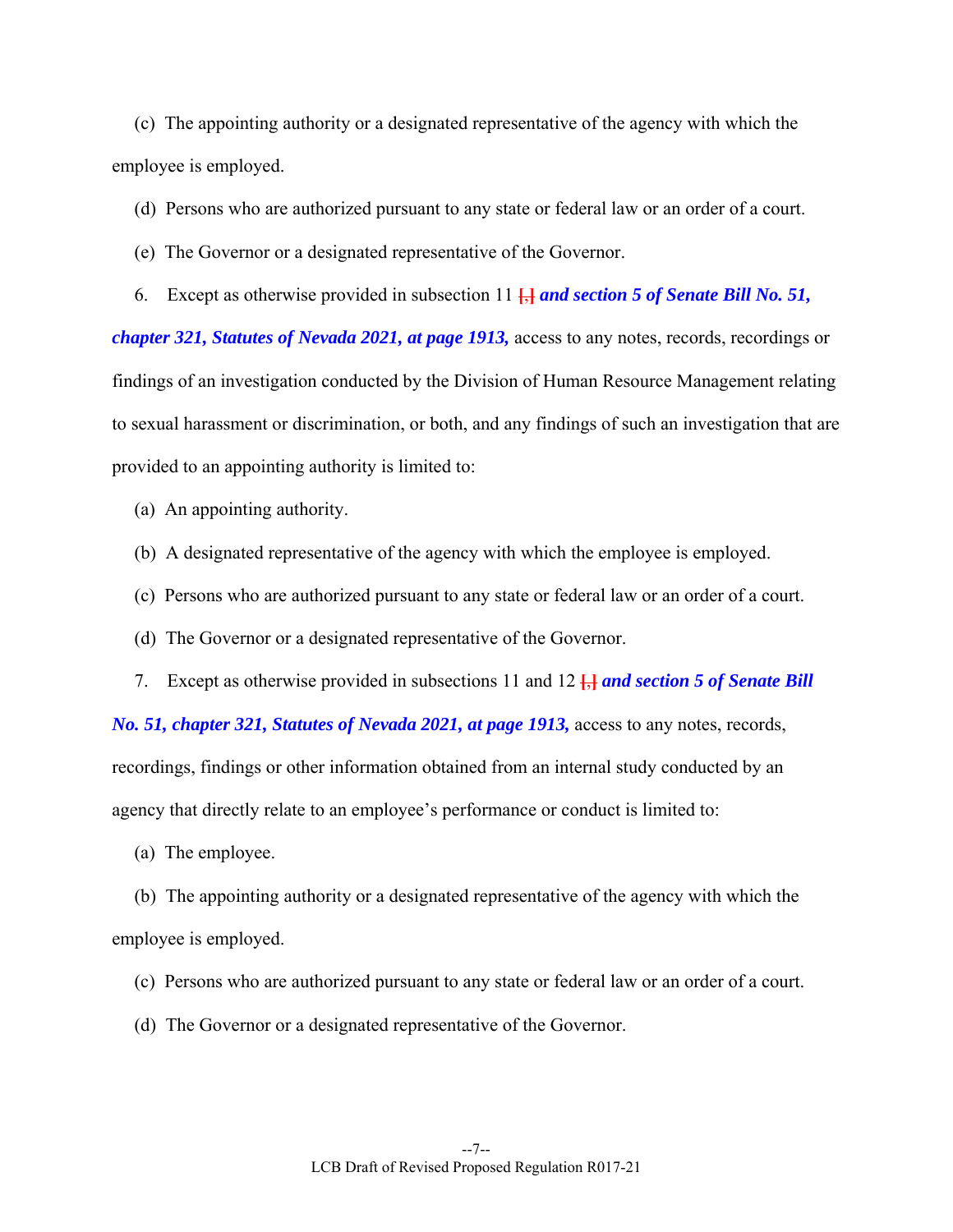8. Except as otherwise provided in subsections 11 and 12, *and section 5 of Senate Bill No. 51, chapter 321, Statutes of Nevada 2021, at page 1913,* access to any notes, records, recordings, findings or other information obtained from an internal administrative investigation conducted pursuant to NRS 284.387 is limited to:

 (a) The employee who is the subject of the internal administrative investigation and who requests a hearing pursuant to NRS 284.390.

 (b) The appointing authority or a designated representative of the agency by which the employee who is the subject of the internal administrative investigation is employed.

(c) Persons who are authorized pursuant to any state or federal law or an order of a court.

(d) The Governor or a designated representative of the Governor.

 9. Except as otherwise provided by specific statute, records maintained by an employee assistance program offered by the State of Nevada must not be released without written permission signed by the employee to whom the records pertain.

 10. Upon request, the Division of Human Resource Management will provide the home address of any employee maintained by the Division of Human Resource Management in the employee's record of employment to the Division of Welfare and Supportive Services of the Department of Health and Human Services, the Department of Employment, Training and Rehabilitation and the Internal Revenue Service.

 11. The Administrator or the appointing authority, or a designated representative, shall authorize the release of any confidential records under his or her control which are requested by the Employee-Management Committee, a hearings officer, the Commission, the Committee on Catastrophic Leave created pursuant to NRS 284.3627, the Nevada Equal Rights Commission, the United States Equal Employment Opportunity Commission or a court.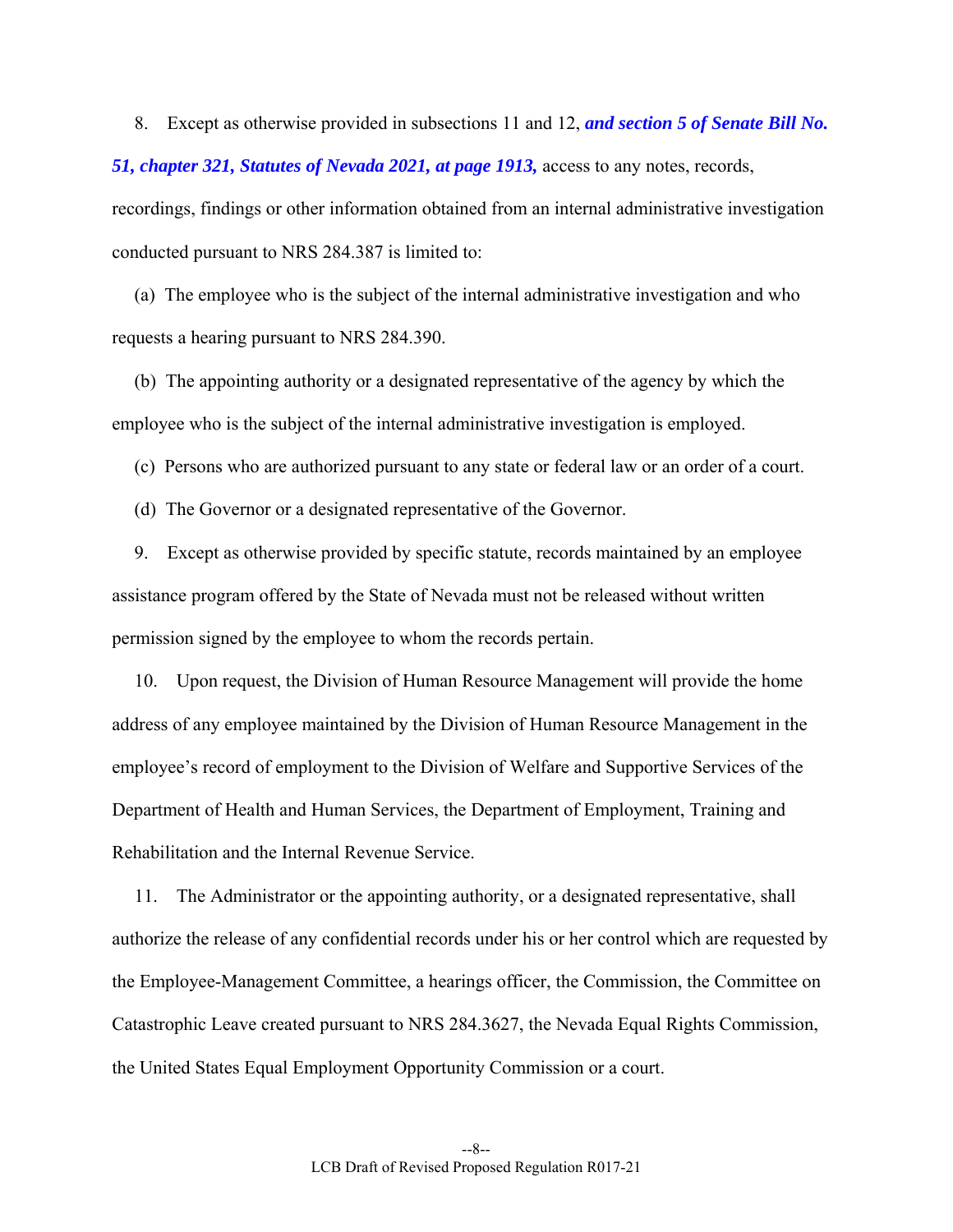12. The appointing authority or a designated representative of the agency with which the employee is employed shall authorize the release of any confidential records under his or her control which are requested by the Division of Human Resource Management for the purpose of conducting a sexual harassment or other discrimination investigation.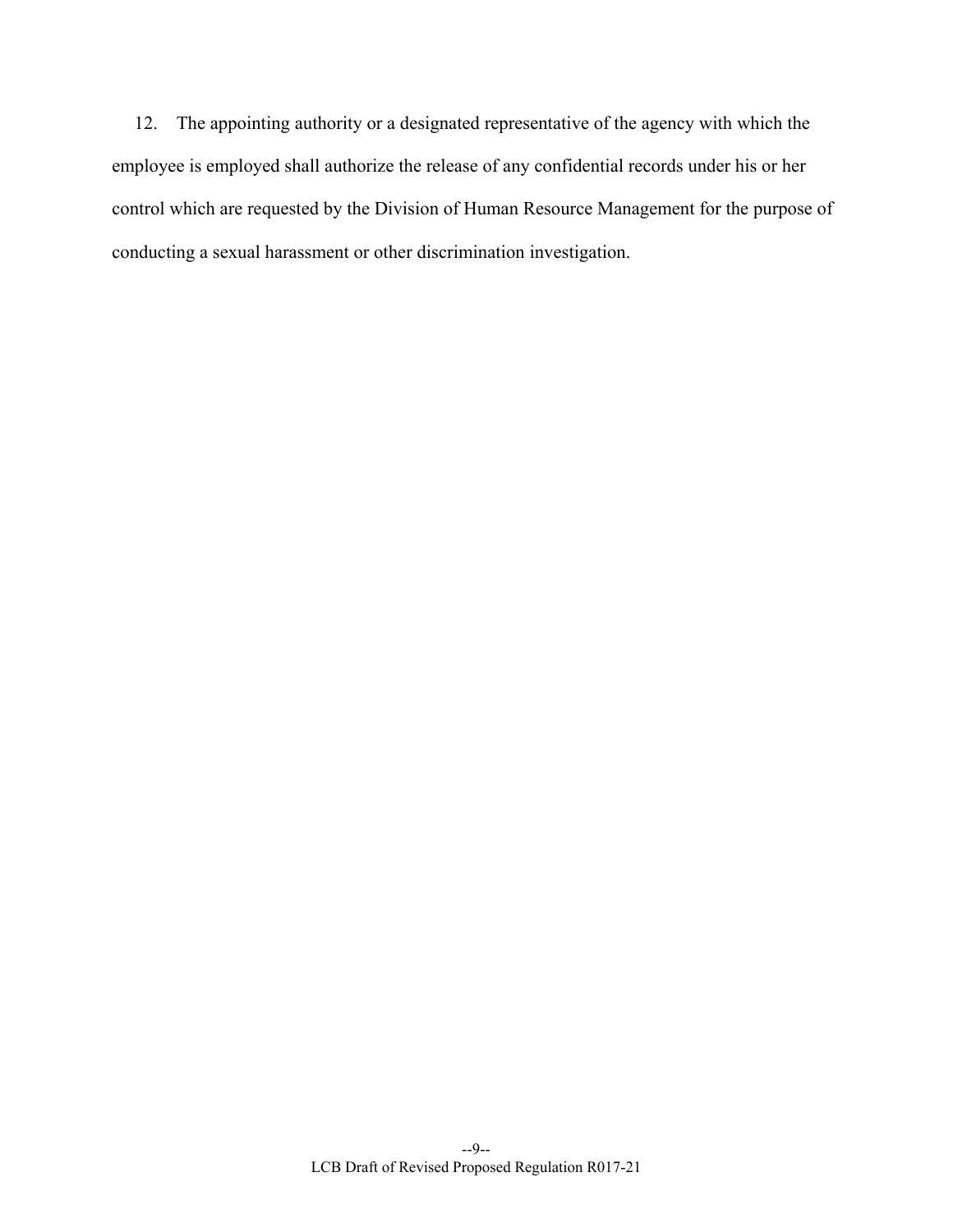## **EXPLANATION OF PROPOSED CHANGES LCB File No. R125-21**

On October 1, 2021, the U.S. Postal Service (USPS) implemented a new service standard for First Class Mail and Periodicals which will result in delays for some categories of mail. Per an October 7, 2021, memo from the Administrator of Mail Services Division, Department of Administration, "First-Class Mail traveling locally within a three-hour drive between originating and destinating processing facilities will maintain its current delivery standard of two days or less. The Postal Service will increase time-in-transit standards by one or two days for certain mail that is traveling longer distances. Mail traveling the greatest distances will be the most impacted. Previous standards required three-day delivery for any destination within the contiguous U.S. with a drive greater than six hours, regardless of the miles traveled to deliver that mail. Now, however, First-Class Mail three-day volume will be delivered based upon a new three-, four-, or five-day standard depending on the distance between origin and destination." These regulations are in response to these changes at the U.S. Postal Service since some mailings could take up to 5 days.

## **Section 1: NAC 284.470 Preparation, filing, contents, discussion and distribution of reports; powers and duties of employees; review; adjustment of grievances.**

This amendment will add an additional 3 calendar days to the date a request for review or report on performance is deemed to have been received by the State.

## **Section 2: NAC 284.5243 Break times and place for mother of a child under 1 year of age to express breast milk; Procedures for employee to request break times and place; efforts to address employee's needs; date of receipt of request; response to request by department or agency.**

This amendment will add an additional 3 calendar days to the date a request for break times and place is deemed to have been received by the State.

## **Section 3: NAC 284.656 Contents and delivery of notice of proposed action; employee authorized to seek explanation of reasons for proposed action or procedures for disciplinary actions from agency.**

This amendment will add an additional 3 calendar days to the date a notice of dismissal, suspension or demotion is deemed to have been received by an employee if the notice is returned to the State without having been received by the employee.

## **Section 4: NAC 284.6561 Predisciplinary review before proposed dismissal, demotion or suspension; waiver by employee.**

This amendment will add an additional 3 calendar days to the date a returned notification of the appointing authority's decision is deemed to have received by the employee if the notification is returned without having been received by the employee.

## **Section 5: NAC 284.680 Date of receipt of grievance or complaint.**

This amendment will add an additional 3 calendar days to the date a grievance or complaint is deemed to have been received by the Employee-Management Committee if the employee mails the grievance or complaint.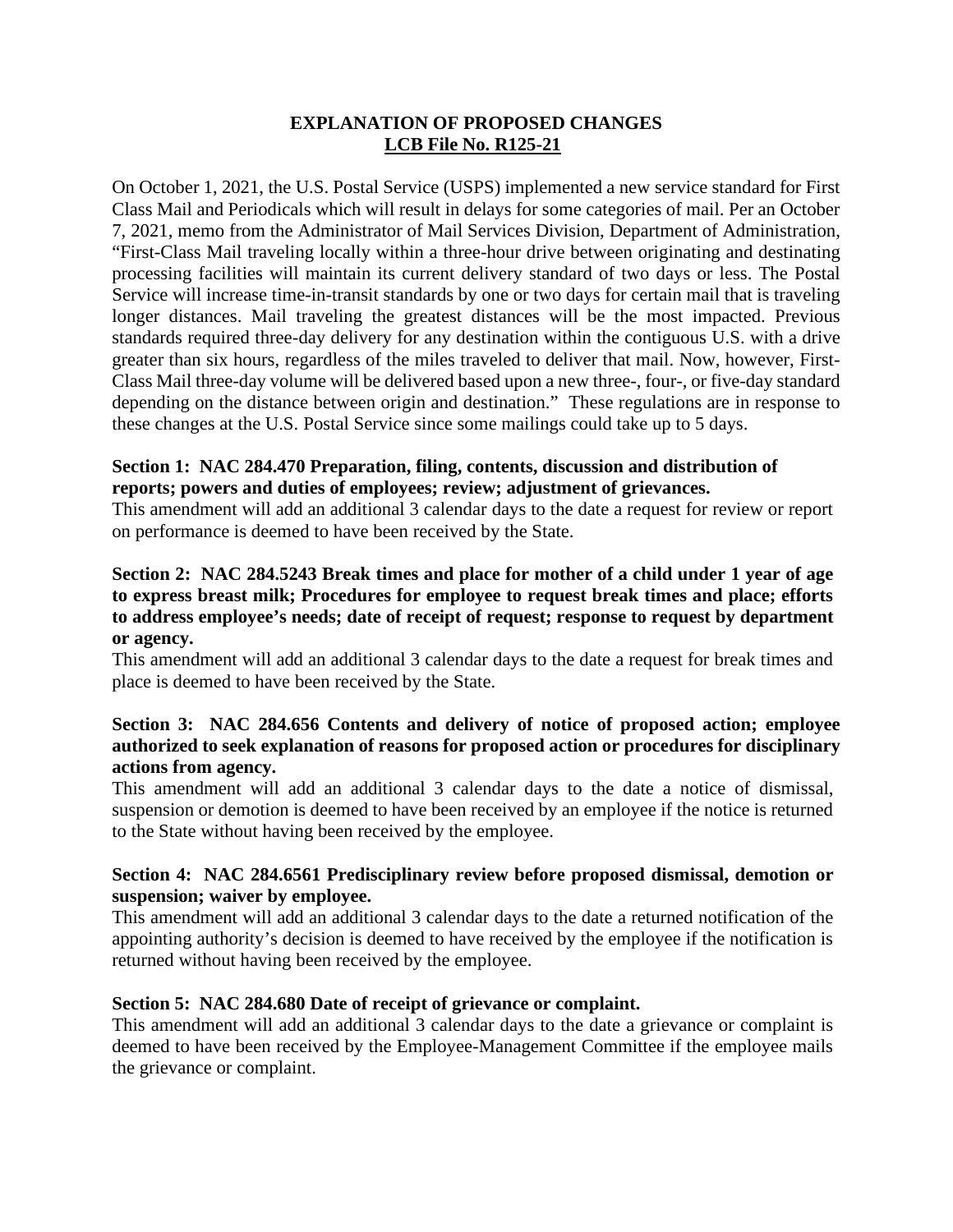#### **PROPOSED REGULATION OF**

#### **THE PERSONNEL COMMISSION**

#### **LCB File No. R125-21**

February 1, 2022

EXPLANATION – Matter in *italics* is new; matter in brackets **[**omitted material**]** is material to be omitted.

AUTHORITY: § 1, NRS 284.065, 284.155, 284.335, 284.340, 284.383 and 284.384; § 2, NRS 281.755, 284.065 and 284.384; §§ 3 and 4, NRS 284.065, 284.155, 284.383, 284.385 and 284.390; § 5, NRS 281.755, 284.065, 284.155 and 284.384.

A REGULATION relating to the State Personnel System; increasing the number of days after which certain communications sent by mail are deemed to have been received; and providing other matters properly relating thereto.

#### **Legislative Counsel's Digest:**

 On October 1, 2021, the United States Postal Service implemented new service standards, which expanded the delivery day range for certain mail from 1-3 days to 1-5 days. (39 C.F.R.) Part 121) Existing regulations deem certain communications sent by mail to have been received 3 days after the date on which such communications were postmarked or sent. (NAC 284.470, 284.5243, 284.656, 284.6561, 284.680) In accordance with the new service standards implemented by the United States Postal Service, this regulation increases, from 3 days to 6 days, the number of days after which certain reports, requests and notices sent by mail are deemed to have been received.

**Section 1.** NAC 284.470 is hereby amended to read as follows:

284.470 1. A person shall not complete a report on performance unless he or she has

completed the training provided or approved by the Administrator concerning the preparation of

a report on performance.

2. A report on performance must be prepared on the form prescribed by the Division of

Human Resource Management.

3. A report on performance must be filed at the times prescribed by NRS 284.340, but may

be filed more frequently at the discretion of the supervisor of the employee.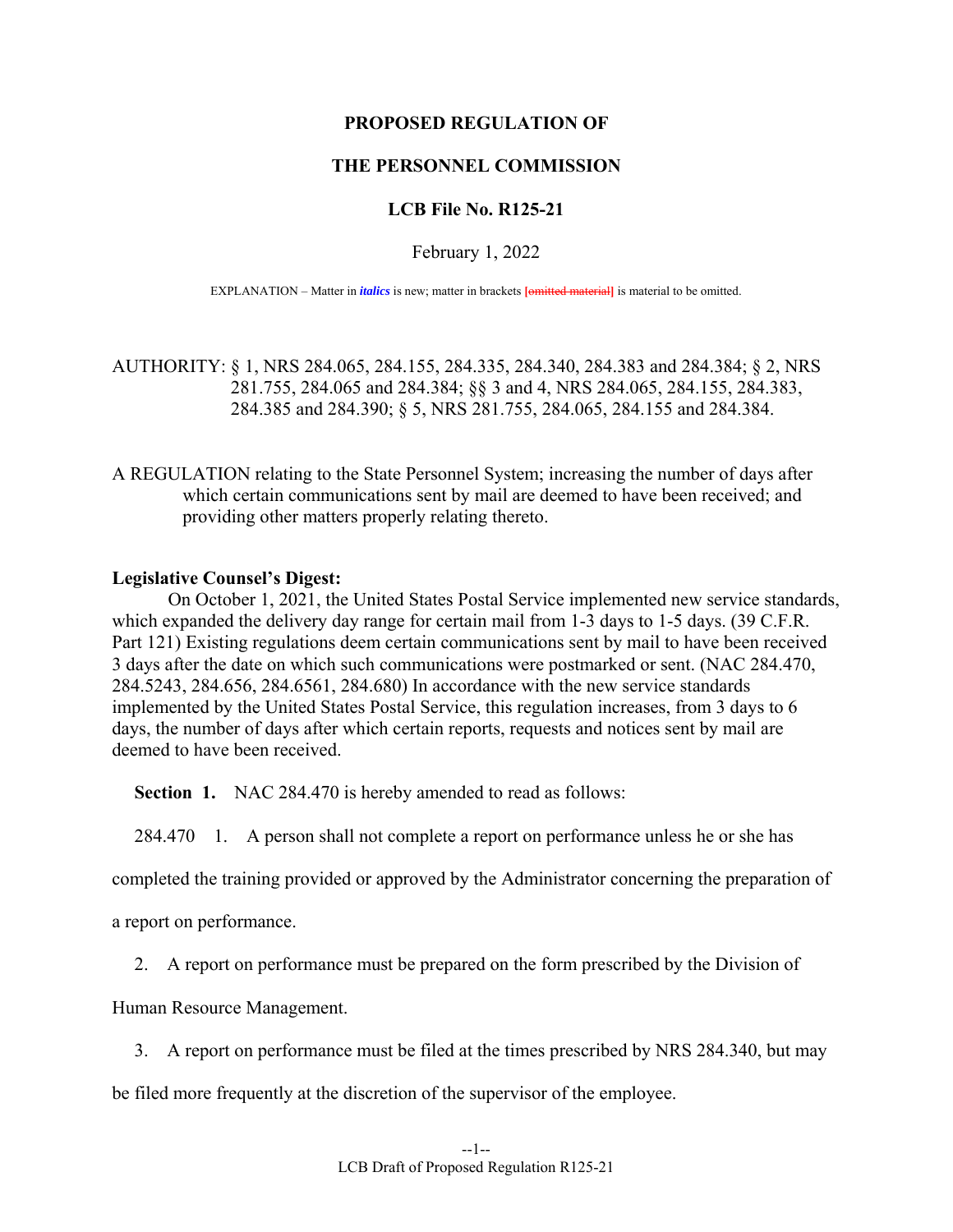4. If a report on performance is filed on or before the times specified in NRS 284.340, the overall rating of performance of the employee will be reflected in the employee's record of employment and the employee will receive a merit pay increase if he or she is otherwise eligible for the increase pursuant to NAC 284.194.

 5. If a report on performance is not filed on or before the times specified in NRS 284.340, the performance of the employee shall be deemed to be standard for the purpose of determining the salary of the employee and the employee will receive a merit pay increase if he or she is otherwise eligible for the increase pursuant to NAC 284.194. If an untimely report on performance:

 (a) Is filed thereafter, the employee's record of employment will be updated to reflect the overall rating of performance of the employee as reported, but that rating will not affect any merit pay increase to which the employee is otherwise entitled.

 (b) Is not filed thereafter, the employee's record of employment will not include an overall rating of performance of the employee for that period of evaluation.

 6. If the performance of an employee falls below standard, his or her supervisor shall inform the employee promptly and specifically of the deficiencies in the performance of the employee regardless of whether a report on performance of the employee is completed or filed.

 7. If any information that would have affected the rating of performance of an employee during a period of evaluation becomes available after the date on which the report on performance of the employee is filed for that period, the information may be included in the report on performance for the current period of evaluation and taken into consideration in determining the rating of performance for the current period of evaluation.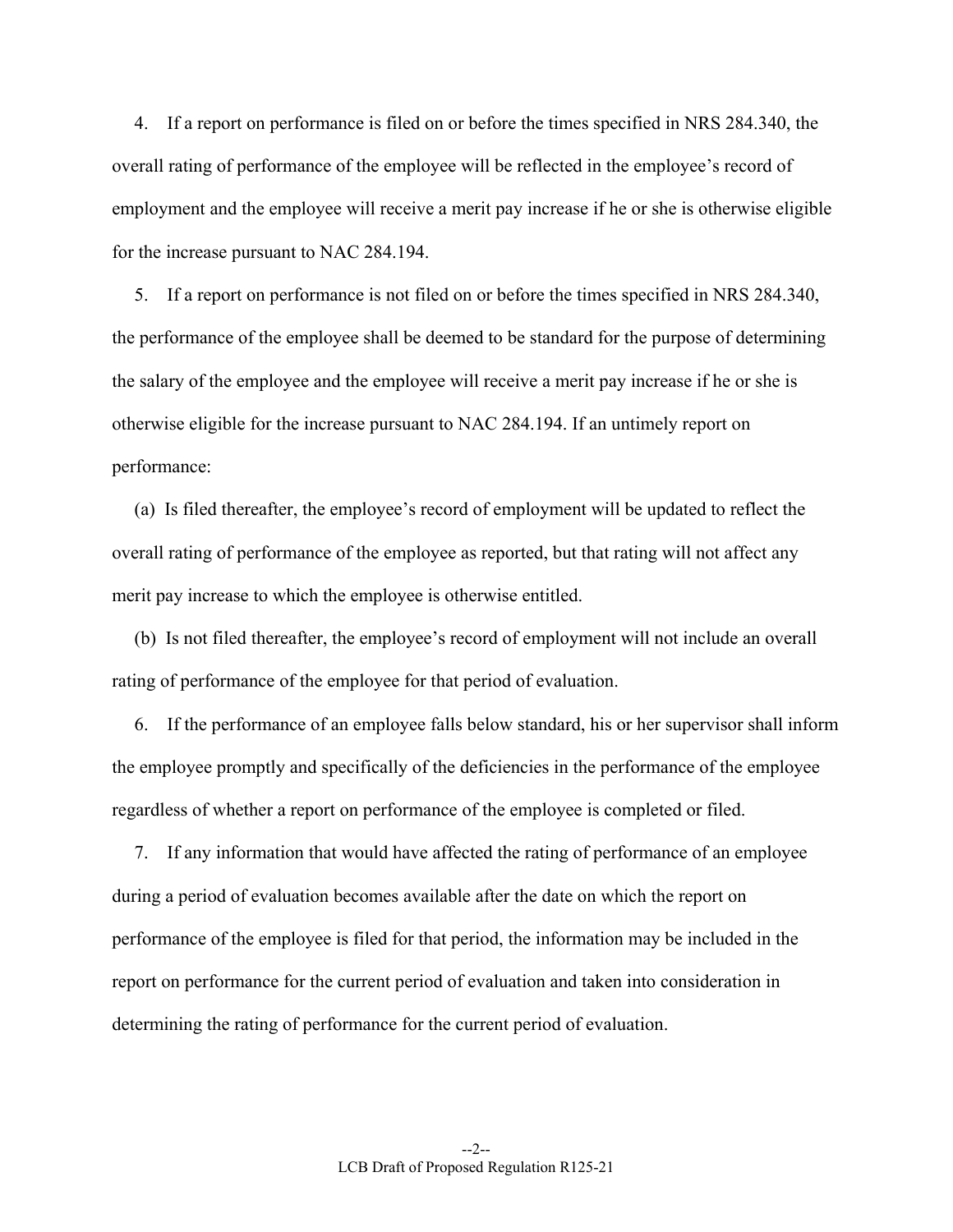8. When a report on performance is given which reports the overall rating of performance of an employee as substandard:

(a) The report must contain a written notice that such reports affect merit pay increases; and

 (b) An additional report on the performance of the employee must, in accordance with subsection 4 of NRS 284.340, be filed at least once every 90 days after the initial report that includes the substandard rating until the performance of the employee improves to standard or disciplinary action is taken against the employee.

 9. Except as otherwise provided in subsection 10, the preparation of each report on performance must include a discussion between the employee and his or her immediate supervisor. Within 10 working days after the discussion takes place:

 (a) The employee must complete and sign the appropriate section on the report on performance and return the report to the supervisor for forwarding to the reviewing officer or appointing authority.

 (b) If the employee contests the report on performance and requests a review, he or she must respond to the report in writing, identify the specific points of contention, if such specificity is provided, and return the response to the supervisor. Except as otherwise provided in this paragraph, the reviewing officer shall respond in writing on a form prescribed by the Division of Human Resource Management within 10 working days after the supervisor receives the request for review. If the reviewing officer is not the appointing authority, the reviewing officer must submit to the appointing authority a recommendation to uphold or modify the report on performance. The appointing authority shall review the recommendation of the reviewing officer regarding the contested report on performance and render a final decision to the employee within 10 working days after receiving the recommendation.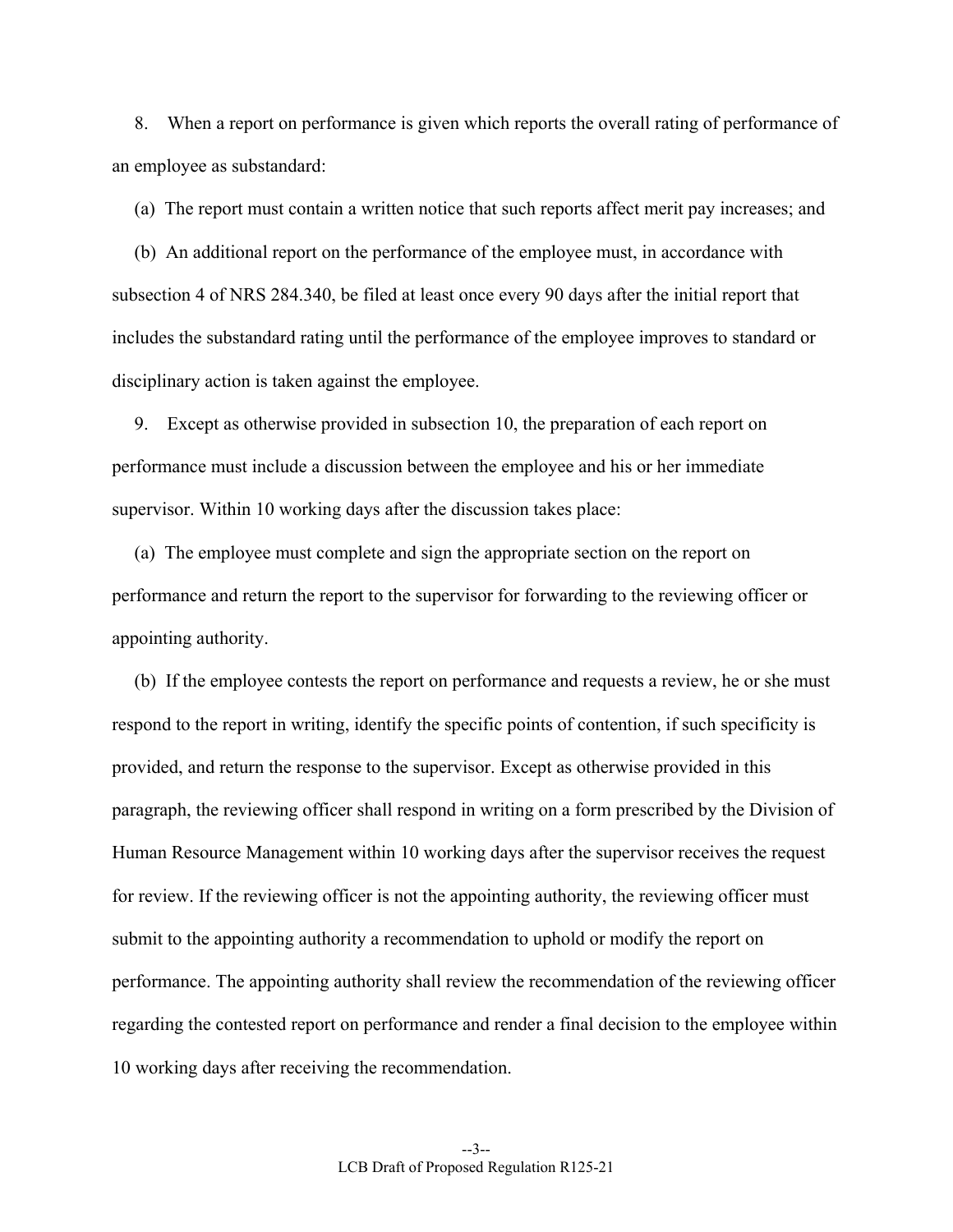10. If an employee is unavailable for a discussion of the report on performance pursuant to subsection 9 because of an extended absence, the immediate supervisor of the employee shall cause the report to be mailed to the employee. Within 10 working days after the date on which the employee receives the report:

 (a) The employee must complete and sign the appropriate section on the report on performance and mail the report to the supervisor for forwarding to the appointing authority or reviewing officer.

 (b) If the employee contests the report on performance and requests a review, he or she must respond to the report in writing, identify any specific point of contention, if the report provides such specificity, and mail the response to the supervisor. Except as otherwise provided in this paragraph, the reviewing officer shall respond in writing on a form prescribed by the Division of Human Resource Management within 10 working days after the supervisor receives the request for review. If the reviewing officer is not the appointing authority, the reviewing officer must submit to the appointing authority a recommendation to uphold or modify the report on performance. The appointing authority shall review the recommendation of the reviewing officer regarding the report on performance and render a final decision to the employee within 10 working days after receiving the recommendation. For the purposes of this paragraph, a report on performance or request for review is deemed to have been received on the **[**third**]** *sixth* day after the date on which the report or request is postmarked.

 11. A copy of each report on performance and, if applicable, any written response to such a report requested by an employee pursuant to subsection 9 or 10 must be provided to the employee and filed with the Division of Human Resource Management.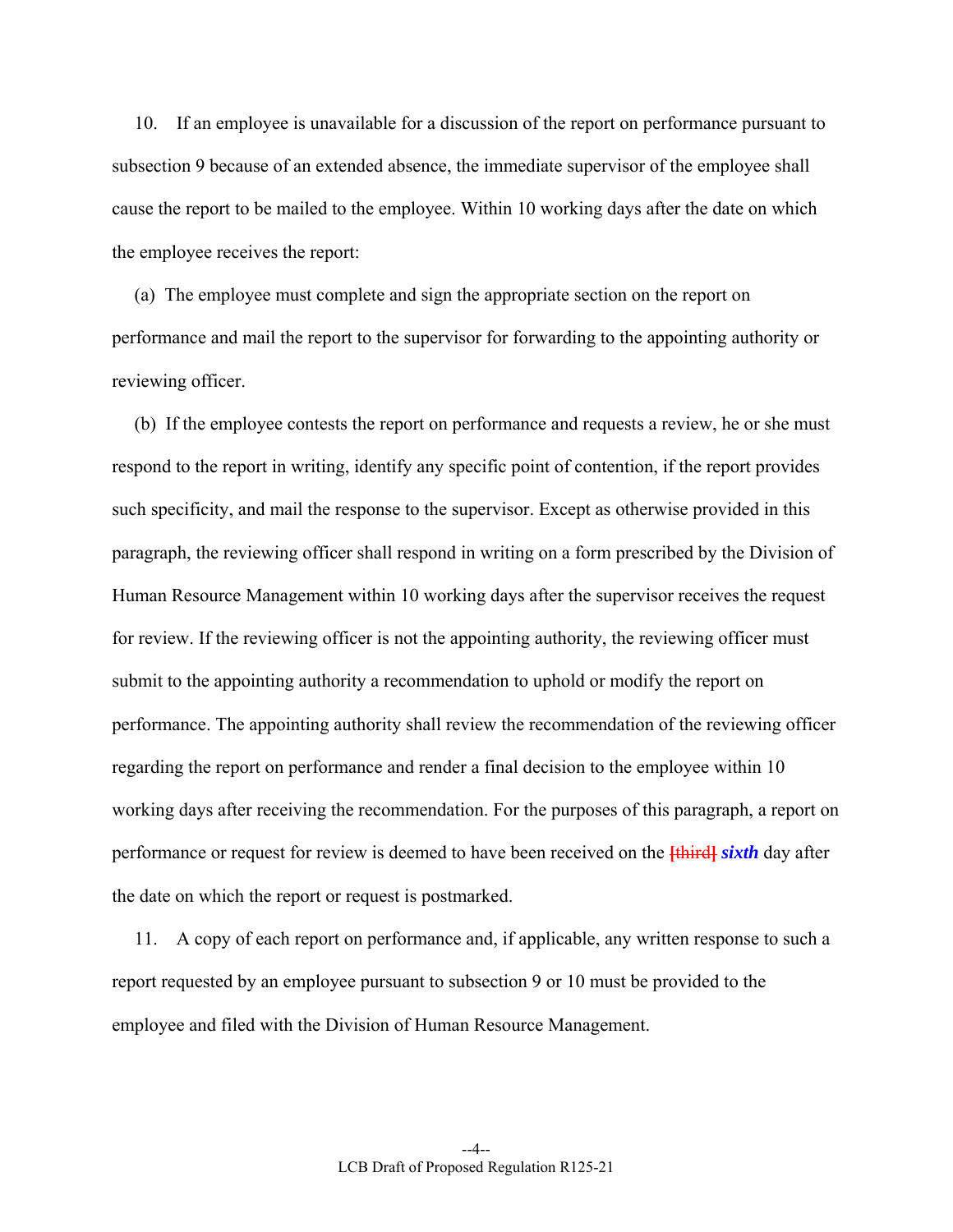12. If any written comments are added to a report on performance after a copy of the report has been provided to the employee pursuant to subsection 11:

 (a) A copy of the revised report which includes the written comments must be provided to the employee; and

 (b) The employee may respond, in writing, to the additional comments in the revised report not later than 10 working days after receiving a copy of the revised report and submit the response to the Division of Human Resource Management for inclusion in his or her record of employment.

 13. An employee and his or her appointing authority or the designee of the appointing authority may agree in writing to extend one or more of the periods prescribed in subsection 9 or 10.

 14. If a reviewing officer fails to respond to a request for review from an employee within the time required by this section, the employee may institute the procedure for the adjustment of a grievance pursuant to NAC 284.658 to 284.6957, inclusive.

 **Sec. 2.** NAC 284.5243 is hereby amended to read as follows:

 284.5243 1. Except as otherwise provided by NRS 281.755, each department or agency of the Executive Department of State Government shall:

 (a) Develop a procedure for an employee who is the mother of a child under 1 year of age to request reasonable break times and a place for the employee to express breast milk as needed; and

 (b) Make every effort to address the needs of such an employee including attempting to contact and consult with an employee who is on leave at the time the request is received, including, without limitation, leave granted pursuant to the Family and Medical Leave Act.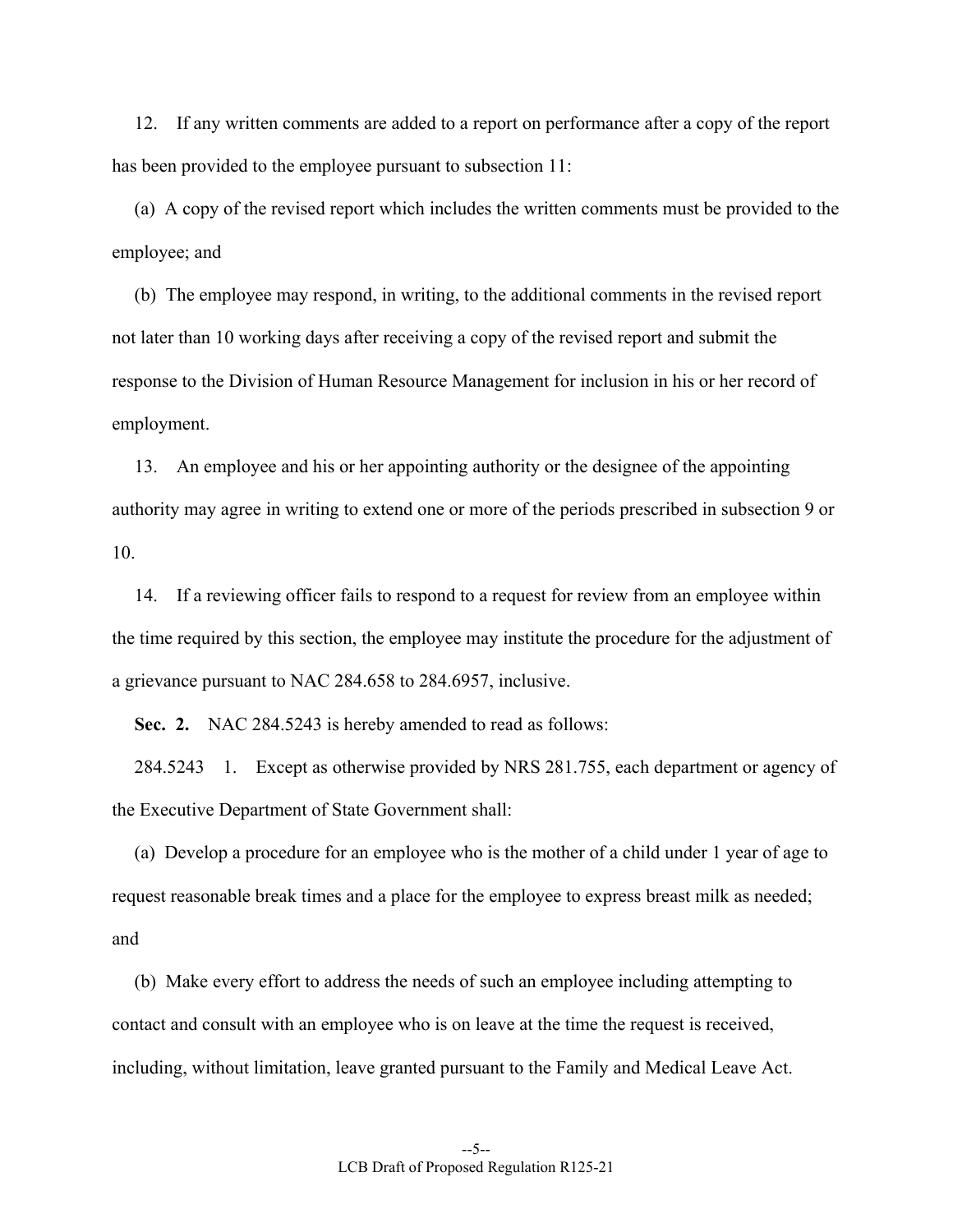2. A request made pursuant to this section is deemed to be received by a department or agency:

 (a) On the date on which the employee or her chosen representative personally delivers the request, transmits it by facsimile machine or submits it by electronic mail.

(b) If the employee mails the request, **[**3**]** *6* days after:

(1) The date on which the request was postmarked; or

(2) The date on the return receipt if sent by certified mail.

 3. The department or agency shall respond to a request made pursuant to this section within 5 working days after the request is deemed to have been received by the department or agency.

 **Sec. 3.** NAC 284.656 is hereby amended to read as follows:

 284.656 Except as otherwise provided in NAC 284.6563, if an appointing authority proposes that a permanent employee be dismissed, suspended or demoted, the following procedure for providing notice of the proposed action must be followed:

 1. The employee must be given at least 10 working days' written notice of the proposed action on the form provided by the Division of Human Resource Management.

 2. The notice may be given in person or by means of any delivery service that provides a written or electronic record of the date the notice was sent and the date the notice was received. If the notice is sent by means of a delivery service, the notice must be sent to the employee's last known address. The notice must not be given by electronic mail, the use of social media or other electronic means. If the notice is returned without having been received by the employee, the employee's date of receipt shall be deemed to be the **[**third**]** *sixth* day after the date the notice was sent.

3. The notice must: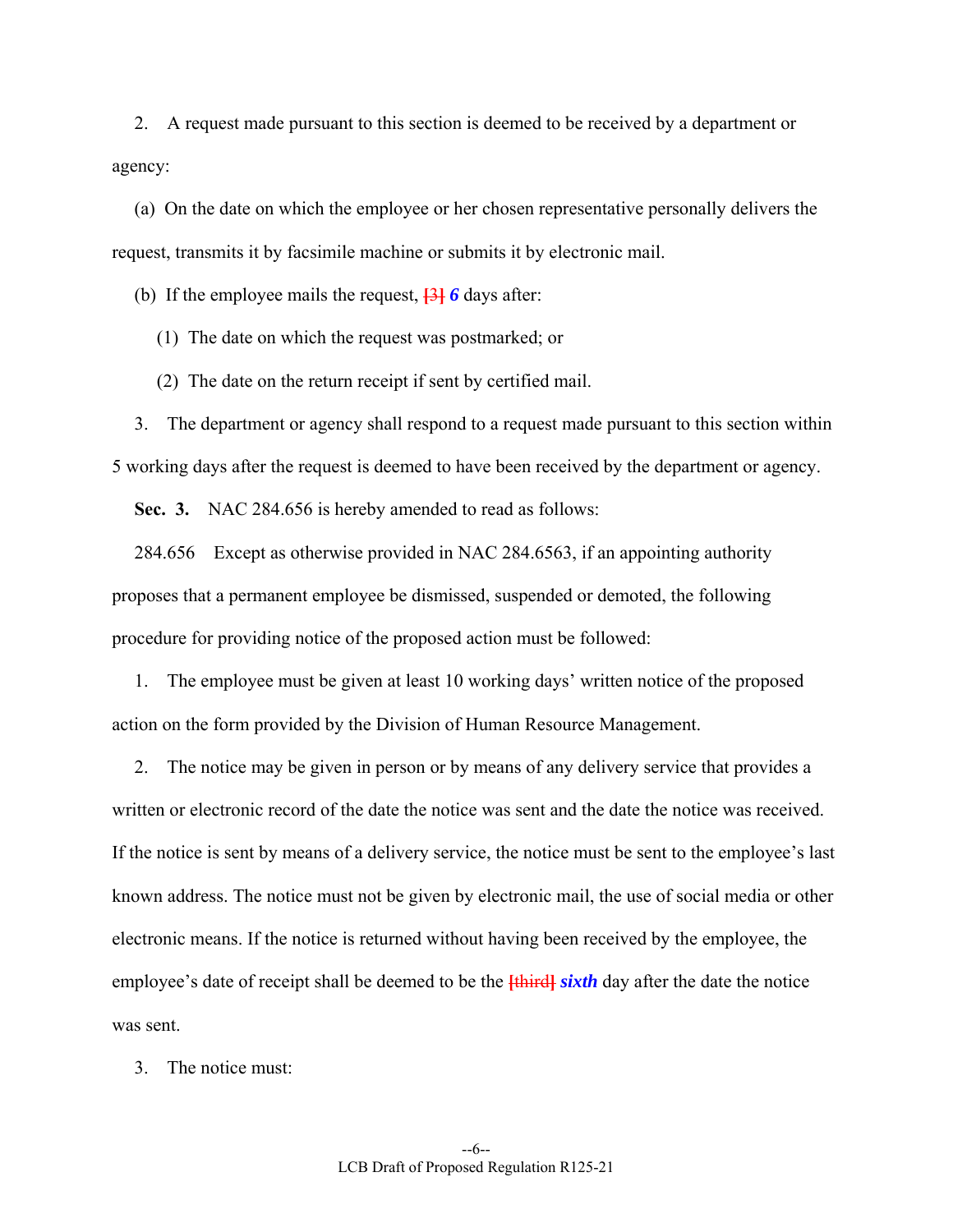(a) Specify the proposed date on which the action is effective.

 (b) Inform the employee that a predisciplinary review has been scheduled on his or her behalf in the manner prescribed in NAC 284.6561 and specify the date, time and place of the predisciplinary review.

 (c) Specify the charges, the reasons for them and the cause of action contained in NAC 284.646 or 284.650 on which the proposed action is based.

 4. The notice of the proposed action must be signed by the appointing authority or his or her designated representative before the notice is given to the employee.

 5. Upon its receipt, the employee must be asked to sign the notice. If he or she refuses to sign the notice, the refusal must be noted on the notice. The employee's signature is not an admission by him or her of any of the allegations set forth in the notice.

 6. If the employee does not understand the reasons for the proposed action or the procedures related to disciplinary actions, including, without limitation, the right to notice, a predisciplinary review and a hearing on the appeal, the employee may seek an explanation from the appointing authority or another person in the agency familiar with the procedure.

 7. As used in this section, "social media" includes, without limitation, any electronic service or account or electronic content, including, without limitation, any video, photograph, blog, video blog, podcast, instant message, text message, electronic mail program or service, online service or Internet website profile.

**Sec. 4.** NAC 284.6561 is hereby amended to read as follows:

 284.6561 Except as otherwise provided in NAC 284.6563, if an appointing authority proposes that a permanent employee be dismissed, suspended or demoted, the following procedure for a predisciplinary review before the proposed action must be followed: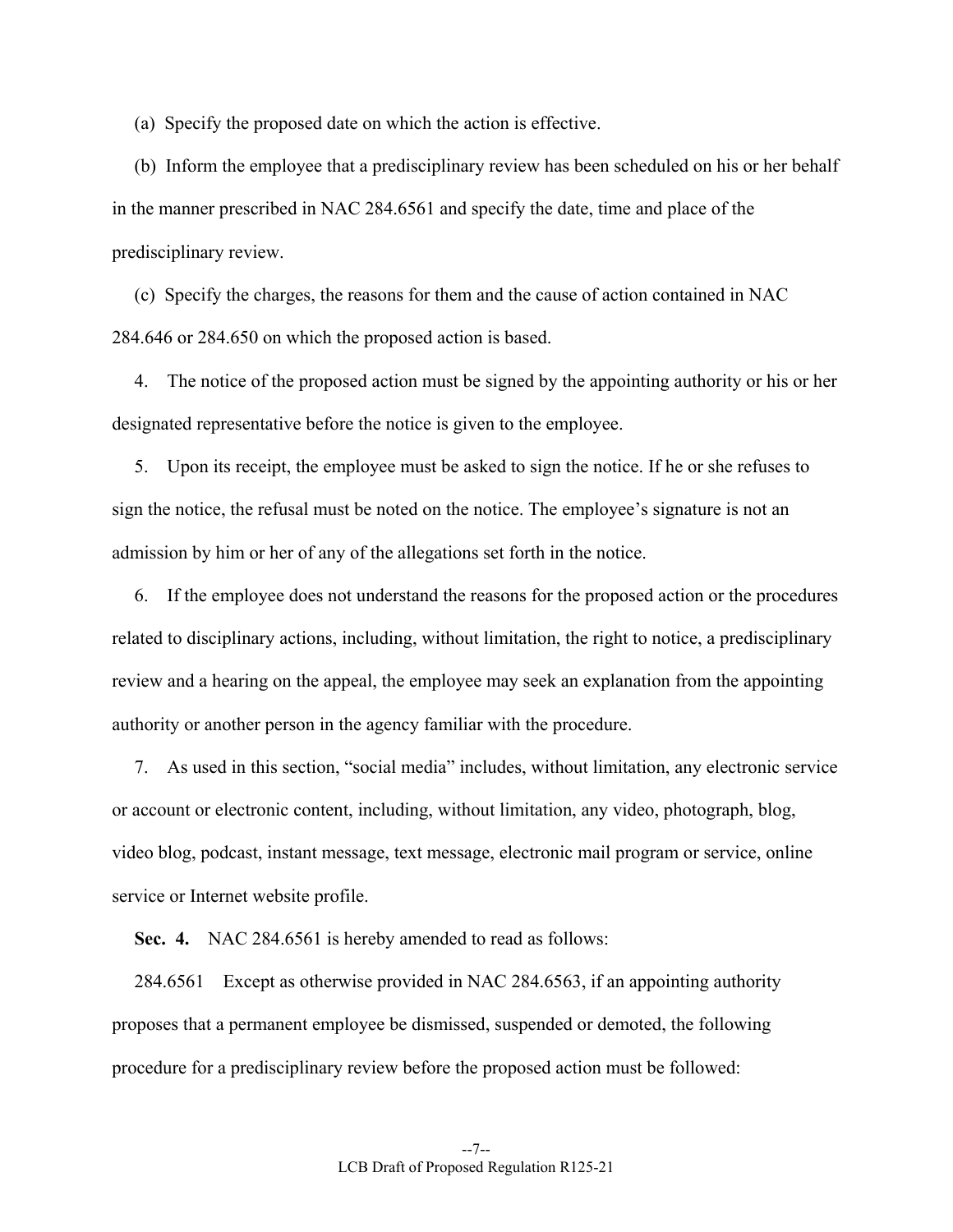1. A predisciplinary review must be scheduled on the employee's behalf unless waived in writing by the employee pursuant to subsection 2. The predisciplinary review must be scheduled to take place not earlier than 7 working days after the written notice of the proposed action is delivered or deemed received pursuant to subsection 2 of NAC 284.656. The predisciplinary review must not be scheduled on a day which is not a regular working day for the employee. If the appointing authority or his or her designated representative and the employee agree, the date of the predisciplinary review may be changed.

 2. The employee may waive the right to a predisciplinary review before the proposed action in writing. If the employee makes such a waiver, the employee may not be dismissed, suspended or demoted before the proposed effective date. The waiver does not waive the employee's right to a hearing after the action is taken.

 3. The appointing authority or his or her designated representative shall conduct the predisciplinary review. The designated representative must be a person with the authority to recommend a final decision to the appointing authority. The appointing authority shall render the final decision.

 4. At any time after receiving the notice and before the predisciplinary review, the employee may examine all materials that are to be used by the person conducting the predisciplinary review. The employee is entitled to administrative leave with pay as provided in NAC 284.589 to prepare for a predisciplinary review or hearing regarding his or her suspension, demotion or dismissal.

 5. This process is an informal proceeding between the two parties, the appointing authority and his or her designated representative and the employee, who meet together to discuss the proposed action. The employee will be given an opportunity to rebut the allegations against the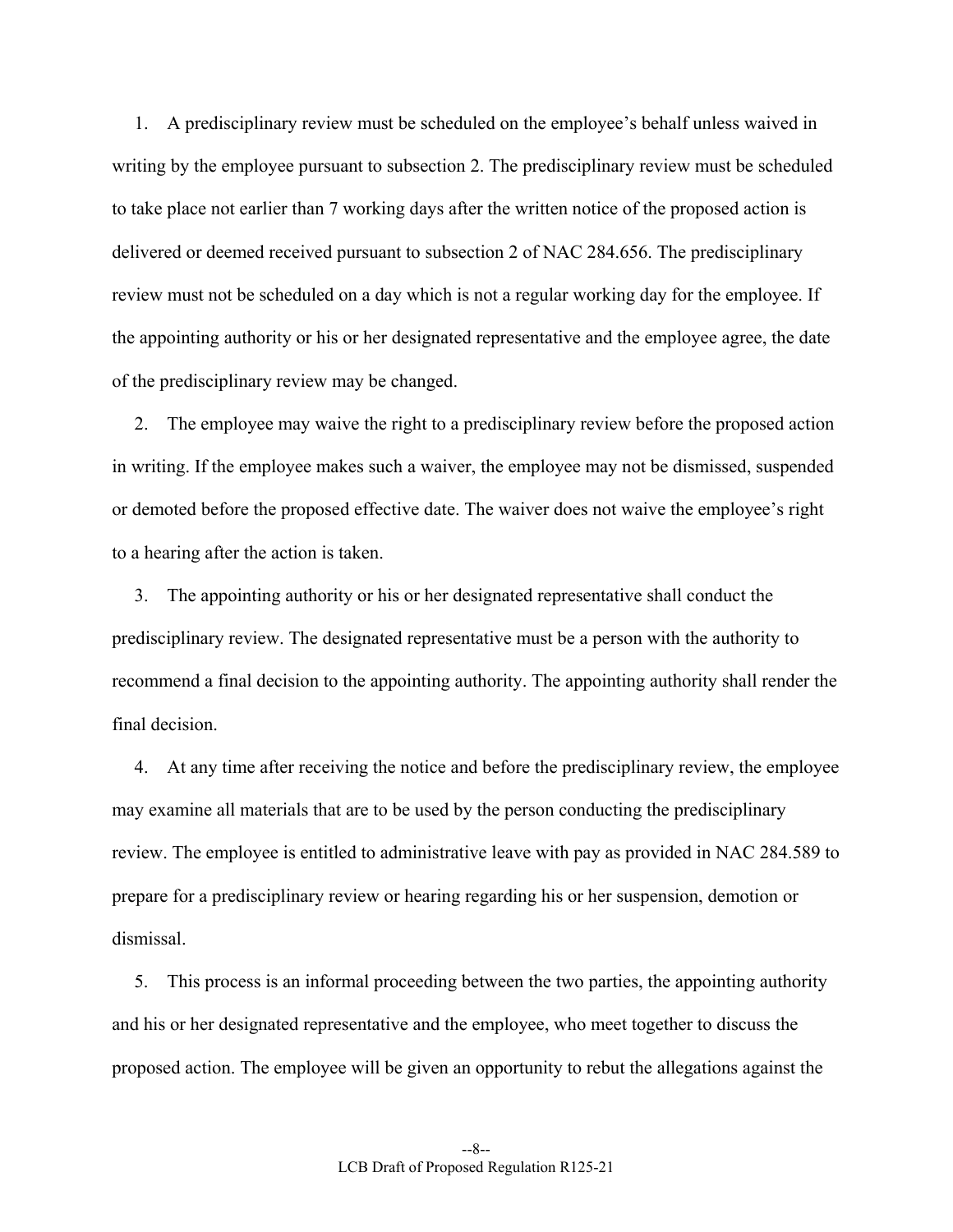employee and provide mitigating information. Witnesses are not allowed to attend, but each party may be accompanied by a person of his or her choice.

 6. The employee may respond both orally and in writing to the appointing authority or his or her designated representative at the predisciplinary review.

7. The employee must be:

 (a) Given a copy of the finding or recommendation, if any, resulting from the predisciplinary review; and

 (b) Notified in writing of the appointing authority's decision regarding the proposed action and the reasons therefor on or before the effective date of the action. The effective date of the action is the first day the disciplinary action takes effect.

 8. The notice given pursuant to subsection 7 may be given in person or by means of any delivery service that provides a written or electronic record of the date the notice was sent and the date the notice was received. If the notice is sent by means of a delivery service, the notice must be sent to the employee's last known address. The notice must not be given by electronic mail, the use of social media or other electronic means. If the notice is returned without having been received by the employee, the employee's date of receipt shall be deemed to be the **[**third**]** *sixth* day after the date the notice was sent. As used in this subsection, "social media" has the meaning ascribed to it in subsection 7 of NAC 284.656.

 **Sec. 5.** NAC 284.680 is hereby amended to read as follows:

 284.680 1. For the purposes of NAC 284.682, 284.686 and 284.690, a grievance is deemed to have been received at each step in the grievance procedure on the date on which the employee or his or her chosen representative personally delivers the grievance, transmits it by facsimile machine or submits it via the Internet using the Employee Incident Tracking System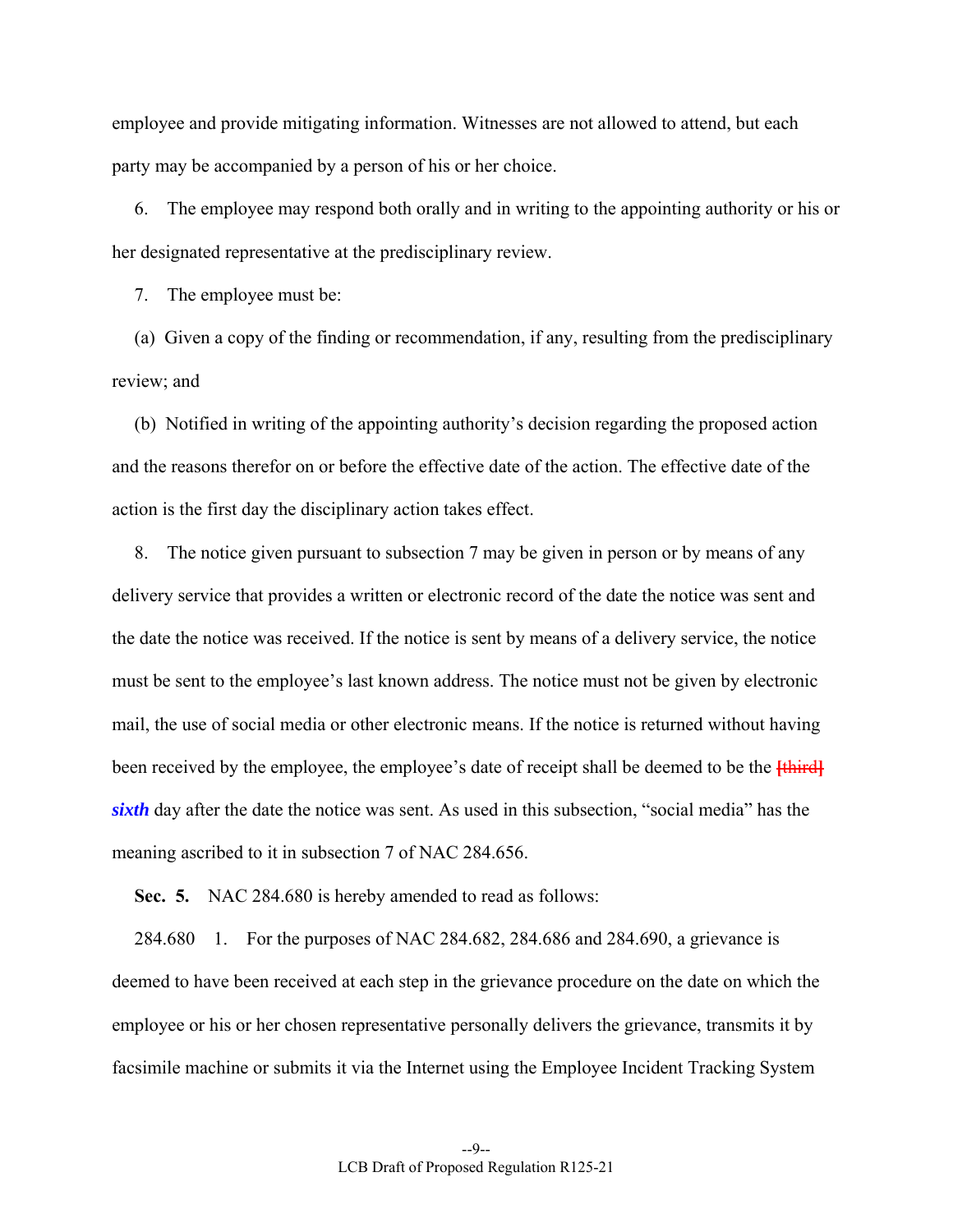within the Nevada Employee Action and Timekeeping System developed by the Division of Human Resource Management, which is available at

## **https://nvapps.state.nv.us/NEATS/admin/Home.aep**.

 2. For the purposes of NAC 284.6951, a complaint is deemed to have been received by the Committee on the date on which the employee or the chosen representative of the employee personally delivers the complaint, transmits it by facsimile machine or submits it by electronic mail.

 3. If the employee mails the grievance or complaint, the grievance or complaint is deemed to have been received **[**3**]** *6* days after:

(a) The date on which the grievance or complaint was postmarked; or

(b) The date on the return receipt if sent by certified mail.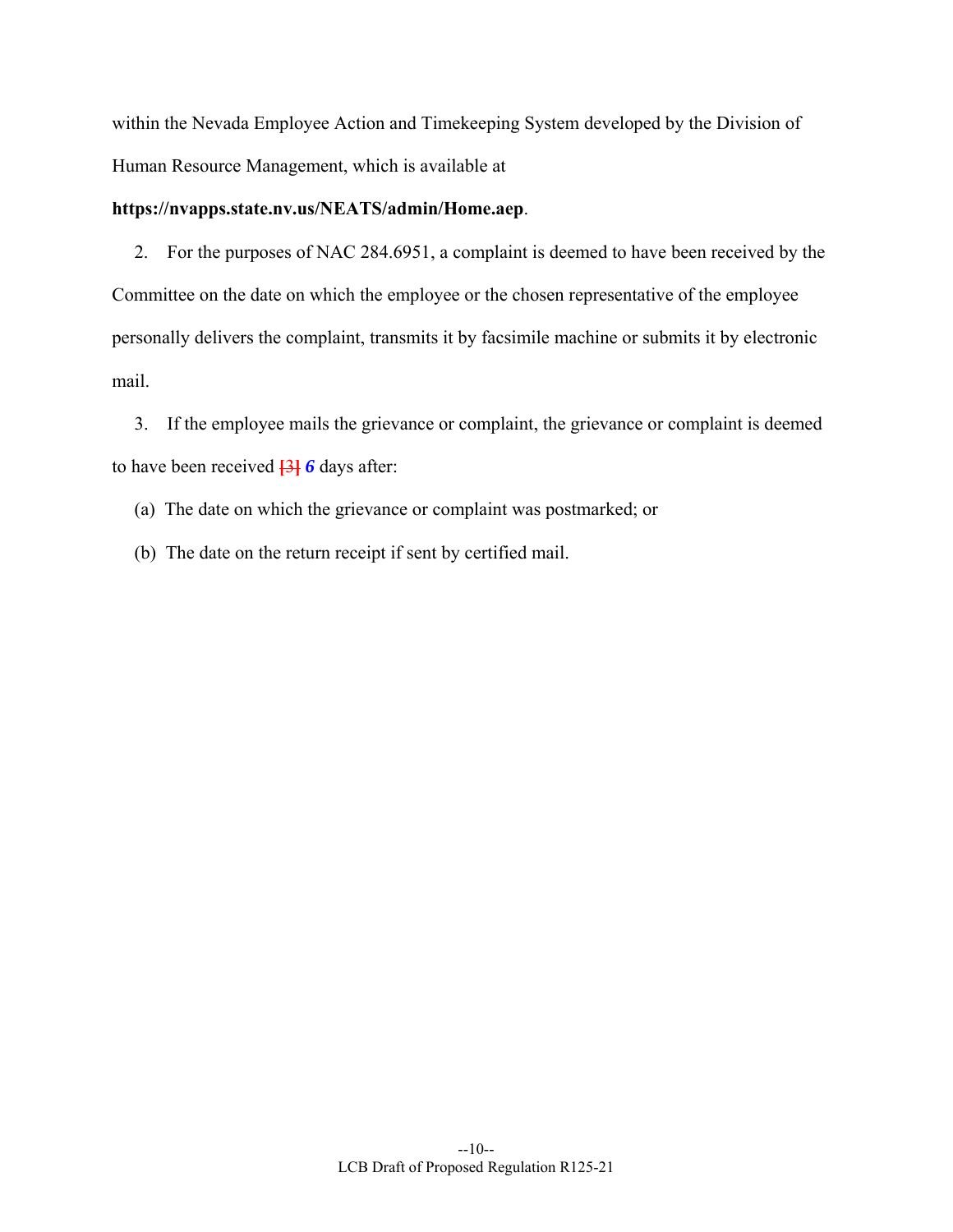## **EXPLANATION OF PROPOSED CHANGES Temporary Regulations**

The following amendments, proposed by the Division of Human Resource Management (DHRM), will allow an agency to submit a request for the approval of a succession plan by the Administrator. Employees and the State of Nevada find value in identifying solid career paths for all employees. This process will engage staff and encourage them to stay with the State of Nevada by identifying goals and obtainable objectives. Succession planning provides agencies with the opportunity to develop career progression, without requiring employees to move to different agencies to gain experience.

Agencies that have identified an employee as exceedingly engaged and high achieving may submit a request for a succession plan to the Administrator for approval. The Administrator will ensure that succession plans include safeguards to maintain fairness and equity and are not discriminatory. The establishment of a succession plan will be a collaborative exercise between an agency and DHRM. The intent of these regulations is to develop and retain talent to make sure the State has the very best staff working in crucial roles, while ensuring the continuous operations of State functions and a high level of service to the community.

### **Section 1: NEW Succession plan; appointments.**

This new amendment places into regulation the requirements regarding the submission of succession plans for approval by the Administrator. The exception in subsection 3 is meant to clarify that priority lists, such as reemployment lists, reassignments lists, and 700-hour lists, must be exhausted prior to an appointment through a succession plan.

#### **Section 2: NEW Certification of employees who prepare succession plans.**

This new amendment includes a provision requiring the completion of a training class provided by DHRM regarding succession plans prior to working on the creation of a succession plan.

#### **Section 3: NAC 284.058 "Eligible person" defined.**

This amendment expands the definition of eligible person to encompass those employees who are approved for appointment because they are in an approved succession plan.

#### **Section 4: NAC 284.313 Limitation of competition in recruitment; applications.**

This amendment incorporates the succession plan as an exception as it relates to the requirement to meet the minimum qualifications specified in a publicized job announcement.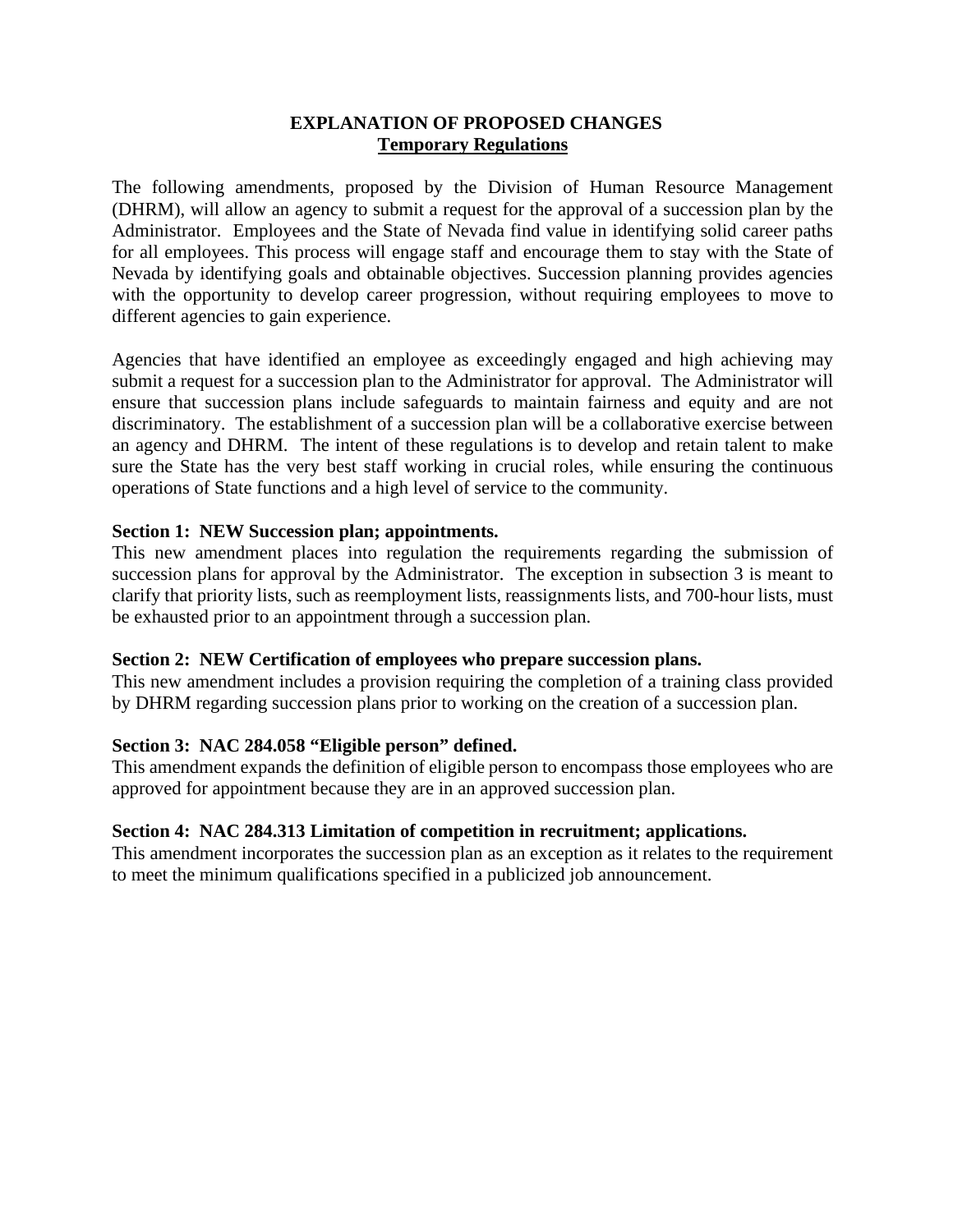#### **Temporary Regulations**

**Section 1. Chapter 284 of NAC is hereby amended by adding thereto a new section to read as follows:**

*NEW Succession plan; appointments.*

*1. An appointing authority may submit a request for the approval of a succession plan to the Administrator.*

2. The succession plan must be prepared on the form prescribed by the Division of *Human Resource Management.* 

*3. Except as provided in subsection 3 of NAC 284.358 and subsections 1, 2 and 3 of NAC 284.360, upon approval of a succession plan, an appointing authority may request in writing, and the Administrator may approve, the appointment of a current state employee who meets the requirements of the succession plan.*

*4. If such a request is approved, the current state employee approved for appointment is not required to meet the minimum qualifications established for the position.*

**Sec. 2. Chapter 284 of NAC is hereby amended by adding thereto a new section to read as follows:** 

*NEW Certification of employees who prepare succession plans.* 

**1.** An employee of the State who performs the work involving the preparation of *succession plans must be certified in the preparation of such plans. The certification must be obtained before the employee may prepare and submit such plans and is accomplished by the employee's attendance at the appropriate training class which is offered by the Division of Human Resource Management.*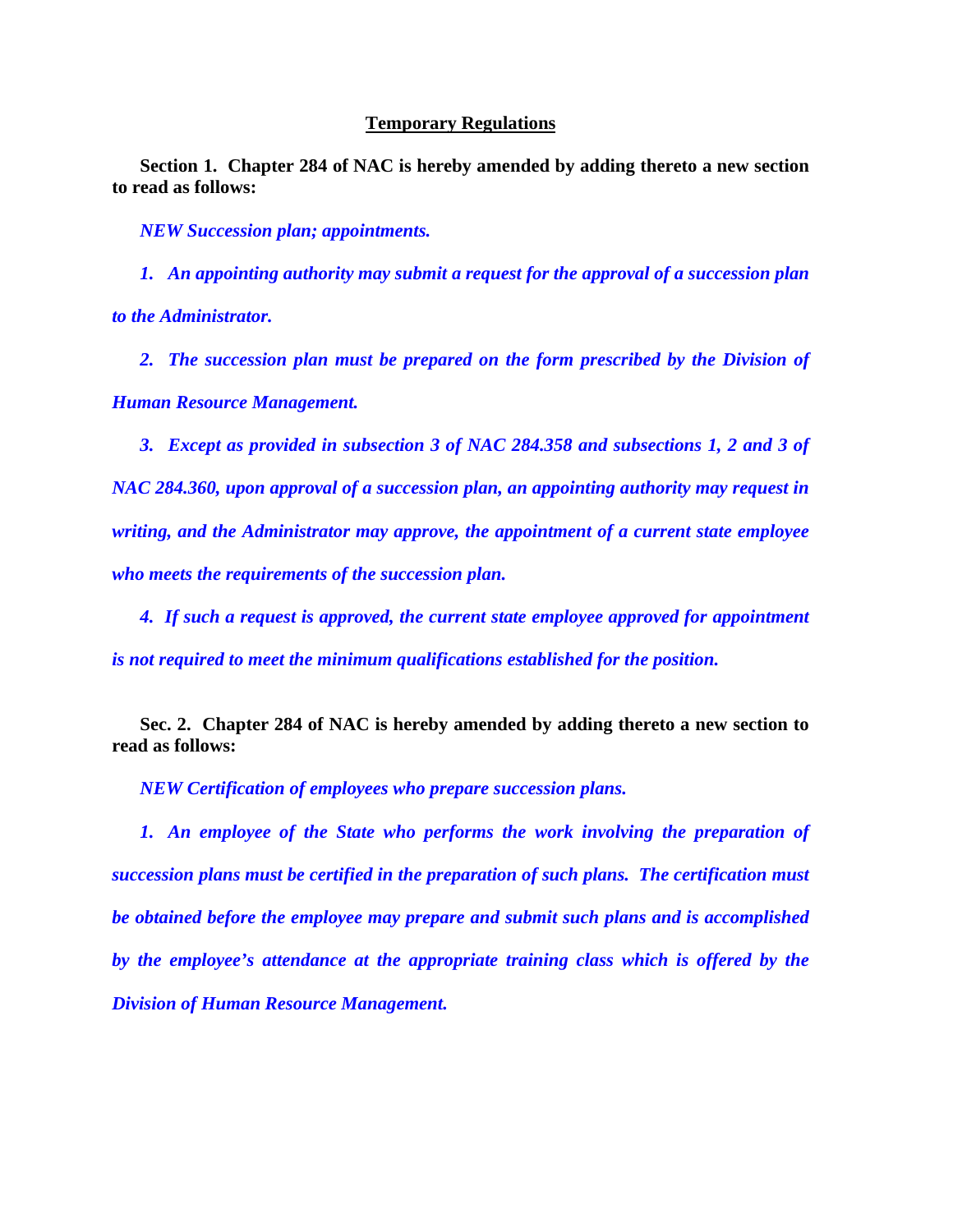*2. The appointing authority and the supervisor of an employee described in subsection 1 are responsible for ensuring that the employee complies with the provisions of subsection 1.* 

 **Sec. 3. NAC 284.058 is hereby amended to read as follows:** 

**NAC 284.058 "Eligible person" defined. (NRS 284.065)** "Eligible person" means any person who **[**meets the required minimum qualifications and:**]** *:*

1. Applies, *meets the required minimum qualifications,* successfully passes all phases of an examination, when required, and is placed on an appropriate eligible list; **[**or

 2. Is**]** *2. Meets the required minimum qualifications and is* eligible to be placed on a list described in paragraphs (a) to (d), inclusive, of subsection 1 of NAC 284.358 **[**.**]** *; or*

*3. Is a current state employee who is approved for appointment pursuant to section 1 of this regulation.*

[Personnel Div., Rule I § D subsec. 12, eff. 8-11-73]—(NAC A by Personnel Comm'n by R163- 18, 1-30-2019)

#### **Sec. 4. NAC 284.313 is hereby amended to read as follows:**

**NAC 284.313 Limitation of competition in recruitment; applications. (NRS 284.065, 284.155, 284.295)** 

1. Except as otherwise provided in this subsection *and section 1 of this regulation*, competition in a recruitment is limited to applicants who meet the minimum qualifications and other criteria or conditions for the class or position as specified in the publicized job announcement. The publicized job announcement may provide for the consideration of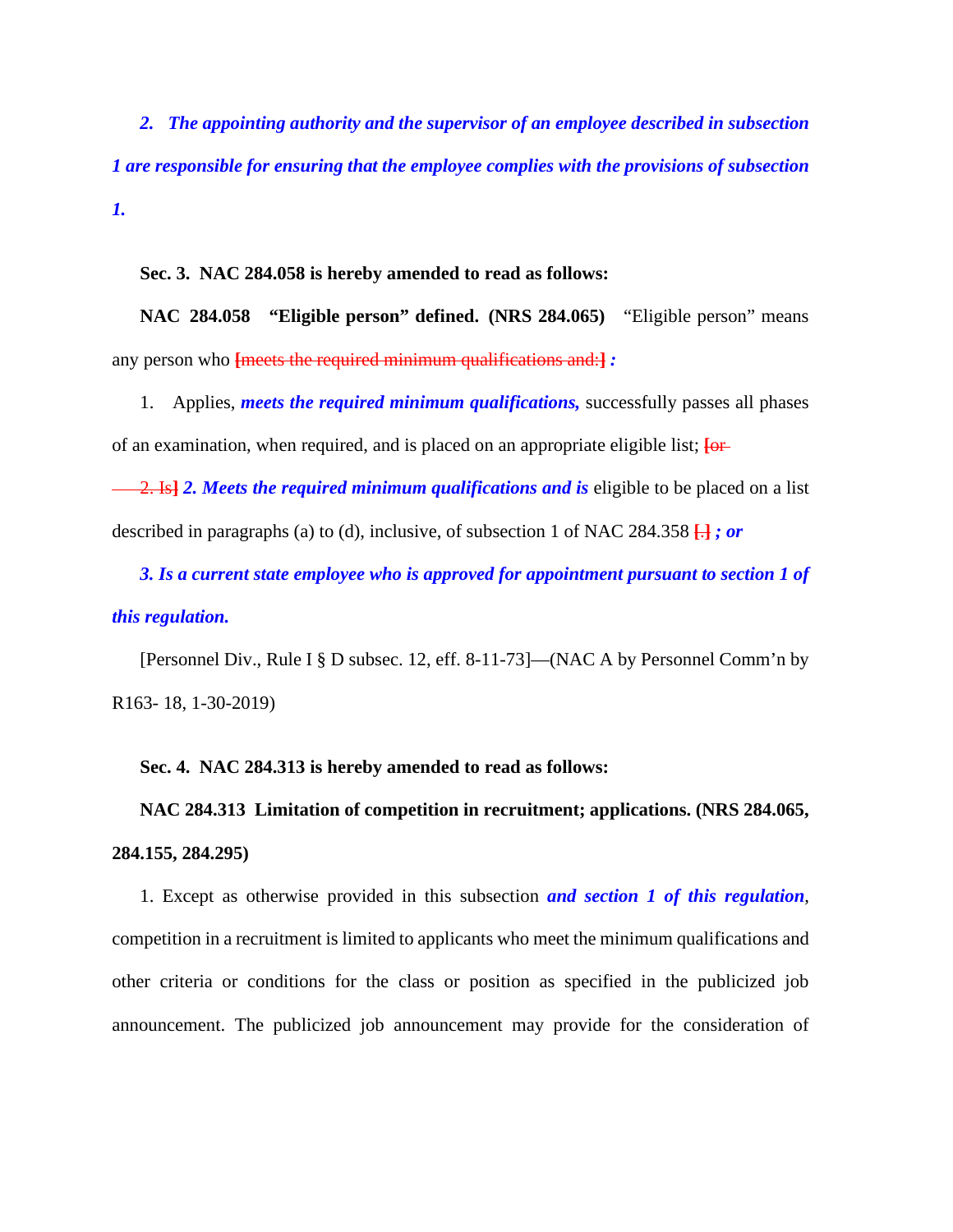applicants who do not currently meet those minimum qualifications but who will do so by the time their names are placed on an eligible list.

2. It is the responsibility of an applicant to apply for any recruitment for which he or she is interested. Future vacancies may be filled from the results of appropriate prior recruitments.

3. Each applicant must submit an application as specified in the publicized job announcement.

The application must be received not later than 5 p.m. on the closing date, as determined by the Division of Human Resource Management.

4. The incomplete or improper completion of an application that affects the ability of the Division of Human Resource Management to determine the qualifications of the applicant, including the failure to designate the locations where the applicant will work and other criteria or

conditions, is cause for the rejection of the applicant.

5. If a recruitment produces a sufficient number of applicants, the Division of Human Resource Management may, as an additional phase of the process of examination, approve the obtaining of supplemental information from each applicant to assess his or her qualifications if the publicized job announcement includes notice that such supplemental information may be required. Only those applicants who are considered the most qualified, based on this assessment, may continue in the competition.

6. Except as otherwise provided in subsection 8, competition in a promotional recruitment is limited to current state employees who: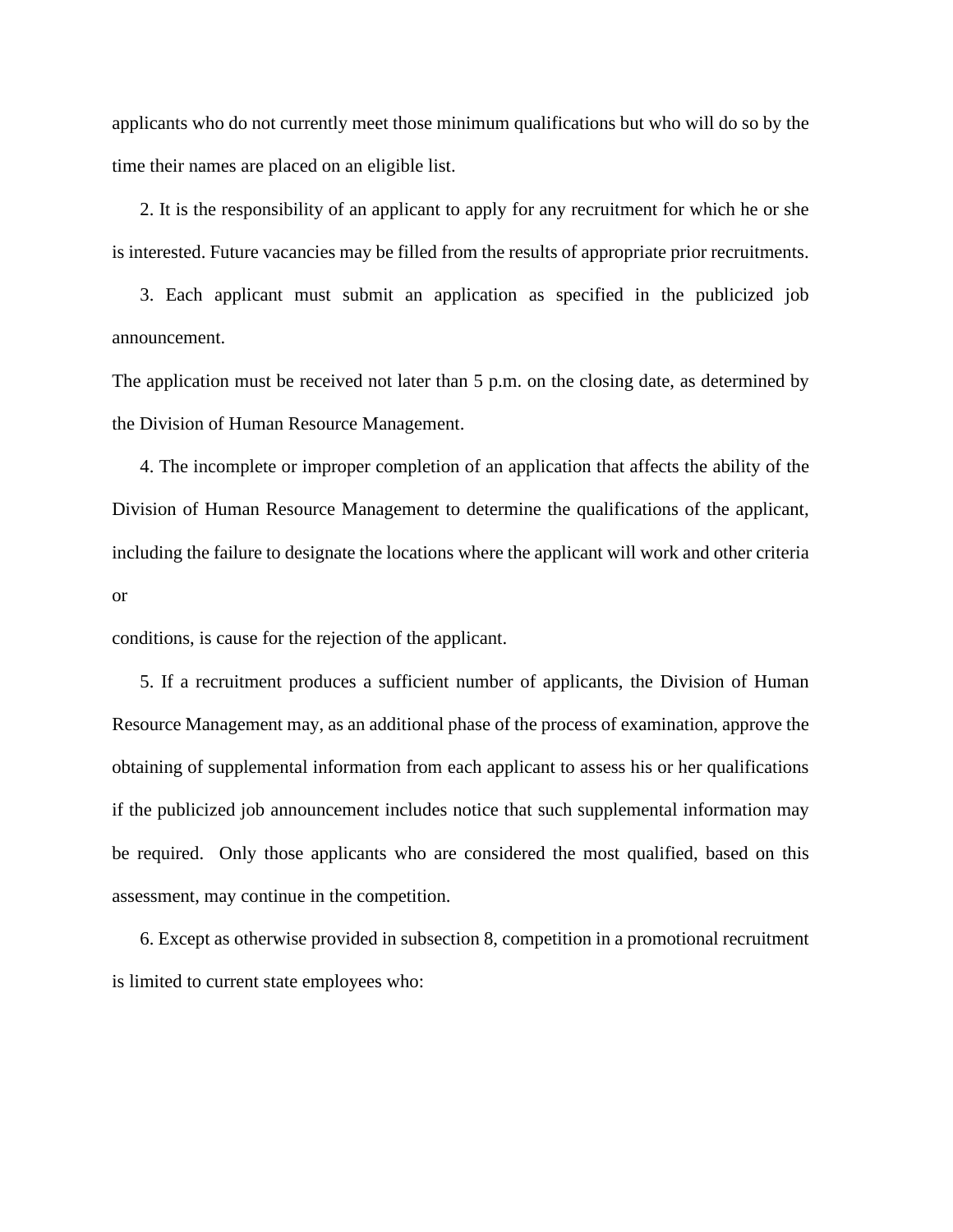(a) Have served at least 6 months of continuous full-time equivalent service in a probationary, special disabled, emergency, provisional or permanent status, or any combination of these, in the classified service.

(b) Are working in the division, department or state service which is specified in the publicized

job announcement.

7. An employee who competes in a promotional recruitment may be at a higher grade, the same grade or a lower grade than the grade of the class for which the recruitment is being conducted. Depending on the grade of the employee, an appointment resulting from a promotional recruitment may be a voluntary demotion, a lateral transfer or a promotion.

8. A former incumbent of a seasonal position who was separated from state service with the status of a permanent employee may apply for a promotional recruitment up to 1 year after the day of separation even though he or she is not currently employed. The prior appointment must have

been in the division, department or state service which is specified in the publicized job announcement.

9. Applications and accompanying documents are the property of the Division of Human Resource Management.

 [Personnel Div., Rule IV § F, eff. 8-11-73]—(NAC A by Dep't of Personnel, 10-26-84; 7- 14-88; 8-1-91; 7-6-92; A by Personnel Comm'n by R183-03, 1-27-2004; R144-05, 12-29- 2005)